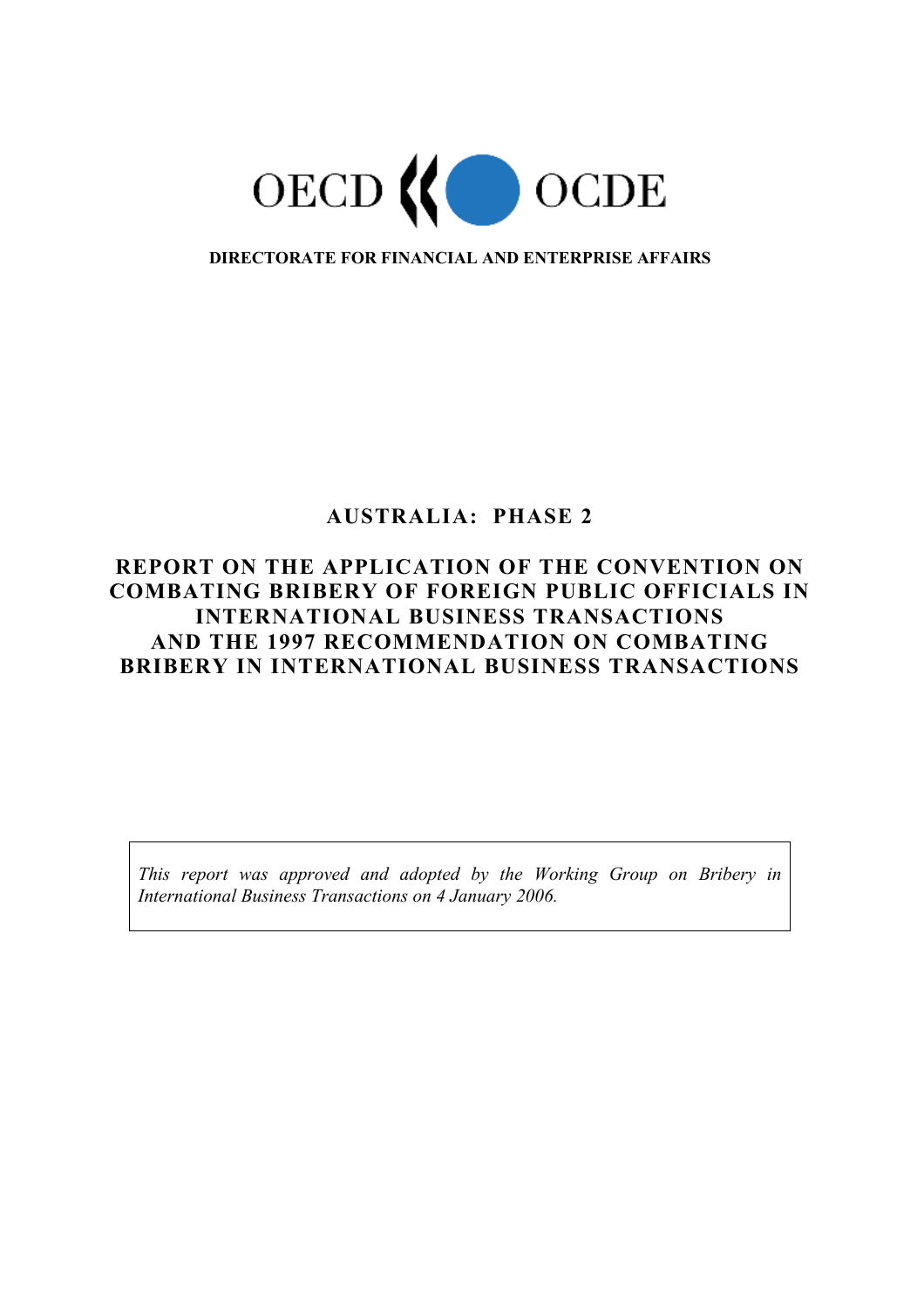# **TABLE OF CONTENTS**

| $\mathbf{1}$ .<br>2.<br>a.<br>b.<br>$\mathbf{c}$ .<br>d.                                                                                                               |     |
|------------------------------------------------------------------------------------------------------------------------------------------------------------------------|-----|
| EFFECTIVENESS OF AUSTRALIA'S MEASURES FOR PREVENTING, DETECTING AND<br>$A_{\cdot}$                                                                                     |     |
| 1.<br>a.<br>$\mathbf b$ .<br>Systems for Detecting, Investigating and Reporting Bribery of Foreign Public Officials 16<br>2.<br>a.<br>b.<br>c.<br>d.<br>e.<br>f.<br>g. |     |
| <b>B.</b><br>AUSTRALIA'S MEASURES FOR PROSECUTING<br>EFFECTIVENESS<br>OF                                                                                               | AND |
| 1.<br>a.<br>$\mathbf{b}$ .<br>$\mathbf{c}$ .<br>2.<br>a.<br>$\mathbf b$ .<br>3 <sub>1</sub><br>a.<br>$\mathbf b$ .<br>$\mathbf{c}$ .<br>4.<br>5.<br>a.<br>b.           |     |
| $\mathcal{C}$ .                                                                                                                                                        |     |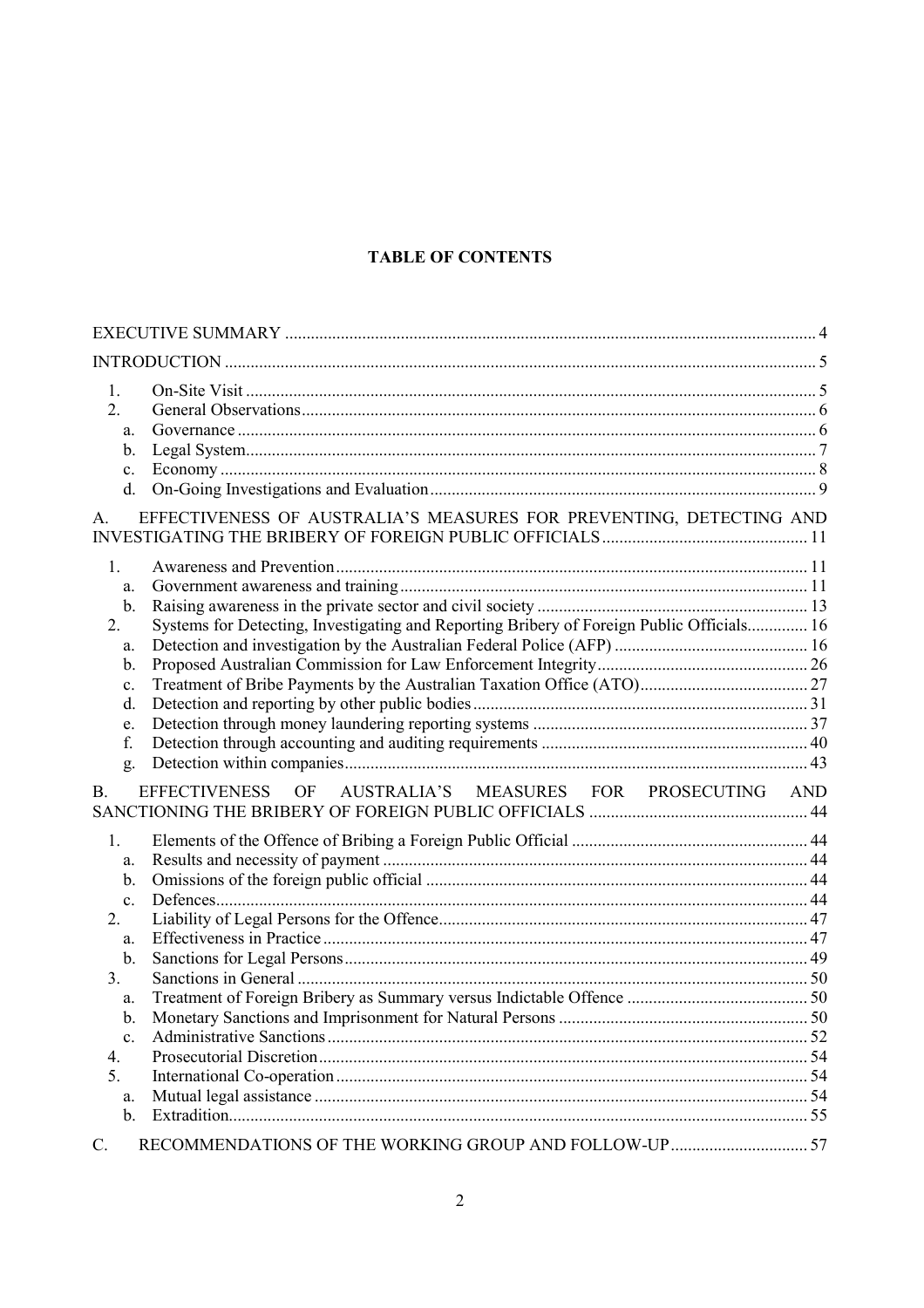| Recommendations for Ensuring Effective Prevention, Detection and Investigation of Foreign Bribery57 |  |
|-----------------------------------------------------------------------------------------------------|--|
| Recommendations for Ensuring Effective Prosecution and Sanction of Foreign Bribery and related      |  |
|                                                                                                     |  |
|                                                                                                     |  |
|                                                                                                     |  |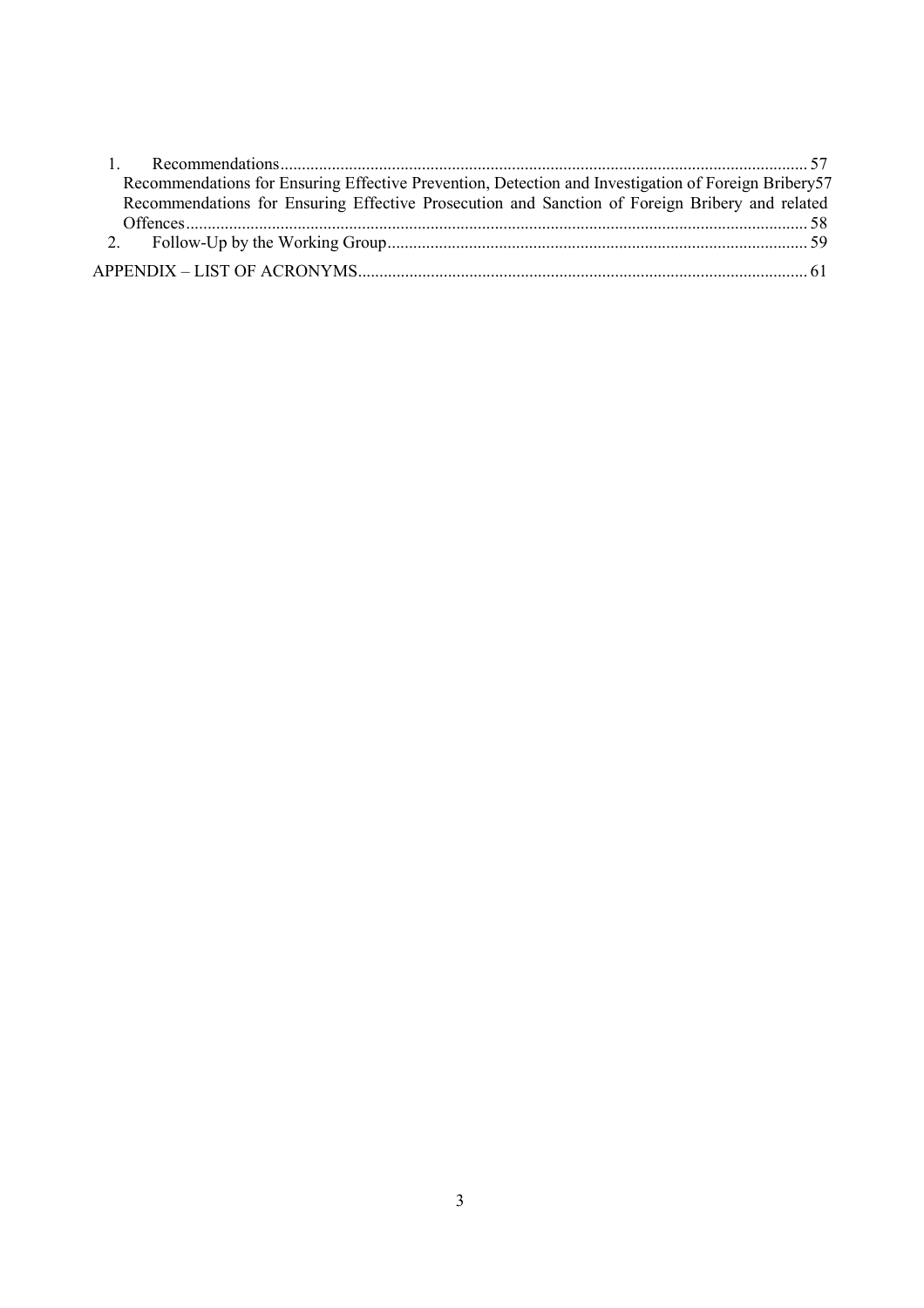# **EXECUTIVE SUMMARY**

1. The Phase 2 Report on Australia by the Working Group on Bribery evaluates and makes recommendations on Australia's implementation of the OECD Convention on Combating Bribery of Foreign Public Officials in International Business Transactions and related instruments. The Australian authorities demonstrated a strong commitment to combating foreign bribery. Although no cases have been prosecuted, the Australian Federal Police has opened three investigations (one which has been terminated) and is currently conducting two investigations. Meetings held with the Australian authorities, including police, prosecutors and officials from the Attorney-General's Department, were highly constructive.

2. In 2001, Australia established a progressive framework for corporate criminal liability (i.e. the criminal liability of bodies with legal personality). Despite the broad scope of this liability, which includes in its application offences linked to "corporate culture", it has not yet been applied to corruption-related offences. The Working Group therefore identified this as an area requiring follow-up once there has been sufficient practice. Additionally, it was recommended that Australia increase the maximum corporate fine of AUD 330 000 (about EUR 209 000/USD 252 000) for foreign bribery, in view of the size and importance of many Australian companies as well as MNEs with headquarters in Australia. The defence of facilitation payments was also identified for further monitoring because of concerns such as the practical effectiveness of the record-keeping requirement and the prohibition against facilitation payments under some State criminal codes. The Australian authorities agreed with these recommendations.

3. The Working Group recommended improved measures for the referral of information about foreign bribery cases to the AFP from other Commonwealth agencies and State and Territorial police, and for ensuring that the process for notifying the Minister for Justice and Customs of foreign bribery cases in politically sensitive matters does not potentially result in delays in the referral of cases to the AFP. The Working Group welcomed improvements announced by the Australian Taxation Office (ATO) to more effectively prevent and detect bribe payments to foreign public officials and ensure that the tax deduction for facilitation payments is not misused.

4. The Report also discusses elements of the Australian system that should positively impact on the international fight against foreign bribery, including Australia's commitment to support good governance in its partner countries. In addition, two of the three foreign bribery investigations were referred through the AFP International Liaison Network, which facilitates the investigation of transnational crime involving Australian interests by placing liaison officers in key centres around the world.

5. The Report, which provides the findings of experts from Japan and New Zealand, was adopted by the OECD Working Group. Within one year of the Group's approval of the Report, Australia will make a follow-up report on its implementation of the recommendations, with a further written report within two years. The Report is based on the laws, regulations and other materials supplied by Australia, and information obtained by the evaluation team during its five-day on-site visit to Canberra and Sydney in June 2005, during which the team met with representatives of several Australian Commonwealth agencies, State agencies, the private sector, civil society and the media.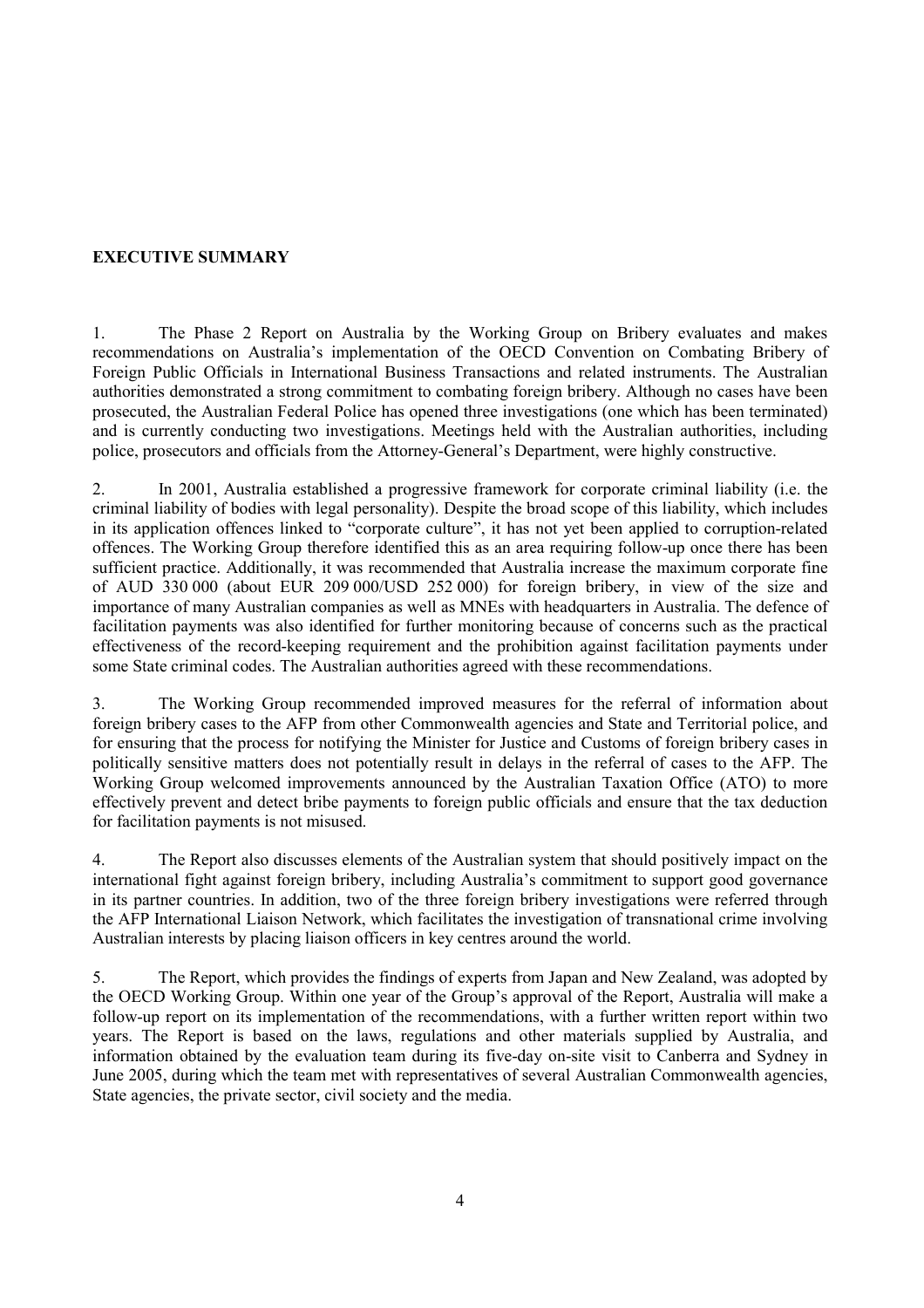# **INTRODUCTION**

# **1. On-Site Visit**

6. From 6 to 10 June 2005, Australia underwent the Phase  $2^1$  on-site visit by a team from the OECD Working Group on Bribery in International Business Transactions (Working Group). The purpose of the on-site visit, which was conducted pursuant to the procedure for the Phase 2 self and mutual evaluation of the implementation of the Convention on Combating Bribery of Foreign Public Officials in International Business Transactions (Convention) and the 1997 Revised Recommendation (Revised Recommendation), was to study the structures in place in Australia to enforce the laws and rules implementing the Convention and to assess their application in practice as well as monitor Australia's compliance in practice with the Revised Recommendation.

7. The OECD team was composed of lead examiners from Japan<sup>2</sup> and New Zealand<sup>3</sup>, as well as representatives of the OECD Secretariat<sup>4</sup>.

8. During the on-site visit, meetings were held with officials from the following Commonwealth bodies: the Department of Foreign Affairs and Trade, Attorney-General's Department, Commonwealth Director of Public Prosecutions, Australian Federal Police, Australian Crime Commission, Australian Taxation Office, Australian Public Service Commission, Department of the Treasury, Department of Finance and Administration, Australian Agency for International Development (AusAID), Export Finance and Insurance Corporation, Australian National Audit Office, Department of Immigration and Multicultural and Indigenous Affairs, Australian Customs Service, Australian Securities and Investments Commission, Australian Prudential Regulation Authority, Australian Trade Commission (AUSTRADE), Invest Australia, Australian Transaction Reports and Analysis Centre (AUSTRAC), Australian Institute of Criminology, and the Commonwealth Ombudsman's Office. At the State level, the following government bodies were represented: the New South Wales (NSW) Director of Public Prosecutions, NSW Ministry for Police, and NSW Police Fraud Squad.

<sup>|&</sup>lt;br>|<br>| The Phase 1 examination of Australia took place in December 1999. The purpose of the Phase 1 examination is to assess whether a Party's laws for implementing the Convention and the Revised Recommendation comply with the standards there under.

<sup>2</sup> In alphabetical order, Japan was represented by: Makoto Izakura, Assistant Director, OECD Division, Ministry of Foreign Affairs; Toshihiro Kawaide, Associate Professor, Faculty of Law, Tokyo University; Takeshi Nishino, Deputy Director, Research Division, Tax Bureau, Ministry of Finance; and Yasuhiro Tanabe, Senior Attorney for International Affairs, Ministry for Justice.

<sup>3</sup> In alphabetical order, New Zealand was represented by: Alex Conte, Senior Law Lecturer, New Zealand Law Foundation International Research Fellow, University of Canterbury, Christchurch; James Mullineux, Senior Prosecutor, Serious Fraud Office; and Mike Spelman, National Advisor Transfer Pricing, Inland Revenue Department.

<sup>4</sup> The OECD Secretariat was represented by: Christine Uriarte, Principal Administrator, Anti-Corruption Division, Directorate for Financial and Enterprise Affairs (DAF); and France Chain, Administrator, Anti-Corruption Division, DAF.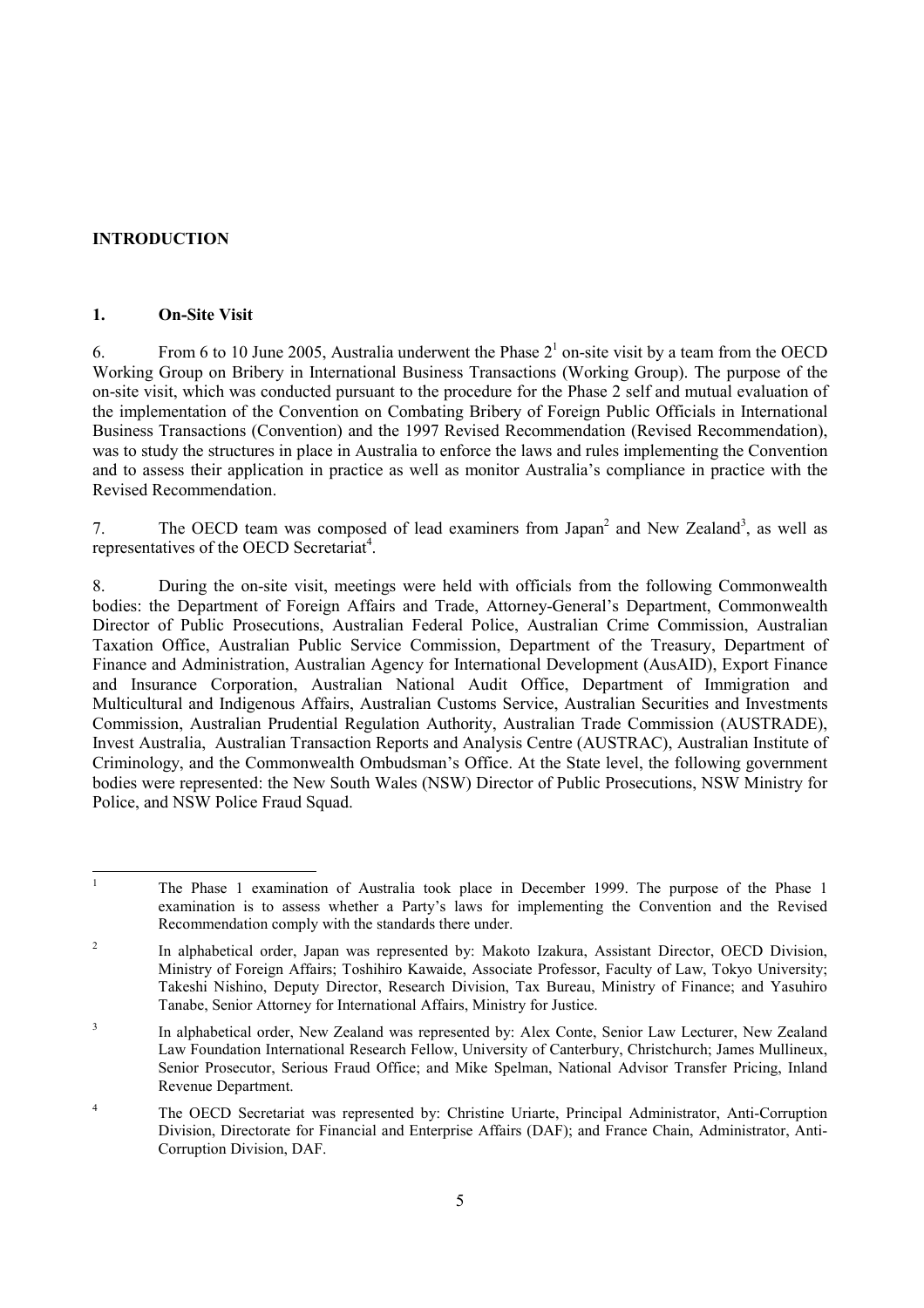9. At the on-site visit civil society was represented by: Transparency International-Australia, the Corruption Prevention Network, Whistleblowers Australia, two members of the media, and academics from the University of Adelaide Law School, the Australian National University and Monash University. The private sector was represented by: the International Bank and Securities Association of Australia, Australian Bankers Association, Investment and Financial Services Association, Australian Chamber of Commerce and Industry, Certified Practicing Accountants Australia, Institute of Chartered Accountants Australia, Ernst and Young, Pricewaterhouse Coopers, KPMG and Deloitte. The following companies participated: ADI, BHP Billiton, Telstra, and Tenix. The Australian legal profession was represented by two practicing lawyers with experience in anti-corruption matters, the New South Wales Law Society, and the Law Council of Australia. The judiciary was represented by the Australian Institute of Judicial Administration and National Judicial College of Australia.

10. In preparation for the on-site visit, the Australian authorities provided the Working Group with responses to the Phase 2 Questionnaire and responses to a supplementary questionnaire, which contained specific questions about the implementation of the Convention and Revised Recommendation in Australia. The Australian authorities also submitted relevant legislation and regulations, case law, statistical information and various government and non-government publications. The OECD team reviewed these materials and also performed extensive independent research to obtain non-government viewpoints.

11. The on-site visit involved meetings for three days in Canberra, where the principal focus was on the implementation of the Convention and Revised Recommendation from a Commonwealth government perspective. Two days were then spent in Sydney, where the focus of the meetings was on the detection of the offence of bribing a foreign public official by State authorities, the possible overlap between State and Territory bribery offences and the Commonwealth foreign bribery offence, as well as the perspective of civil society and the private sector on the fight against foreign bribery in Australia.

12. The Australian authorities made impressive efforts to ensure the smooth running of the on-site visit through the preparation of a comprehensive agenda for the visit, and by making substantial efforts to provide access to all requested participants. Leading up to and following the on-site visit, the Australian authorities responded to all requests for information and documentation. The examination team appreciates the high level of cooperation of the Australian authorities at all stages of the Phase 2 process, and notes that the cooperative spirit was conducive to constructive discussions concerning best practices and potential problem areas identified by the lead examiners regarding Australia's implementation of the Convention and Revised Recommendation.

# **2. General Observations**

# *a. Governance*

13. Australia is a federal state, with a three-tier system of government—Commonwealth, state and territory, and local. It is administratively divided into six states and two mainland territories.<sup>5</sup> Each state and mainland territory has its own legislature.

14. Pursuant to the Commonwealth of Australia Constitution, the Commonwealth Parliament has the power to legislate on certain matters, including trade and commerce with other countries and among the states; taxation; foreign corporations and financial corporations formed within the Commonwealth. The State Parliaments have the power to legislate in respect of any matter, including education, transport, law

 $\frac{1}{5}$ 

Australian Capital Territory (Canberra), New South Wales (Sydney), Northern Territory (Darwin), Queensland (Brisbane), South Australia (Adelaide), Tasmania (Hobart), Victoria (Melbourne) and Western Australia (Perth).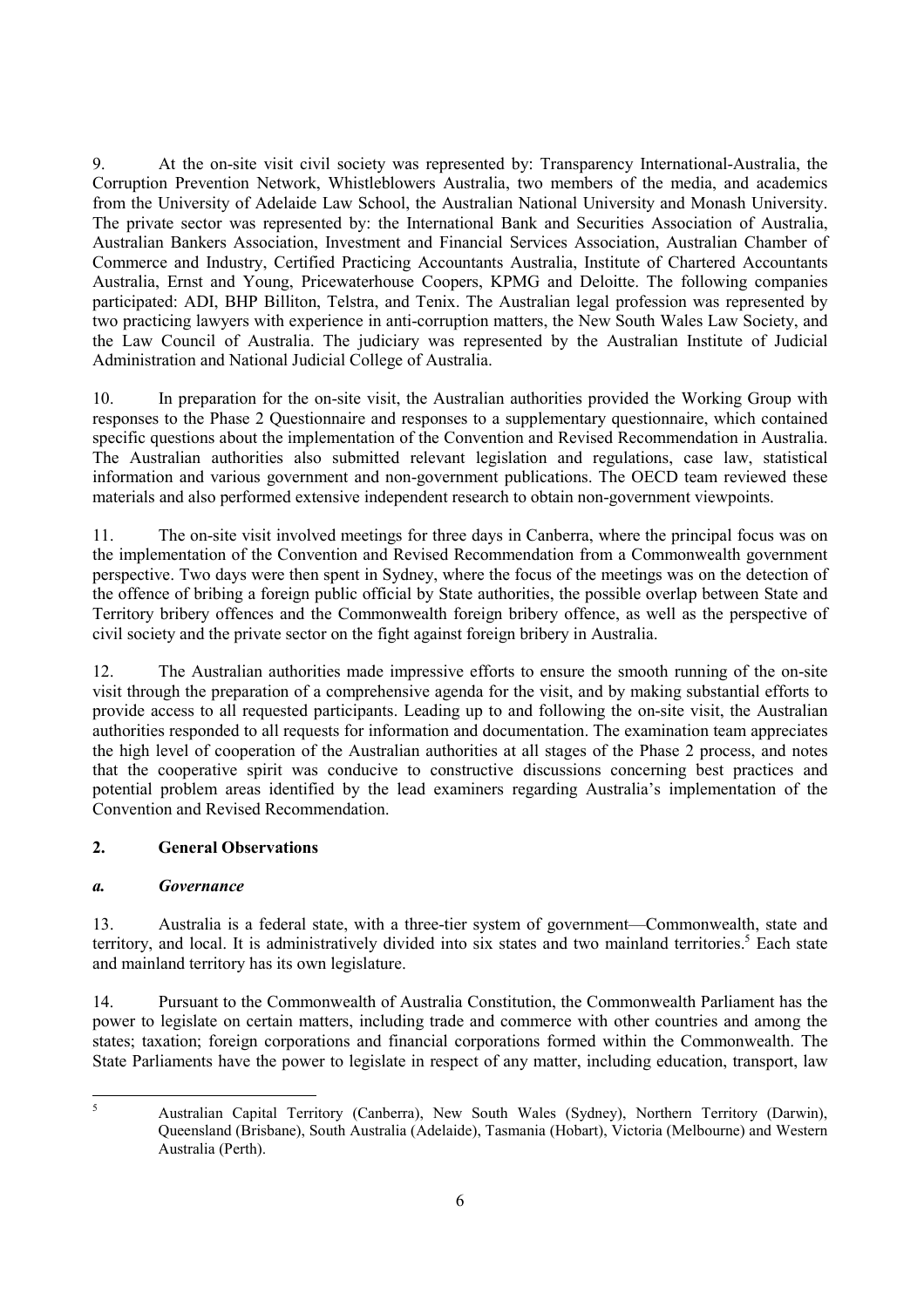enforcement, health services and agriculture. In addition, the States and Territories are primarily responsible for the development of the criminal law and criminal trial procedure.<sup>6</sup> Under section 109 of the Commonwealth Constitution, "when a law of a State is inconsistent with the law of the Commonwealth, the latter shall prevail, and the former shall, to the extent of the inconsistency, be invalid". Legislation implementing provisions of an international convention or treaty can be regarded as falling within the Commonwealth external affairs power.<sup>7</sup> It is thus pursuant to the external affairs power that the Commonwealth Parliament established the offence of bribing a foreign public official under the Commonwealth Criminal Code in order to implement the Convention.

15. As is normal in any federal system of government, tensions sometimes occur between the Commonwealth and State governments. The examination team has not seen evidence of tensions between the Commonwealth and state governments concerning the responsibility for implementing Commonwealth criminal offences, including the offence of a bribing a foreign public official under the Commonwealth Criminal Code.

16. Australia has strong and secure democratic institutions and a tradition of working closely with civil society on law reform—a robust consultation process was employed before introducing the amendments to the Commonwealth Criminal Code for the purpose of implementing the Convention. In addition, Australia has provided important leadership in the region in recent years by cooperating with Pacific Islands and other countries to "help improve law and order, democratic processes and public sector accountability and transparency".<sup>8</sup> For instance, Australia leads the Regional Assistance Mission to Solomon Islands to improve law enforcement and governance and assist in economic reform,<sup>9</sup> Australia administers the Enhanced Cooperation Program in Papua New Guinea to assist PNG with such governance issues as financial reporting, budget management, corruption and law enforcement, and provides development assistance to the Republic of Nauru on matters including economic governance and financial reform. Australia also plays a leading role in the Pacific Regional Policing Initiative, which seeks to improve policing in Forum Island Countries<sup>10</sup> with the overall goal of improving regional security and national economic, social and political stability<sup>11</sup>.

# *b. Legal System*

17. Under the Australian legal system, the Commonwealth Parliament as well as State Parliaments and the legislative assemblies of the Northern Territory, the Australian Capital Territory and Norfolk Island, may pass legislation. Due to the application of section 109 of the Commonwealth of Australia Constitution Act, State laws that overlap with a Commonwealth law operate concurrently to the extent that the State law is not inconsistent with the Commonwealth law.<sup>12</sup>. However, with respect to the offence of

9 Ibid.

 6 See section 51 of the Commonwealth of Australia Constitution Act (http://scaleplus.law.gov.au/html/pasteact/1/641/0/PA000700/htm; and "World Factbook of Criminal Justice Systems: Australia [Biles, D (1993)].

<sup>7</sup> "In Defence of the Use of Public International Law by Australian Courts" (Monk, S.,, Australian Yearbook of International Law, vol.22, August 2002, p.210).

<sup>8</sup> Statement of the Honourable Mrs. Christine Gallus MP, Parliamentary Secretary to the Minister for Foreign Affairs and Trade, to the Commission on Human Rights, High Level Segment, United Nations, Geneva, 16 March 2004 (http://www.australia.ch/stmnt10.htm).

<sup>10</sup> The Forum Island Countries are: Cook Islands, Federated States of Micronesia, Fiji, Kiribati, Marshall Islands, Nauru, Niue, Palau, Papua New Guinea, Samoa, Solomon Islands, Tonga, Tuvalu and Vanuatu.

<sup>&</sup>lt;sup>11</sup> Program Profile of the Pacific Regional Policing Initiative (http://www.prpi.sagric.com/pri\_top.html).

<sup>&</sup>lt;sup>12</sup> See paragraphs 9 regarding section 109 of the Commonwealth Constitution.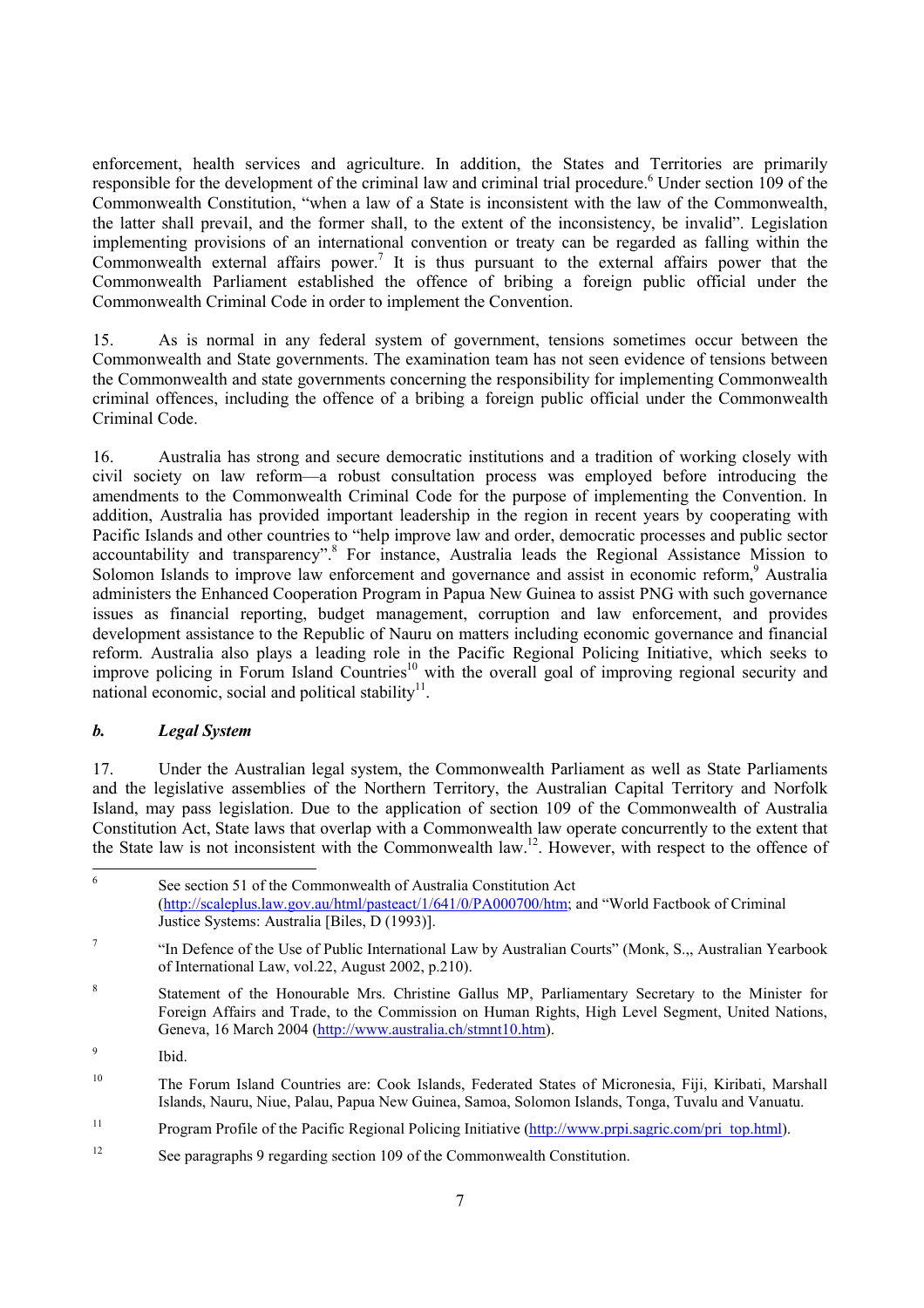bribing a foreign public official, section 70.6 of the Commonwealth Criminal Code states that the Division of the Commonwealth Criminal Code regarding the offence of bribing a foreign public official "is not intended to exclude or limit the operation of any other law of the Commonwealth, or any law of a State or Territory".

18. Generally, under Australian law treaties and conventions to which Australia is a party, except for those terminating a state of war, are not directly and automatically incorporated into Australian law, in the absence of implementing legislation. Nevertheless, pursuant to the Acts Interpretation Act 1901 (Commonwealth), treaties and conventions that are implemented by a Commonwealth law may be used by the courts in the interpretation of those laws.<sup>13</sup> The Australian common law, originally developed from the English common law, is based on *stare decisis* or the doctrine of precedent. Pursuant to this doctrine, lower courts are bound to follow the decisions of higher courts. The High Court of Australia is the final court of appeal in all matters, regardless if the appeal originates from a federal or state/territory court. Australian state and territory courts have original jurisdiction in all matters arising under state/territory laws, as well as Commonwealth laws where federal jurisdiction has been conferred on them by the Commonwealth Parliament. Most criminal offences established under Commonwealth law, including the offence of bribing a foreign public official, are adjudicated by state or territory courts exercising federal jurisdiction.<sup>14</sup>

# *c. Economy*

19. Australia's economic indicators have been positive for a number of vears, ranking  $4<sup>th</sup>$  in overall competitiveness in 2004, with 13 years of uninterrupted economic growth. The forecasted economic growth is 3.8 per cent for 2005 and 3.6 per cent for 2006, which represents a more rapid expansion than forecasted for most other OECD economies. In addition, Australia is ranked the  $2<sup>nd</sup>$  most cost competitive country for business operations in the industrialised world.<sup>15</sup> Australia's strong economic indicators along with its highly competitive location have attracted significant foreign direct investment (FDI). According to AT Kearney's FDI Confidence Index 2004, Australian ranks  $7<sup>th</sup>$  as a preferred investment destination and 2nd in the Asia-Pacific region, following China.<sup>16</sup>

20. The Australian Government, through its inward investment agency – Invest Australia – has embarked on a vigorous campaign to further attract foreign investment in Australia, in particular for MNEs seeking headquarters to do business in the Asia-Pacific region. Australia has actively pursued bilateral relationships in the region by, for instance, concluding free trade agreements with Thailand and Singapore, and currently negotiating a free trade agreement with China – the first western country to do so.

21. Australia's economy has evolved from the traditional agricultural and resource sectors to a predominantly services-based economy, with services now amounting to almost 80 per cent of economic activity.17 In 2002, Australia's major exports partners were Japan (18.5 per cent), United States (9.6 per cent), South Korea (8.3 per cent), China (7 per cent), New Zealand (6.6 per cent), United Kingdom (4.7 per cent), Singapore (4.1 per cent), Chinese Taipei (4 per cent), Hong Kong (3 per cent) and Indonesia (2.6 per

 $13$ 13 Australia International Treaty Making Information Kit (Executive Director of the Treaties Secretariat International Organisations and Legal Division, Department of Foreign Affairs and Trade: http://bar.austilii.edu.au/au/other/dfat/infokit.html).

<sup>14</sup> Australia's Legal System (Attorney General's Department: http://www.ag.gov.au/www/agdHome).

<sup>&</sup>lt;sup>15</sup> For instance, property prices are highly competitive, remuneration levels for management staff are lower than in many other industrialised countries, and the overall tax burden as a share of GDP is significantly lower than the OECD average.

<sup>16</sup> Ibid, footnote 14

<sup>17</sup> Ibid.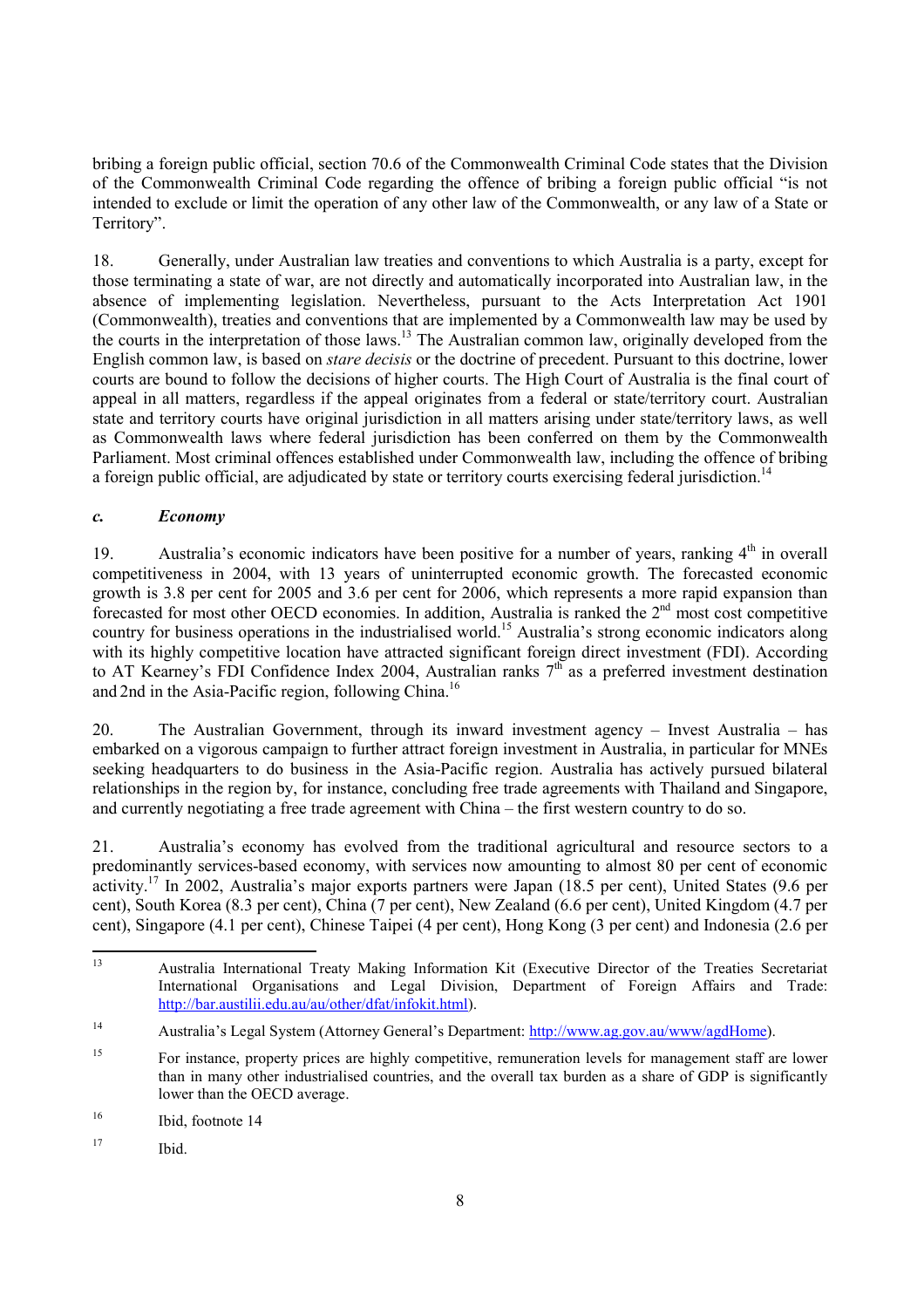cent).18 The major types of exported goods included coal, crude petroleum, gold, iron ore, aluminium and aluminium ores, wheat, meat, wool, motor vehicles, dairy products, refined petroleum, natural gas, wine, aircraft and parts, and pharmaceuticals.<sup>19</sup>

22. Recent export trends include an increase in exports in goods and services to ASEAN countries by 5.7 per cent from 1998-2003, with the most significant increase to Thailand, Vietnam and Indonesia.<sup>2</sup> From 1991 to 2001, the value of Australia's exports to ASEAN increased by 116 per cent, reaching AUD 15 922 million in 2001-2002.<sup>21</sup> In 2003, merchandise exports to India increased by 34 per cent (AUD 2.3) billion).<sup>22</sup> Emerging markets for Australian exports also include Saudi Arabia, the United Arab Emirates, Kuwait, Bahrain, Oman, Qatar, South Africa and Iraq.<sup>23</sup>

23. In 2002, the total goods imported amounted to USD 69.3 billion,  $15<sup>th</sup>$  amongst 30 OECD countries, representing 16.9 per cent of GDP.<sup>24</sup> In 2003, Australia's major import partners were the United States (16 per cent), Japan (12.5 per cent), China (11 per cent), Germany (6.1 per cent) and the United Kingdom  $(4.2 \text{ per cent})^{25}$ . The major types of imported goods included motor vehicle parts, refined petroleum, motor vehicles for transporting goods, non-monetary gold, telecommunications equipment, pharmaceuticals, aircraft and parts, computers, crude petroleum and passenger motor vehicles.<sup>26</sup>

24. From 1997 to 2001, the top destination countries for outflows of foreign direct investment (FDI) from Australia were the United States (AUD 3 828 million), New Zealand (AUD 889 million), ASEAN (AUD 723 million, including Singapore at AUD 382 million and Indonesia at AUD 141 million), Asian countries<sup>27</sup>, excluding Singapore and Japan (AUD 542 million) and Japan (AUD 249 million).<sup>28</sup> From 1997 to 2001, the top source countries for inflows of FDI in Australia were the United Kingdom (AUD 1 951 million), United States (AUD 1 859 million) Netherlands (AUD 987 million), Germany (AUD 499 million), France (AUD 433 million) and Japan (AUD 403 million).<sup>29</sup>

# *d. On-Going Investigations and Evaluation*

25. To date no company or individual has been charged with the bribery of a foreign public official under section 70.2 of the Commonwealth Criminal Code. On the first day of the on-site visit (6 June 2005), the Australian Federal Police (AFP) confirmed two ongoing investigations concerning the bribery of foreign public officials. Due to confidentiality requirements, including the need to protect witnesses, the Australian authorities were only at liberty to disclose certain non-identifying information. They assured the

 $22$  Australia—Trading with the World (DFAT, 2003).

- $^{24}$  Ibid, footnote 18, at pp. 252-253.
- <sup>25</sup> The World Fact Book (U.S. CIA, 27 January 2005).
- <sup>26</sup> Composition of Trade—Australia 2003 (DFAT, Market Information and Analysis Section, May 2004).
- 27 China, Hong Kong, Chinese Taipei, India, Indonesia, Malaysia, Philippines, and Thailand.
- <sup>28</sup> International Direct Investment Yearbook 1991-2002—2003 Edition [OECD (2004)]
- 29 Ibid.

<sup>18</sup> 18 Trade date on DFAT STARS data base [Australian Bureau of Statistics—Cited in Australia's Foreign and Trade Policy White Paper, DFAT (2003), p. 143].

 $19$  Ibid at p. 147.

<sup>20</sup> Annual Report 2003-2004 (DFAT, 2004, p. 44).

<sup>21</sup> Australia's Export Markets: 1991-92 to 2000-01 (Australian Bureau of Statistics, June 2001).

<sup>23</sup> Ibid, footnote 23.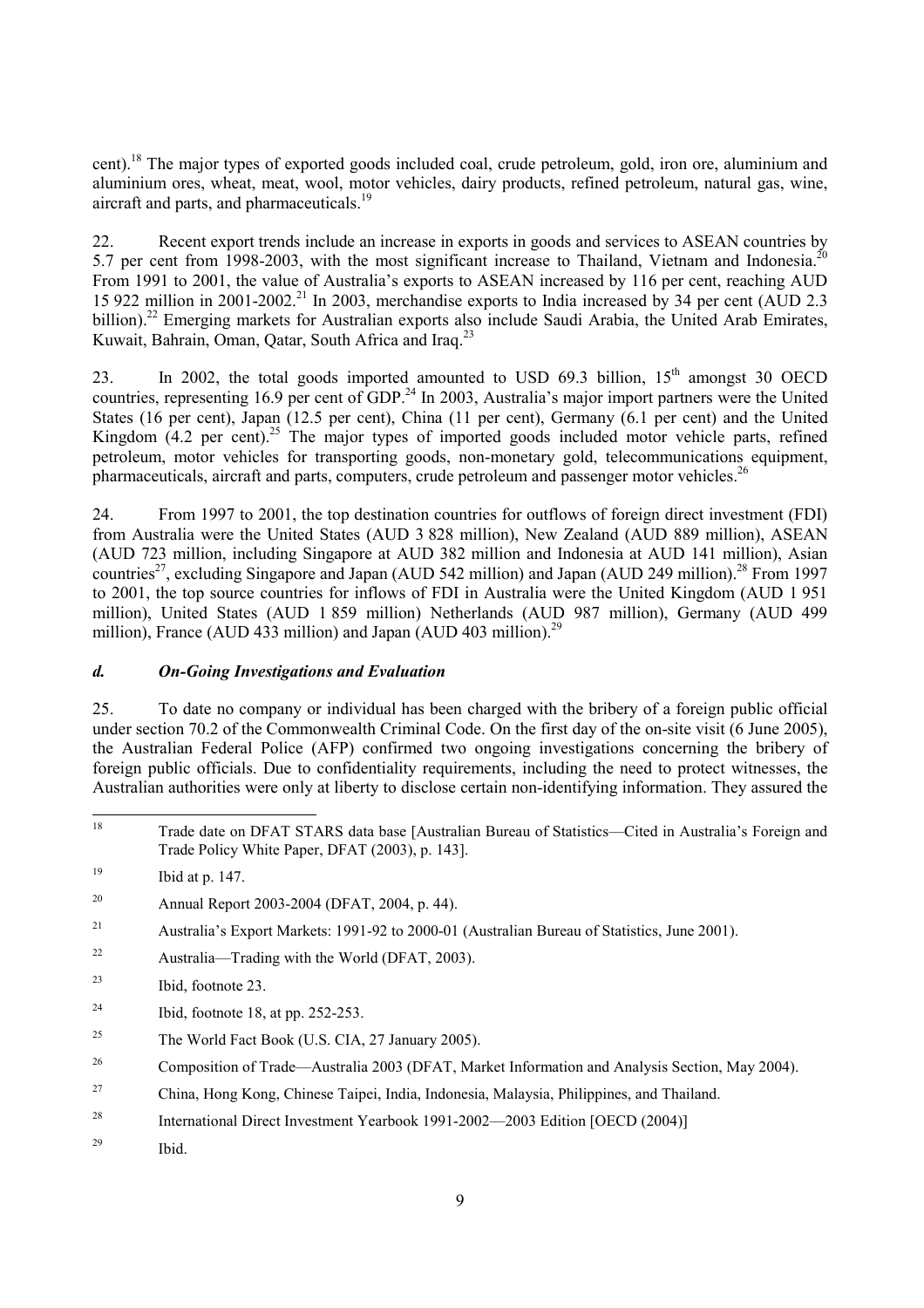lead examiners that if prior to the finalisation of the Phase 2 Report the investigations were to lead to charges and publicly available documents, such information would be provided forthwith to the examination team. The Australian authorities have kept the examination team up-to-date on changes in the status of these investigations as well as the commencement and status of a new investigation.

26. The AFP indicated that the two original investigations were not linked. The first allegation was received by the AFP on 8 November 2004 and the second on 17 February 2005. Both allegations were referred directly through the AFP international liaison network $30$  in which overseas inquiries were made by an AFP liaison officer located in the foreign country and evaluated in Australia by an investigative team. In the Phase 2 responses, the Australian authorities state that one of these investigations was triggered by a complaint from an employee.

27. On 6 June 2005, a representative of the AFP told the examination team that it looked unlikely that one of the investigations would disclose any foreign bribery offences. He also confirmed that the AFP had consulted the Commonwealth Director of Public Prosecution (CDPP) for limited advice about one of the investigations and that the Attorney-General's Department (AGD) had not been consulted in either of the investigations. On 24 June 2005, following the on-site visit, the Australian authorities informed the examination team that one investigation had been finalised without the identification of an offence of bribing a foreign public official. They further advised that information about this allegation had been forwarded to the foreign authority. The AFP determined, following the interview of a number of witnesses, that the complaint related to "unethical business activities" and not the offence of bribing a foreign public official. On 24 June 2005 and 14 September 2005, the Australian authorities confirmed that the other original investigation was still on-going.

28. On the last day of the on-site visit (10 June 2005), the AGD announced to the examination team that a third investigation had been opened since the first day of the on-site visit, but that the AGD had not yet had an opportunity to obtain specifics from the AFP. On 24 June 2005, following the on-site visit, the Australian authorities confirmed that a referral had been received by the AFP concerning certain allegations. The allegations were being evaluated in accordance with the AFP assessment process, and had not yet been accepted for investigation by the AFP. Then on 14 September 2005, the Australian authorities confirmed that this allegation had been accepted for investigation.

29. Following the on-site visit, the AFP advised that in the original continuing investigation, the need for search warrants has not been identified. With respect to the two investigations that were ongoing as of 14 September 2005, mutual legal assistance has not been deemed necessary.

 $30$ 

The AFP international liaison network is discussed under  $A.3.a.(v)$  ("Special measures of the AFP for facilitating foreign bribery investigations").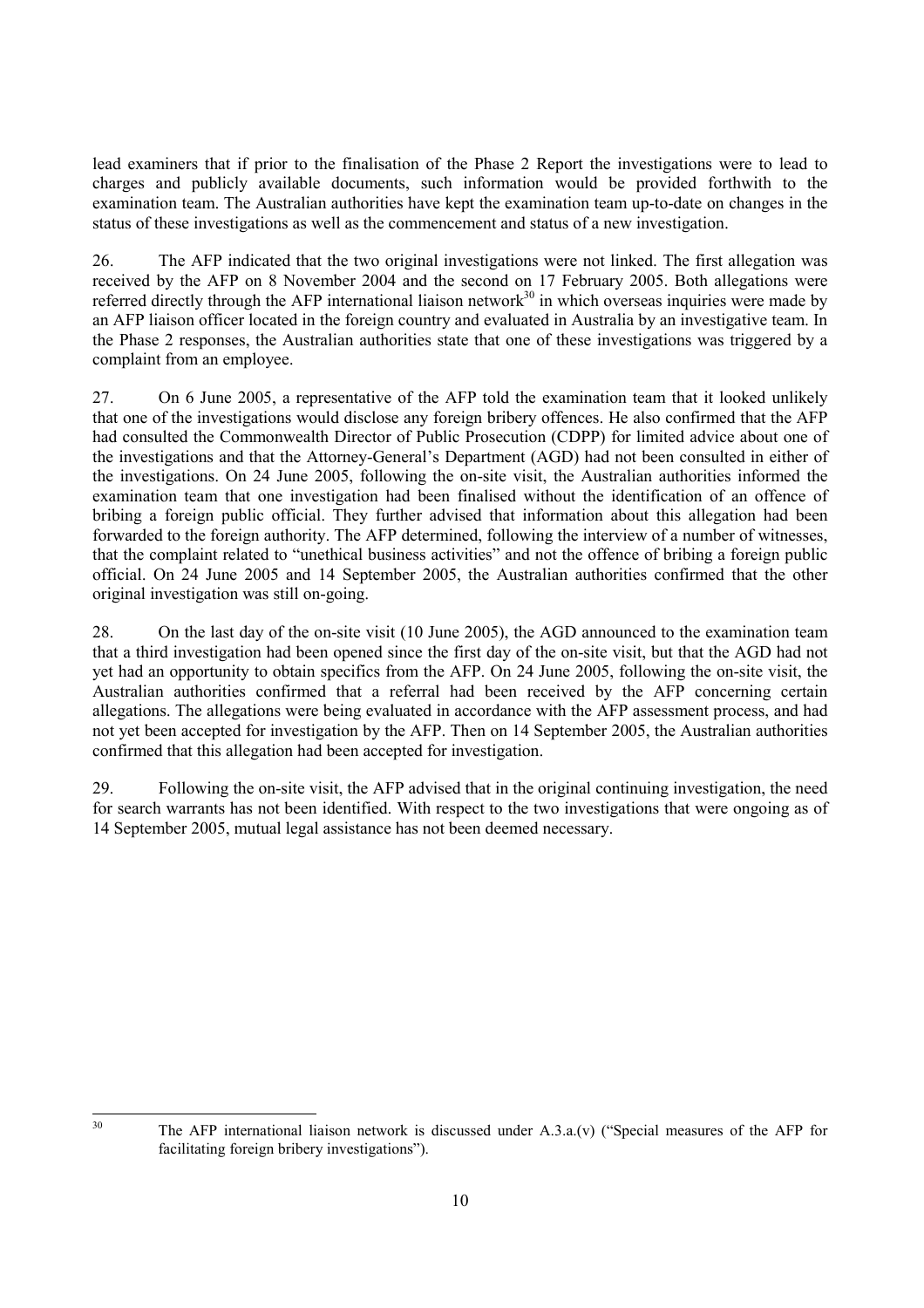# **A. EFFECTIVENESS OF AUSTRALIA'S MEASURES FOR PREVENTING, DETECTING AND INVESTIGATING THE BRIBERY OF FOREIGN PUBLIC OFFICIALS**

# **1. Awareness and Prevention**

# *a. Government awareness and training*

30. Australia has undertaken a number of important awareness raising activities on the foreign bribery offence targeted at Australian government agencies in charge of enforcing the foreign bribery legislation, and those dealing with Australian enterprises operating abroad. As a result, officials of the Australian government and agencies interviewed at the on-site visit had good general awareness that bribery of foreign public officials constitutes an offence under Australian law.

31. The Australian authorities have conducted training and information sessions for Commonwealth law enforcement authorities, notably for liaison and non-liaison officers of the Australian Federal Police  $(AFP)$  posted abroad,<sup>31</sup> on the operation of the foreign bribery offence, and how it should be reported. Where prosecutors are concerned, members of the Commonwealth Director of Public Prosecutions Office (CDPP) undergo continual criminal education sessions on newly implemented Criminal Code provisions and legislation. They also maintain an extensive intranet database of material, including on the foreign bribery offence. However, given that no foreign bribery cases have reached the prosecutorial stage to date, prosecutors interviewed at the on-site visit based their knowledge on their extensive experience prosecuting similar offences, including fraud and Commonwealth domestic bribery cases. State law enforcement authorities interviewed at the on-site visit appeared to have good knowledge of the entry into force of the foreign bribery offence, and, consequently, to be sufficiently trained to detect any such offence, even where it occurred in conjunction with related State offences (see also part A.3.a.(iv) "Reports of foreign bribery from State and Territorial law enforcement authorities" on the treatment of overlapping criminal offences.).

32. In the Australian Government, the Attorney-General's Department (AGD) has been one of the main bodies to disseminate information on the Convention and its implementation in Australian law in the public administration. This has notably taken the form of a webpage on the AGD's website with detailed information on the Convention, the foreign bribery offence and relevant links.<sup>32</sup> Several Commonwealth agencies, such as the AFP, the Australian Transaction Reports and Analysis Centre (AUSTRAC), the Australian Customs Service, the Department of Foreign Affairs and Trade (DFAT), the Australian Export Finance and Insurance Corporation (EFIC), the Australia Agency for International Development (AusAID), and the Australian Public Service Commission have included a link to this page on their own websites.

33. The AGD has also published a pamphlet—"Bribery of Foreign Public Officials is a Crime"<sup>33</sup>--on the bribery of foreign public officials and its legal consequences in Australia for both individuals and companies. This pamphlet has been distributed to a wide number of officers in law enforcement agencies (such as the CDPP and the AFP) and other Commonwealth agencies in regular contact with the business community (EFIC, the Australian Trade Commission, the Taxation Office, DFAT, etc.), as well as to

<sup>31</sup> See discussion on the AFP International Liaison Network under  $A.3.a.(v)$  ("Special measures of the AFP for facilitating foreign bribery investigations").

<sup>32</sup> See www.ag.gov.au/foreignbribery.

<sup>33</sup> See: http://www.ag.gov.au/foreign bribery.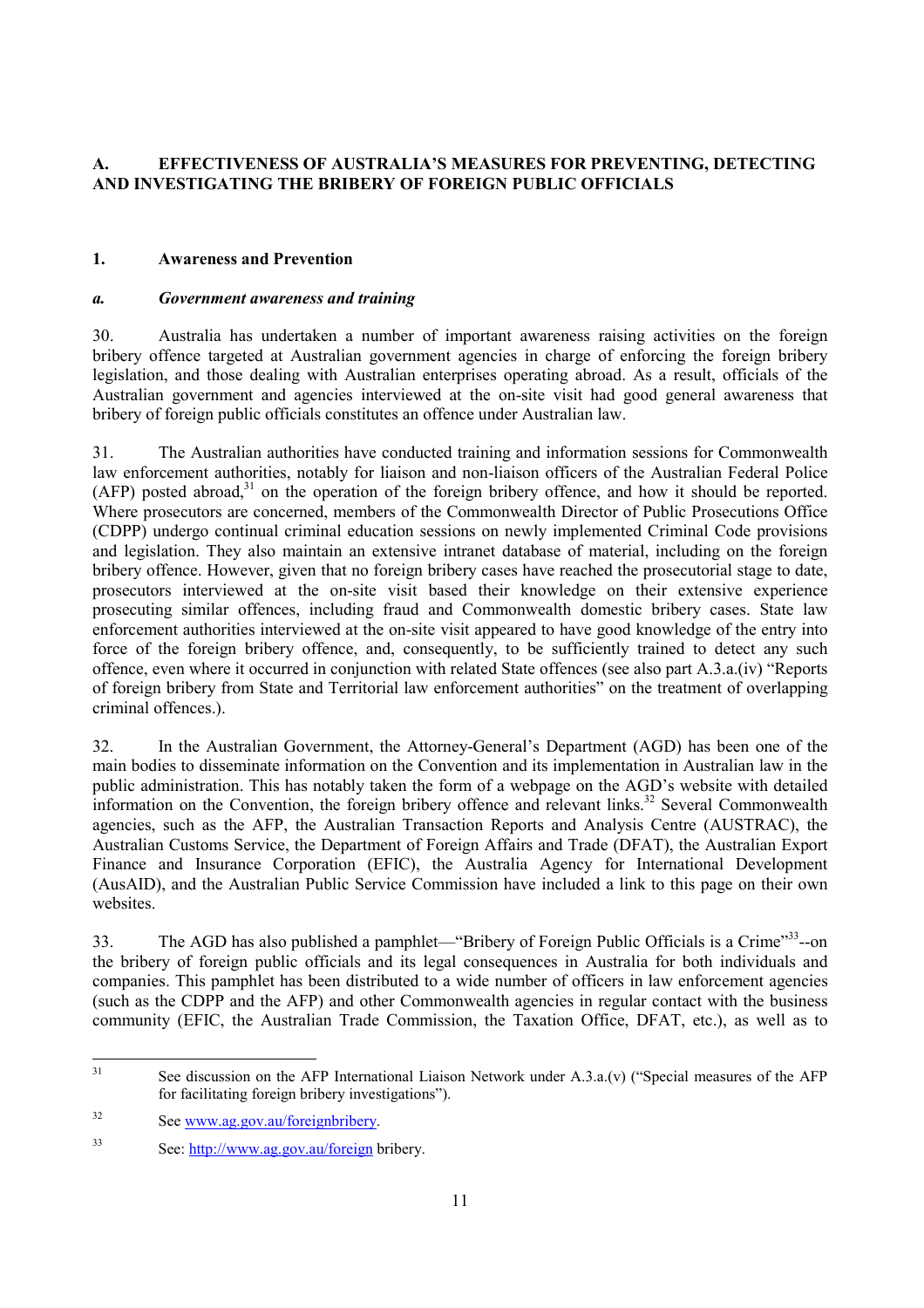Australia's top 100 companies, and private companies and industry bodies involved in international business. A guidance document on the bribery of foreign public officials is also available on the AGD foreign bribery website. At the time of the on-site visit, the lead examiners identified four areas where the pamphlet and guidance document could be clarified<sup>34</sup> However, since then the AGD amended the pamphlet to clarify these areas, and considers the re-launching of the pamphlet under a new design as an important awareness-raising activity. The AGD is also reviewing the guidance document to address these issues.

34. DFAT issued in December 1999 an Administrative Circular<sup>35</sup> advising all its staff of the effect of the extraterritorial reach of the new foreign bribery offence. The Circular focuses essentially on the risks for DFAT officers to become involved in a possible violation of the foreign bribery offence, through ancillary offences of complicity, incitement and conspiracy. A large part of the Circular is devoted to the acceptability and definition of facilitation payments, and the necessity to record these where they are made by overseas posts. The Circular does not address the issue of advice and support which could usefully be provided by DFAT staff to Australian companies likely to be in contact with overseas posts, nor does it encourage DFAT officials to report instances of foreign bribery that they may come across in the course of their functions (see also part A.3.d.(i) below on reporting by DFAT officials). However, the Australian authorities report that a recent cable and DFAT news article encourage DFAT staff to report instances of foreign bribery to the AFP.

35. Staff of other agencies closely involved with Australian companies have also been informed of the entry into force of the foreign bribery offence. Australia's Export Credit Agency, EFIC, has carried out awareness raising activities among its staff to alert employees to the criminalisation of foreign bribery under Australian law. This has notably resulted in a new corporate responsibility policy within EFIC, and a modification of its internal code of conduct, which now includes an undertaking to "not participate in corrupt practices, including bribing foreign officials…" Failure to follow the code's provisions may result in disciplinary action and, in the most extreme cases, dismissal (see also part b(i) below on actions by EFIC to raise awareness of Australian companies, and part 3.d.(ii) on detection and reporting by EFIC officials). Similarly, the "Guidance on Ethics and Probity in Government Procurement", which provides general guidance and practical advice to officials of Australian public procurement agencies, has been modified to specify that the bribery of a foreign public official is an offence under the Criminal Code and carries a maximum penalty of ten years imprisonment.

36. Finally, the Australian authorities established a working group to develop an anti-corruption campaign . The working group has focussed on raising awareness of the Commonwealth's anti-fraud and anti-corruption policies among staff of all member agencies, and ensuring that staff are aware of the mechanisms for reporting suspicious activities or behaviours to their internal affairs units. With respect to anti-corruption training, the working group has also prompted considerable information sharing among its members and is developing a best practices guide. The working group is considering the development of a mechanism to further promote awareness of the foreign bribery offence.

 $34$ These areas were the following: (a) the definition of foreign public officials does not include employees of foreign state-owned or state-controlled companies; (b) the description of the offence does not include the case where the bribe is made through an intermediary, or for the benefit of a third party;(c) the description of the offence is limited to acts of Australian nationals and companies, and does not cover foreign bribery committed by non-Australian individuals and companies in Australia; and (d) the defence for "facilitation payments" is described as "rarely (if ever) available" (The problem raised by this statement is discussed further under part B.1.c.(ii).).

<sup>&</sup>lt;sup>35</sup> Since the issuance of this Circular, regular reminders have been posted to DFAT staff through diplomatic cables sent out on a regular basis, as well as in "DFAT News", DFAT's internal newsletter.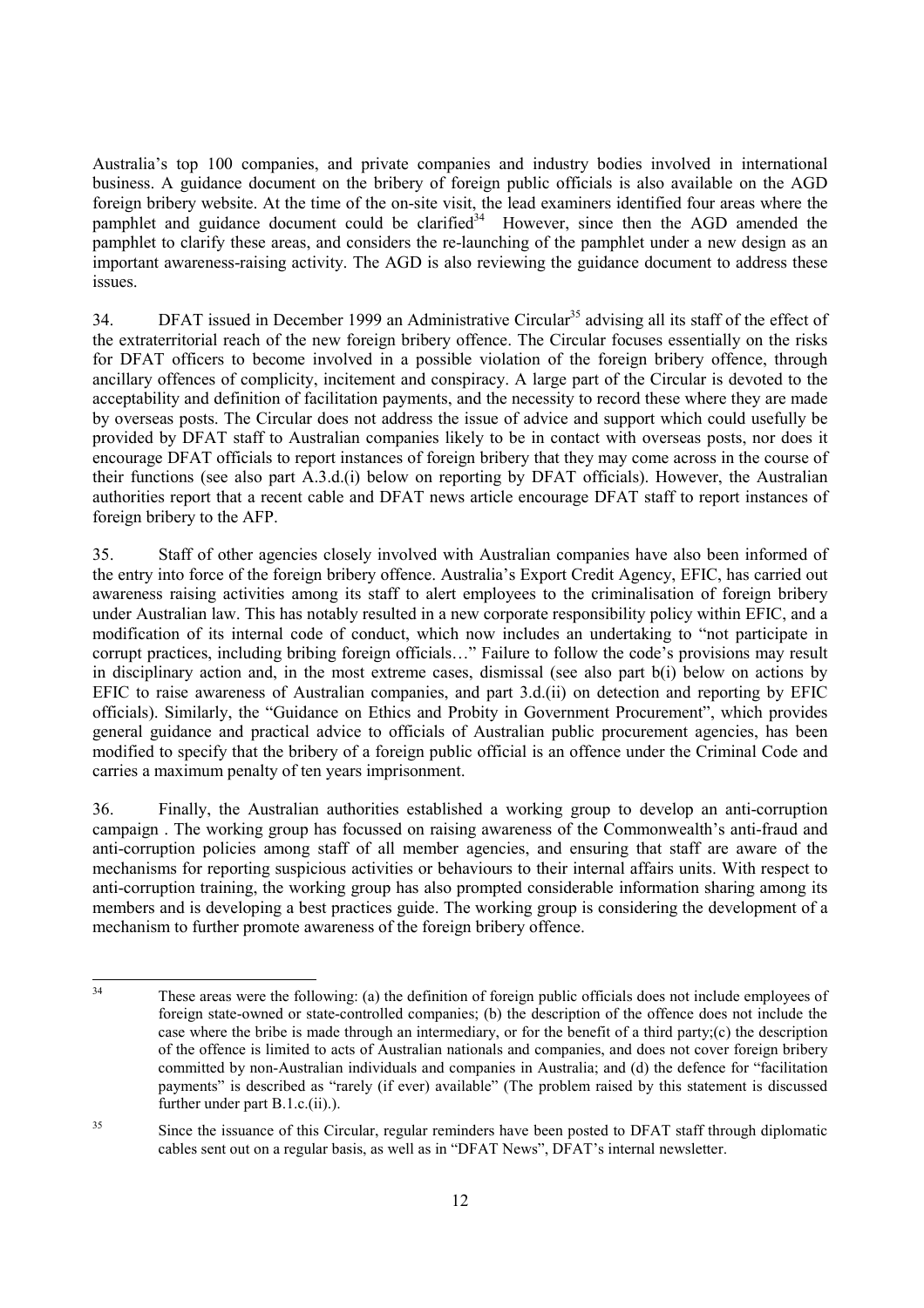# *Commentary*

*The lead examiners welcome initiatives by Australia to raise awareness of staff in Australian institutions and agencies, notably those involved in law enforcement or with Australian companies operating abroad. The lead examiners encourage Australia to proceed diligently with its plans to develop, through a working group, a mechanism to further promote awareness of the foreign bribery offence.* 

# *b. Raising awareness in the private sector and civil society*

37. Awareness raising activities regarding the foreign bribery offence targeted at Australian companies have been undertaken by both the public and private sectors, as well as within a number of large Australian corporations. Discussions at the on-site visit with representatives of government agencies, the Australian Chamber of Commerce and Industry, and Australian companies indicated an overall high level of awareness of the foreign bribery offence on the part of large companies, but very little knowledge within small and medium size enterprises (SMEs).

# *(i) Government initiatives*

38. A number of government agencies, such as the AGD, the Australian Customs Service<sup>36</sup> and the Department of the Treasury have participated in briefings to industry groups on the foreign bribery offence. The above-mentioned AGD document on foreign bribery ("Bribery of Foreign Public Officials is a Crime") has also been distributed to several industry organisations in Australia, notably by such agencies as the AFP, ATO, Austrade, and AGD. As a follow-up to this distribution, the AGD conducted an "OECD Foreign Bribery Public Awareness Campaign Follow-Up Survey" among the top 100 Australian companies to enquire on actions taken within these corporations to raise awareness. As of 5 August 2005, responses had been received from 35 out of 100 organisations surveyed, and were still being returned to the AGD. Preliminary figures indicated that 77 per cent of companies had distributed the AGD pamphlet, 32 per cent had published an article in their internal newsletter on foreign bribery, 13 per cent had published an article on foreign bribery in an external newsletter, 45 per cent had provided training on foreign bribery to staff and/or members, and 13 per cent had participated in foreign bribery related seminars. Furthermore, 71 per cent of the respondents confirmed that they have a code of conduct in place, 26 per cent were aware of the existence of a mechanism to examine whether a particular transaction would constitute a foreign bribery offence, 48 per cent confirmed that their company or industry has a process in place for reporting allegations of foreign bribery internally or externally, and 52 percent had protections for whistleblowers in place.

39. The Department of the Treasury, through its National Contact Point, maintains relations with the business community and NGOs to discuss issues included in the OECD Guidelines for Multinational Enterprises. In this respect, the issue of foreign bribery was addressed in May 2003 in consultations with the business community, in the lead-up to the June 2003 OECD Corporate Responsibility Roundtable on "Enhancing the Role of Business in the Fight against Corruption". A roundtable, with participation of a number of Australia's largest corporations and NGOs, was further organised in November 2004 on the OECD Guidelines and the Convention, with presentations by AGD officers on the foreign bribery offence.

40. AUSTRAC has also drawn the AGD pamphlet "Bribery of Foreign Public Officials is a Crime" and webpage on the foreign bribery offence to the attention of cash dealers. An Information Circular on the

36

In addition, the Winter 2005 issue of the Australian Customs Service's "Manifest" magazine provided the definition of the foreign bribery offence in the Criminal Code, and referred readers to the AGD foreign bribery website.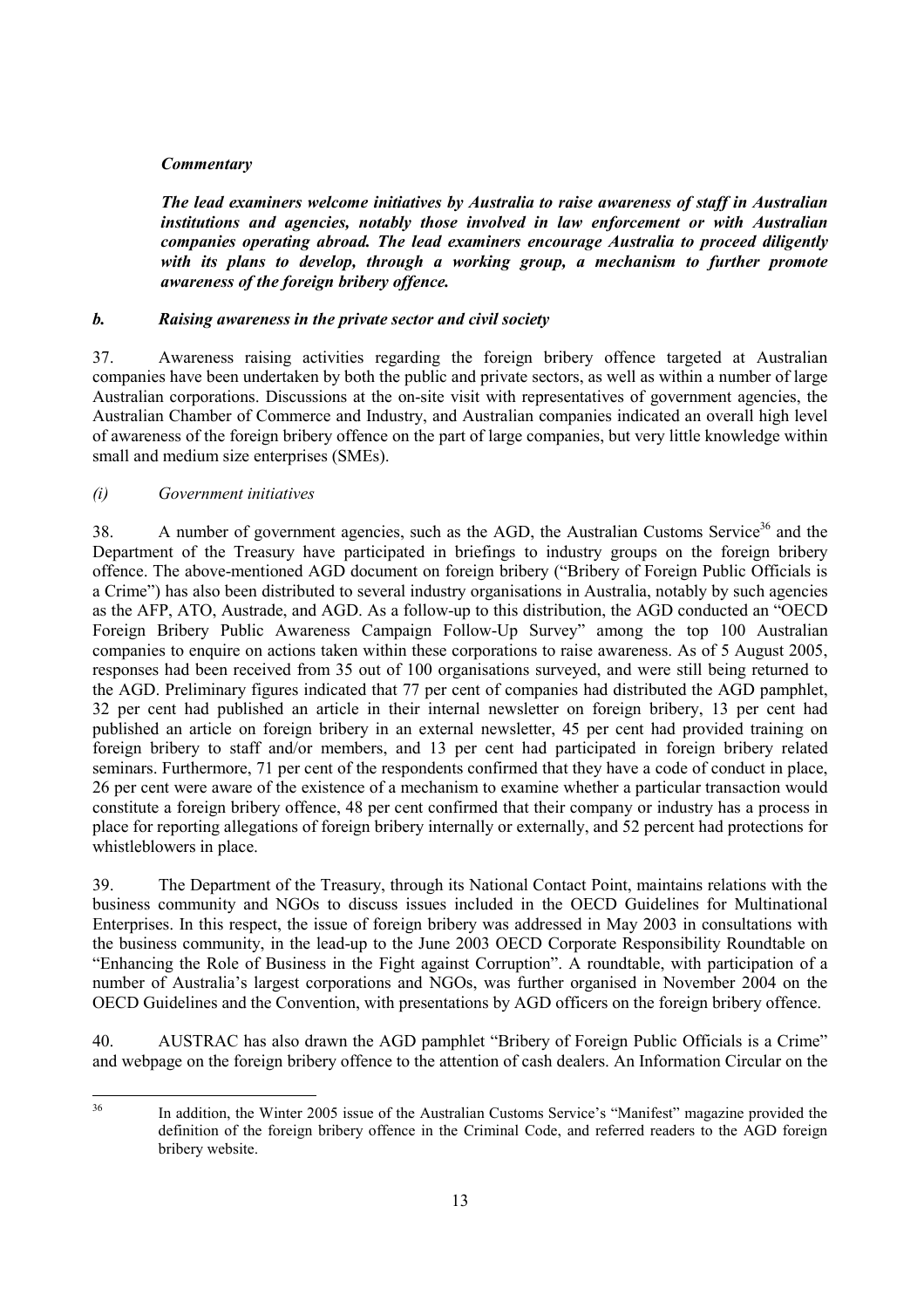Bribery of Foreign Public Officials has been issued to cash dealers detailing the definition of bribery, the criminalisation of foreign bribery under Australian law, and the legal consequences in terms of imprisonment and monetary sanctions for natural and legal persons. It stresses the need for cash dealers to take the foreign bribery issue into account when considering whether to make suspicious transaction reports. It also encourages all members of the public who suspect the commission of a foreign bribery offence to report it to the AFP. Moreover, further guidance on the offence will be provided in the next AUSTRAC newsletter, and AUSTRAC will be providing a link to the revised AGD pamphlet on foreign bribery on its website.

41. EFIC, Australia's export credit agency, participates in the OECD's Working Party on Export Credits and Credit Guarantees and is party to the Action Statement on Bribery of December 2000.<sup>37</sup> In this respect, Australian companies applying for official export credit support receive information from EFIC on the legal consequences of paying bribes to foreign public officials in international business transactions. Applicants are further required to certify that they have not engaged and will not engage in bribery of foreign public officials in relation to the contract for which support is sought.<sup>38</sup> (See also part 3.d.(ii) below on detection and reporting by EFIC.)

# *(ii) Private sector initiatives*

42. The Australian Chamber of Commerce and Industry (ACCI) is the largest and most representative business association in Australia, with a member network of over 350 000 businesses represented through Chambers of Commerce in each State and Territory, and a nationwide network of industry associations. The ACCI represents the interests of business at the national level as well as internationally, notably through its membership in the OECD's Business and Industry Advisory Committee (BIAC). The ACCI representatives present at the on-site visit indicated that ACCI constituents are largely SMEs, and that there was very little awareness among them of the foreign bribery offence. In their view, Australian SMEs would rarely propose bribes in the context of doing business internationally; however, they would respond to solicitations for facilitation payments. The ACCI did not believe that SMEs were aware of the need to record facilitation payments (Such records are necessary to avail oneself of the defence of facilitation payments under section 70.4—see discussion under part B.1.c.(ii).). Efforts to remedy this lack of awareness and stress the risks of involvement in foreign bribery have been taken by the ACCI, which has distributed information on the foreign bribery offence and its consequences, notably targeting Australian SMEs present in geographically corruption-prone markets such as Africa, Indonesia, or China.

 $37$ 37 See answers to "Export Credits and Bribery: Review of Responses to the 2004 Revised Survey on Measures Taken to Combat Bribery in Officially Supported Export Credits - Situation as of 21 January 2005" [TD/ECG(2005)4].

<sup>&</sup>lt;sup>38</sup> General text appearing in the application form will be along the following lines:

 <sup>&</sup>quot;The Applicant declares that to the best of his or her knowledge nobody acting on the Applicant's behalf or acting with the Applicant's consent or authority (including any of the Applicant's employees, agents or sub-contractors) has engaged or will engage in corrupt activity in relation to a Relevant Matter. The Applicant understands that for the purposes of this declaration: "Relevant Matter" means this Application or a transaction, contract, arrangement, event or thing contemplated by or referred to in this Application; By making this Application, the Applicant acknowledges that it understands that the occurrence of corrupt

activity in relation to a Relevant Matter may have serious consequences, including (without limitation): (a) evidence of corrupt activity being referred to the appropriate national authorities, such as the

Australian Federal Police; or

<sup>(</sup>b) the imposition of fines, penalties or sentences for imprisonment; or

<sup>(</sup>c) the termination of a Relevant Matter, the acceleration of payments or the cancellation of insurance, as the case may be*.*"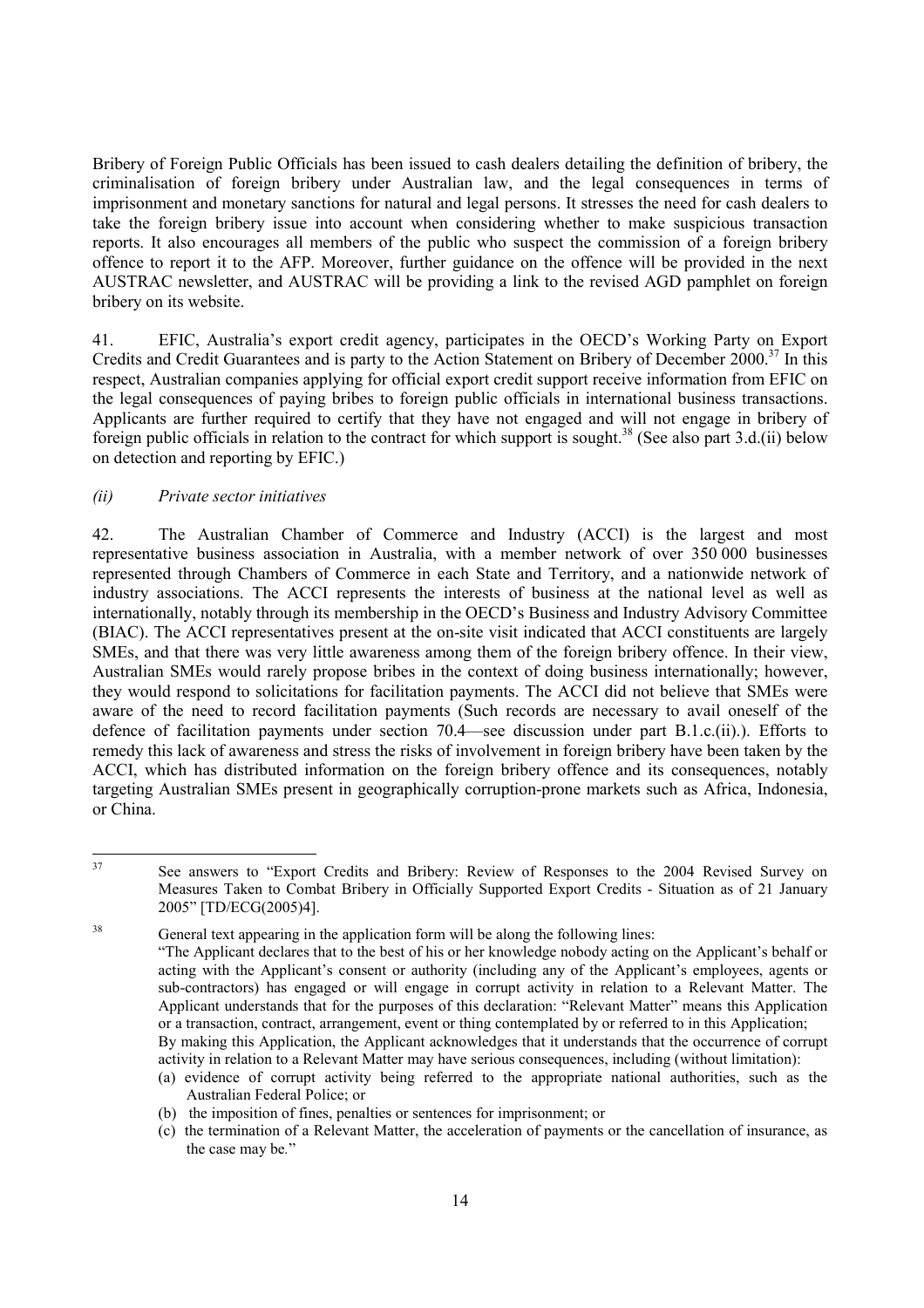43. With respect to corporate responsibility, several Australian bodies have taken steps to encourage the establishment by Australian companies of internal control mechanisms covering the issue of corruption, particularly through corporate codes of conduct or other such ethical guidelines. The Australian Stock Exchange (ASX) has developed guidelines to help listed entities develop internal corporate governance regimes in the form of "Principles of Good Corporate Governance and Best Practice Recommendations". The document includes 28 best practice recommendations, under 10 main principles, as well as an explanatory commentary and guidance. Under ASX Rules, listed entities are required to include in their annual report a statement disclosing the extent to which they have followed the 28 recommendations. Companies may choose not to follow certain recommendations, but must give reasons for not following them.

44. Recommendation 10.1, for instance, recommends that a code of conduct be established to "guide compliance with legal and other obligations to legitimate stakeholders; corresponding commentary and guidance does not suggest any specific reference to the prohibition of foreign bribery, but refers to a more general statement on "prohibitions on the offering and acceptance of bribes, inducements and commissions". The Australian Prudential Regulation Authority (APRA), the prudential regulator of the Australian financial services industry, has also developed Operational Risk Practice Notes for supervisory staff. While these do not specifically cover bribery of foreign public officials, the APRA expects that regulated entities would identify and assess their sources of fraud risk, including bribery, in their fraud control systems (such as codes of conduct or other fraud and corruption control plans), although this does not imply any authority on the part of APRA to sanction entities that choose not to follow this guidance.

45. As in most OECD countries, an increasing number of Australian companies have adopted corporate codes of conduct or other ethical principles. Partial responses received to date by the AGD to its OECD Foreign Bribery Public Awareness Campaign Follow-Up Survey indicate that approximately 71 per cent of Australia's top 100 companies have a code of conduct in place. These codes cover a range of ethical issues, from social to environmental accountability, as well as business conduct. A review of several codes showed that coverage of bribery in general and foreign bribery more specifically varies between corporations. There will normally be at least a general statement prohibiting the acceptance or offer of bribes. Certain codes refer specifically to the foreign bribery offence and/or the Criminal Code provisions. One code of a major Australian company from the extractive industry devotes an entire chapter to "Financial Inducements", insisting on their prohibition in the conduct of international business. This same code stresses the importance that this company policy be clearly communicated to and accepted by agents and other third parties. Several codes, on the other hand, do not specify the scope of application of the code, either geographically or as regards agents and contractors. Moreover, certain code provisions demonstrate a misunderstanding of what constitutes an illicit payment. One code examined, for example, states that bribe payments are monetary payments or payments in kind made in order to induce foreign public officials to *improperly* grant permits or services. The Australian authorities and business organisations should thus continue to make clear, in their awareness raising activities, that the foreign bribery offence also covers payments made to a foreign public official in order for that official to carry out his/her regular functions, even where the company making the payment is in fact entitled to the permit or is the best qualified bidder. (This issue is further explored under B.1.c.(ii) on facilitation payments.)

#### *Commentary*

*The lead examiners encourage the Australian authorities, in the context of private-sector awareness-raising activities, to continue to make efforts to provide complete information about the offence of bribing a foreign public official, in particular concerning: (a) what constitutes a bribe; (b) which categories of persons should be considered foreign public officials; and (c) the defences, including the distinction between bribery and facilitation payments, as well as the record-keeping requirement for the purpose of the defence of facilitation payments.*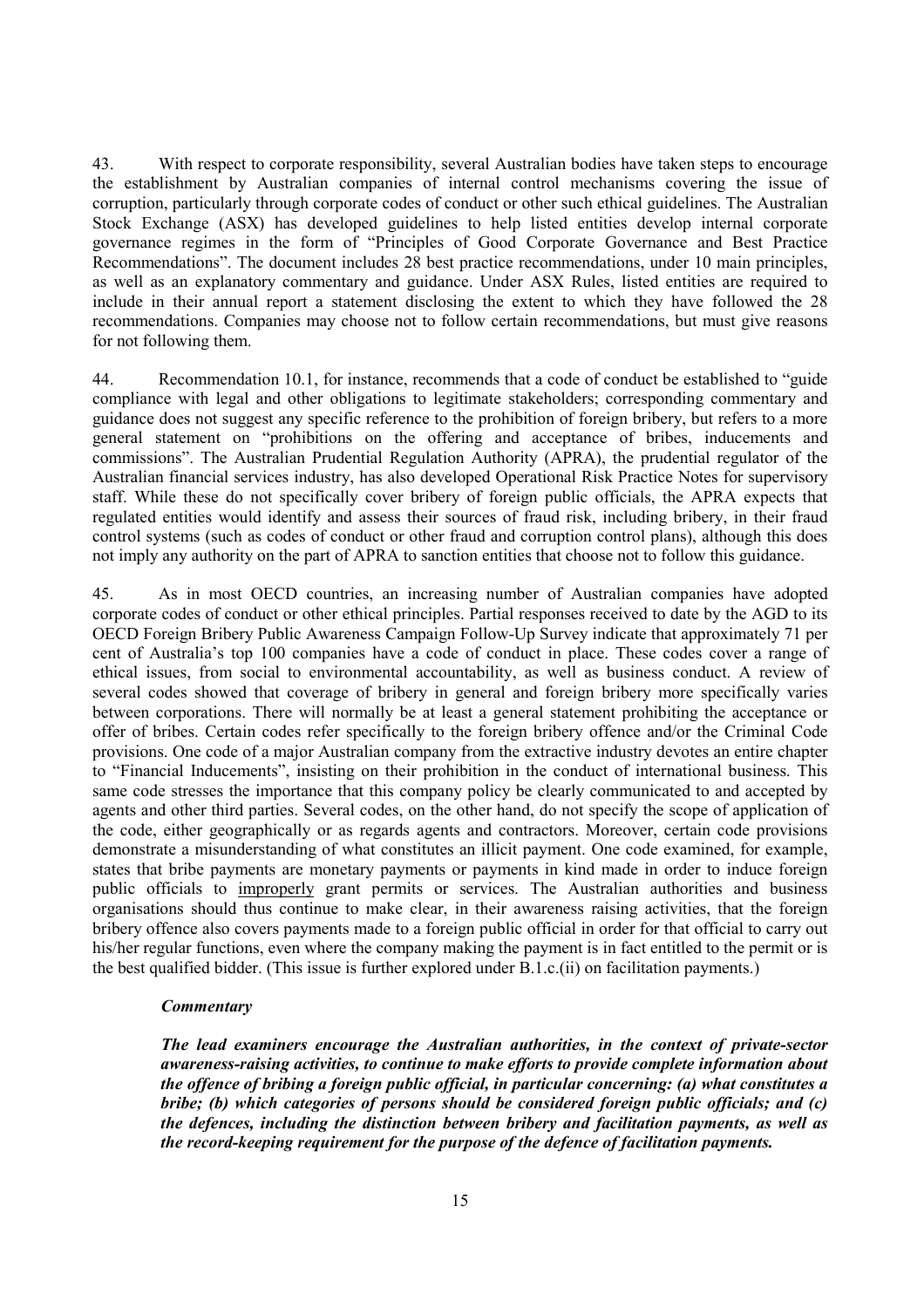*The lead examiners also recommend that special attention be given to targeting SMEs in awareness-raising activities, which diplomatic and trade missions in foreign countries could play a role in providing.* 

# **2. Systems for Detecting, Investigating and Reporting Bribery of Foreign Public Officials**

# *a. Detection and investigation by the Australian Federal Police (AFP)*

# *(i) Generally*

46. The AFP is the primary law enforcement body responsible for investigating offences against Commonwealth law, including the offence of bribing a foreign public official under section 70.2 of the Commonwealth Criminal Code.<sup>39</sup> The AFP has several special areas of focus, including anti-terrorism, the investigation of transnational and multi-jurisdictional crime, drug trafficking, organised people smuggling, money laundering, the enforcement of child sex tourism legislation and witness protection. The AFP provides police services for the Australian Capital Territory (ACT) and the Jervis Bay Territory, and external territories such as Norfolk Island and Christmas Island. In addition, the AFP is Australia's international law enforcement and policing representative.

47. In the Phase 2 responses, the Australian authorities explain that investigations into referrals of allegations of bribery or corruption are undertaken within the Economic and Special Operations function.<sup>40</sup> The Australian authorities further explain that the Economic and Special Operations function is responsible for coordination, reporting and strategic direction with respect to the crime types under its mandate. Investigations of corruption and bribery offences are performed by AFP investigators located in AFP offices across Australia with the assistance, where necessary, of the International Liaison Officer Network (discussed under A.3.a.(v) "Special measures of the AFP for facilitating foreign bribery investigations").

48. Australia does not have a specialised office for the investigation (or prosecution) of the offence of bribing a foreign public official. The AGD explained that this is consistent with the Commonwealth Government's "whole of government" approach to Commonwealth law enforcement and the prosecution of Commonwealth criminal offences. While the AFP and CDPP have primary responsibility for the investigation and prosecution of foreign bribery, they are assisted by other Commonwealth bodies under the "whole of government" approach. While the lead examiners feel that there may be some disadvantages to this approach, the Australian authorities point out that one of the advantages is that the "whole system is looking at foreign bribery". In addition, due to the expansive geographical area of Australia, it would be very costly to establish an office specialised in corruption in the regional areas of each of the States and Territories. As well, it would be inconsistent with Australia's approach to combating most other forms of crime (Although note that Australia has established the Australian Crime Commission (ACC), a specialised law enforcement agency for the purpose of investigating serious and organised criminal activity—See further discussion on the ACC below under "Memoranda of Understanding between the AFP and certain Commonwealth Agencies".).

49. The AFP operates independently of the CDPP and the courts. However, the AGD confirms that the AFP regularly requests legal advice from the CDPP in particular in respect of complex investigations,

 $39$ The AFP is established under the Australian Federal Police Act 1979 (Cth). The Act provides for the appointment of a Commissioner of Police, who is responsible for the general administration and control of the AFP. For further information on the AFP see: www.afp.gov.au.

<sup>&</sup>lt;sup>40</sup> In July 2004, the AFP established a new organisational structure, focussing on six key national functions. The other five national functions are 1. border and international network; 2. intelligence; 3. international deployment; 4. counter terrorism; and 5. protection.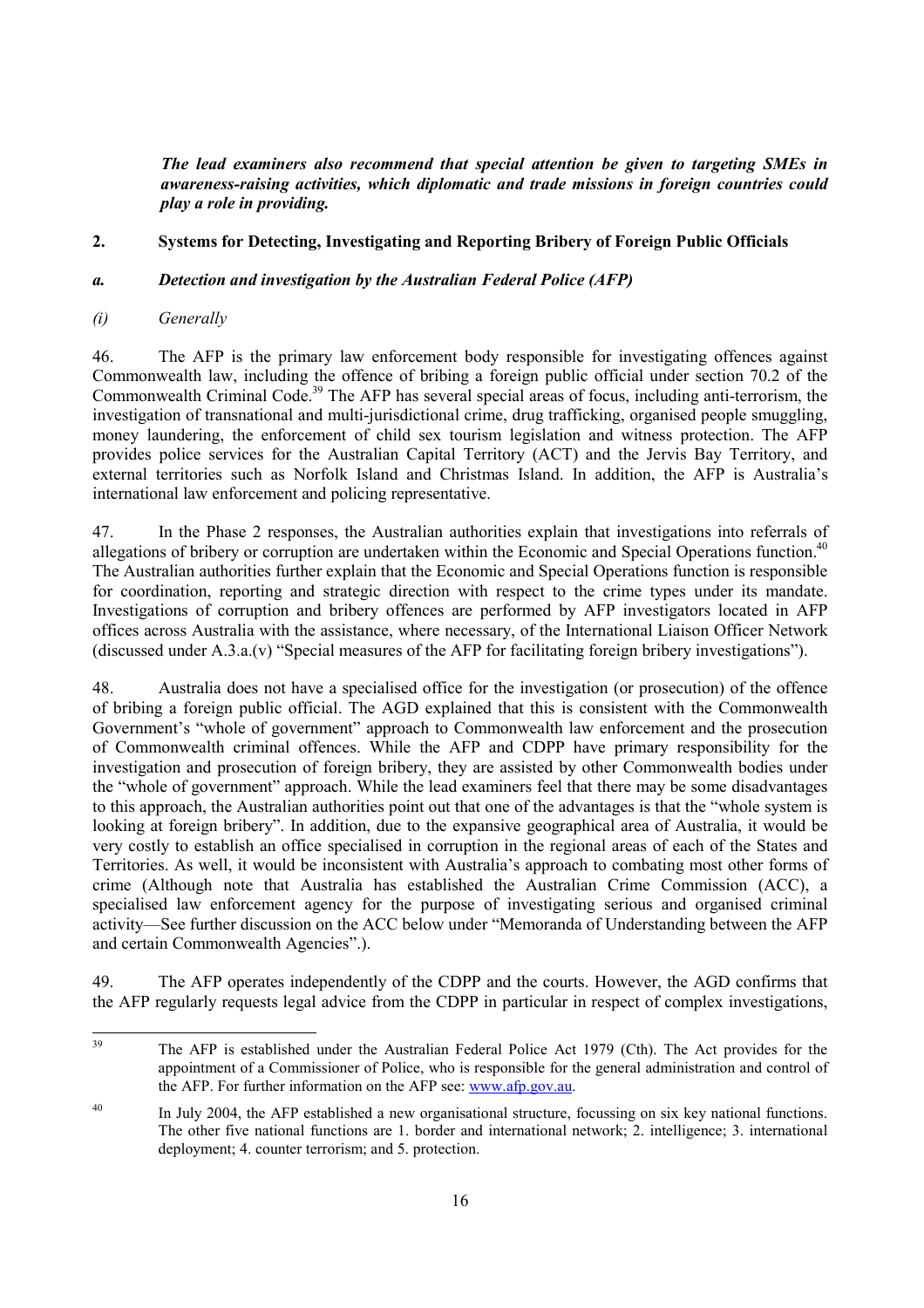including whether it is appropriate to proceed with a particular investigation. The AGD confirms that in one of the original two investigations concerning the bribery of foreign public officials (i.e. the two ongoing investigations at the commencement of the on-site visit), the AFP consulted the CDPP for advice.

# *(ii) AFP Case Categorisation and Prioritisation Model (CCPM)*

50. According to the Phase 2 responses, implementation of the OECD Convention is considered a matter of "high priority" by the Commonwealth Government. This statement was echoed at the on-site visit by the Attorney-General's Department (AGD) and the Australian Federal Police (AFP). The Australian authorities explain that because the bribery of foreign public officials is considered "high priority" and is categorised as an "essential" priority and of "high" impact under the Case Categorisations Prioritisation Model (CCPM) of the AFP (the categorisation of foreign bribery in the CCPM is discussed below), cost will not be an impediment to investigating such a case.<sup>41</sup>

51. The AFP's Case Categorisation and Prioritisation Model (CCPM)<sup>42</sup> assesses the impact of a matter as either "very high", "high", "medium" or "low" for the purpose of determining the priority of incidents for investigation services. On its face, the CCPM does not seem to place the bribery of foreign public officials in the "very high impact" or "high impact" categories.

52. The Australian authorities explain that the offence of bribing a foreign public official is not considered an economic crime, but rather is characterised as a sub-category of "corruption", which means that like all offences that fall within this sub-category, it is considered an "essential priority" or "high impact". They also explain that due to this characterisation, every allegation of foreign bribery referred to the AFP is evaluated independent of the value of an alleged bribe or attempted bribe. However, since the publicly available CCPM does not contain this specific information about foreign bribery, it appears that it must be contained in an internal working document version of the CCPM. Since the lead examiners have not been able to view this document, they cannot comment on the clarity of the information concerning the priority of foreign bribery cases. In addition, the lead examiners consider that information regarding the priority of foreign bribery cases should be in the public domain, in order to ensure an adequate level of awareness of its importance among other government agencies as well as the public at large. The Australian authorities have undertaken to amend as soon as possible the publicly available document for the purpose of clarifying that the offences of domestic and foreign bribery are to be considered "high impact".

# *Commentary*

*The lead examiners recommend that, consistent with the Australian Government's intention that implementation of the Convention is given "high priority", the Australian authorities carry through as soon as possible with the amendment of the publicly available explanatory document on the Case Categorisation Prioritisation Model (CCPM) to state that the offence of bribing a foreign public official is a "high impact" offence.* 

# *(iii) Triggering event for investigations*

53. At the on-site visit, the AFP advised the examination team that investigations were generally opened on the basis of formal referrals, but that in respect of limited, high priority matters, not including

 $41$ 41 Commonwealth agencies are funded by appropriations in accordance with requirements under the Commonwealth of Australia Constitution.

<sup>&</sup>lt;sup>42</sup> The AFP CCPM is available on the AFP external website: www.afp.gov.au. The AFP CCPM are intended to provide the public and government departments with information about how the AFP evaluates referrals.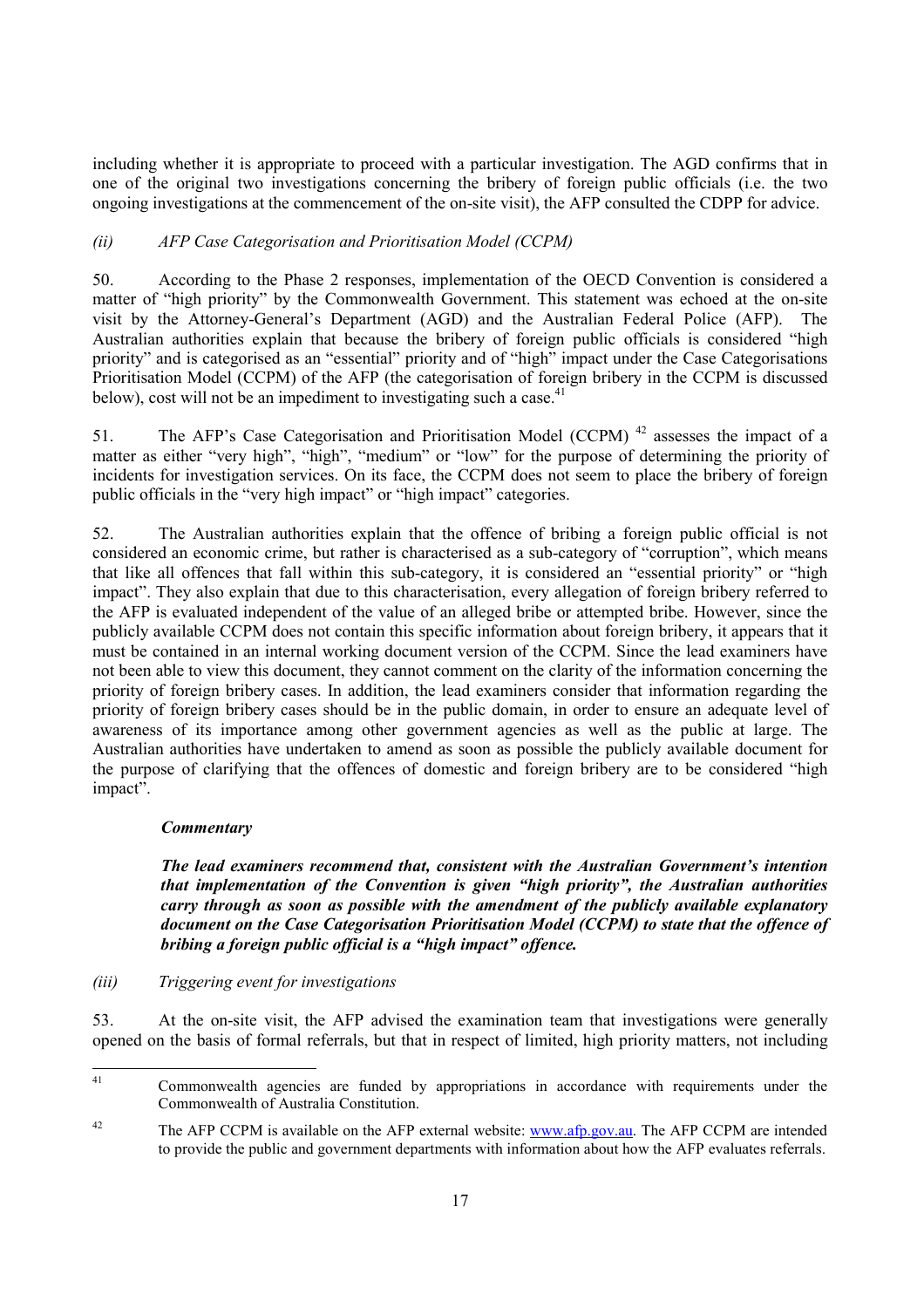the bribery of foreign public officials, it took a more proactive intelligence-gathering role. The AFP further stated that it did not initiate investigations of foreign bribery on the basis of media reports, regardless of their level of credibility, nor on the basis of other information that came to its attention other than through formal channels (e.g. the making of a complaint directly to the AFP). The AFP stated that it felt that media reports were not consistently reliable, and therefore would not respond to them. The lead examiners questioned whether it would not be prudent to at least undertake an evaluation where the report was made by a credible source, but the representative of the AFP stated that this is not the policy. During the on-site visit, a media report (by what was acknowledged by the AGD to be a credible investigative journalism program) was aired on Australian television in which several allegations were made about an Australian company's operations in a foreign country, including allegations of the bribery of officials in the foreign country. The AFP stated that it would not open a preliminary investigation based on this media report unless a formal referral of the allegations was made to it.

54. Following the on-site visit, the Australian authorities advised that investigations into the offence of bribing a foreign public official may be triggered by any of the following circumstances: (a) a formal referral of allegations to the AFP; (b) pro-active intelligence gathering by the AFP; (c) identification of the foreign bribery offence during the investigation of another criminal offence; or (d) proactive investigation of persons or organisations where foreign bribery is suspected. Following the on-site visit, the Australian authorities also stated that there are circumstances where the AFP will review media reports of allegations of serious criminal activity, including the bribery of foreign public officials, where such reports are combined with independent supporting information. The Australian authorities explained that this position also reflects the opinion of the AFP. The lead examiners welcome the new information, and believe that it would be prudent to follow-up whether in practice the AFP depends on formal referrals of foreign bribery allegations.

55. The lead examiners were also concerned about the position of the AFP at the on-site visit that it would only open foreign bribery investigations on the basis of formal allegations, because this would have meant that other important sources of information could have been overlooked. For instance, a complaint filed in a foreign court (dated March 2004) alleged that in 2002 an Australian public official acted as an intermediary in the transfer of bribe payments from a company of country "A" to public officials in country "B". The official was named in the publicly available document.<sup>43</sup> The proceedings were subsequently dismissed by the court earlier this year. The AFP did not undertake a preliminary investigation regarding the alleged conduct of the Australian official before or after the dismissal of the complaint. The Australian authorities point out that it would be inefficient to expect the AFP to undertake investigations in these circumstances, but the lead examiners believe that it would have been prudent for the AFP to have commenced at least an evaluation prior to the withdrawal of the complaint regarding the Australian official. The lead examiners also question reliance on another country's dismissal of the case, considering that Australia might have access to further substantiating evidence within its own jurisdiction.

56. Requests for mutual legal assistance (MLA) from foreign countries investigating the bribery of foreign public officials can also be sources of important information for the AFP where the requests relate to alleged foreign bribery involving Australian nationals and companies. The AGD explained that such requests would only trigger investigations in Australia if they provided "clear evidence" of "substantial allegations" of foreign bribery involving Australian nationals or companies.

# *Commentary*

*The lead examiners recommend that the AFP undertakes evaluations where appropriate of the veracity of allegations of the bribery of foreign public officials involving Australian* 

 $43$ 

43 A second complaint did not contain allegations of bribery against an Australian official.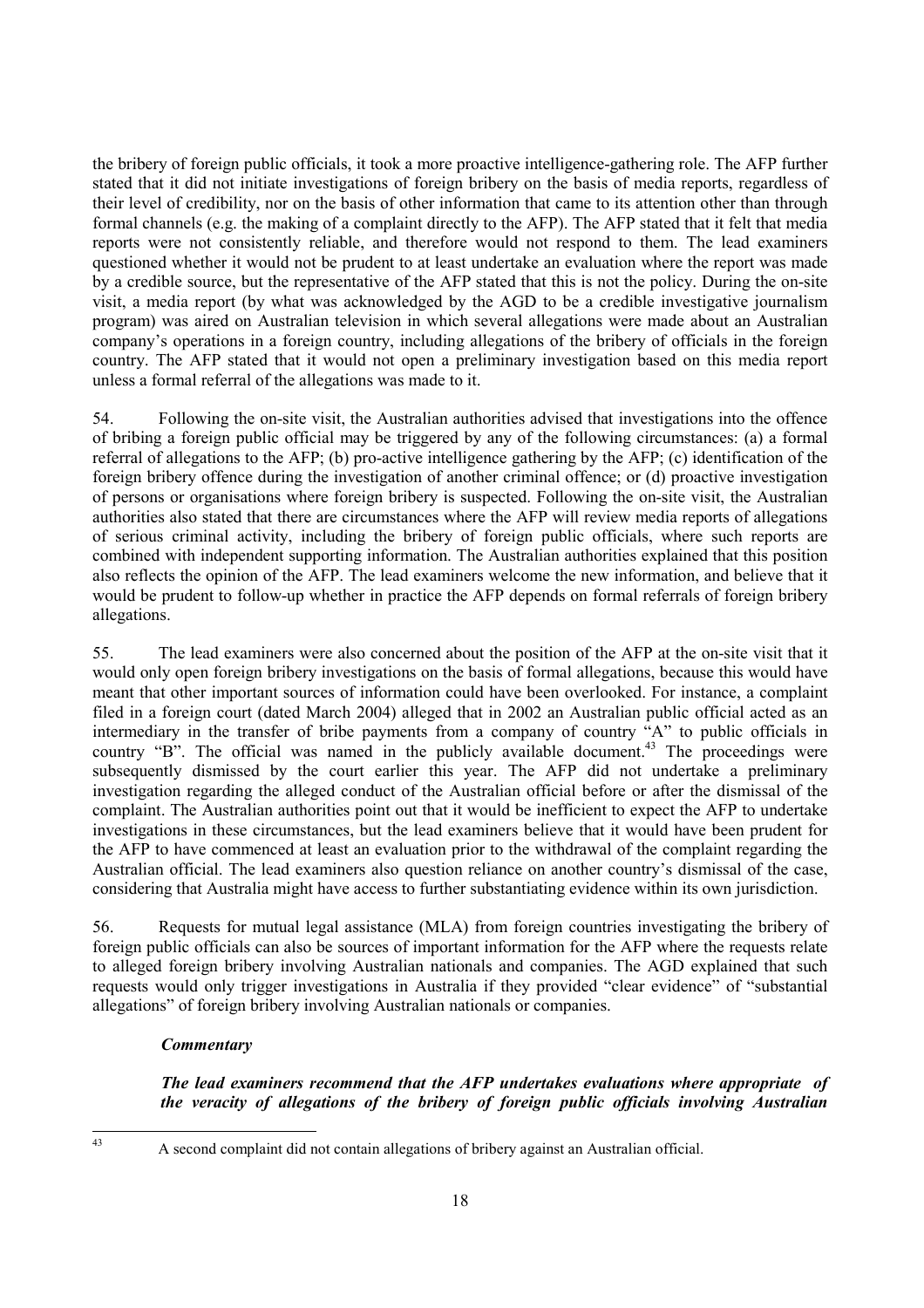*nationals and companies contained in (i) media reports from credible sources, (ii) publicly available court documents filed in foreign countries, and (iii) requests to Australia from foreign countries for mutual legal assistance.* 

#### *(iv) Reports of foreign bribery to the AFP from other Commonwealth agencies*

57. Certain Commonwealth agencies, including those that have a law enforcement and or regulatory function and those transacting with exporting companies, might become aware of the bribery of foreign public officials due to the nature of their responsibilities. These agencies include: the Australian Crime Commission (ACC), Australian Agency for International Development (AusAID), Australian Prudential Regulatory Authority (APRA), Australian Securities and Investments Commission (ASIC), Australian Customs Service (Customs), Australian Transaction Reports and Analysis Centre (AUSTRAC), Australian Taxation Office (ATO), Commonwealth Director of Public Prosecutions (CDPP), Export Finance and Insurance Corporation (EFIC), and Department of Foreign Affairs and Trade (DFAT). In light of the reliance of the AFP on formal referrals of allegations, the role of other Commonwealth agencies in detecting and reporting foreign bribery to the AFP is extremely important.

#### Serious or Complex Matters

58. The AFP has issued a document for agencies considering referring matters to the AFP<sup>44</sup>. It advises them to read the Commonwealth Fraud Control Guidelines<sup>45</sup> and to refer matters to the AFP Operations Monitoring Centres, Local Operations Monitoring Centres or the Client Service Team. The document explains that in order to ensure that resources are directed to the highest priority activities, all referrals are assessed using the AFP's Case Categorisation and Prioritisation Model (discussed under A.1. "Overall Priority given to Bribery of Foreign Public Officials"), and provides a link to the Model.

59. The Commonwealth Fraud Control Guidelines aim to minimise "fraud against the Commonwealth" and ensure that, "where it does occur, it is rapidly detected, effectively investigated, appropriately prosecuted and that losses are minimised". The Guidelines broadly define "fraud against the Commonwealth" as "dishonestly obtaining a benefit by deception or other means", and list several unlawful activities covered by the definition, including: (a) theft of Commonwealth property; (b) providing false or misleading information to the Commonwealth; (c) unlawful use of Commonwealth computers, vehicles, telephones and other property or services; and (d) bribery, corruption or abuse of office. Paragraph 4.19 of the Guidelines states that "agencies must refer all instances of potential serious or complex fraud offences to the AFP" except in the following circumstances: (a) the agency satisfies the AFP and the CDPP that it has the capacity, appropriate skills and resources to investigate criminal matters, including the gathering of evidence; or (b) the matter involves multi-jurisdictional organised crime being considered by the National Crime Authority (now the Australian Crime Commission).

60. Paragraph 4.20 of the Commonwealth Fraud Guidelines lists factors that indicate when a matter "is serious or complex and should be referred to the AFP". These factors essentially apply where Commonwealth interests are harmed, including where there is "significant or potentially significant monetary or property loss to the Commonwealth"; "harm to the economy, resources, assets, environment

 $44$ 44 Referring Matters to the AFP (Last modified: 17 June 2005. See: www.afp.gov.au/afp/page/GovCorporate/referring.htm)

<sup>45</sup> The Commonwealth Fraud Control Guidelines: 2002 were issued by the Minister for Justice and Customs as Fraud Control Guidelines under Regulation 19 of the Financial Management and Accountability Regulations 1997. The Minister for Justice and Customs is responsible for coordinating Commonwealth fraud control policy. The AGD advises the Minister for Justice and Customs on fraud control, including the implementation of the Guidelines.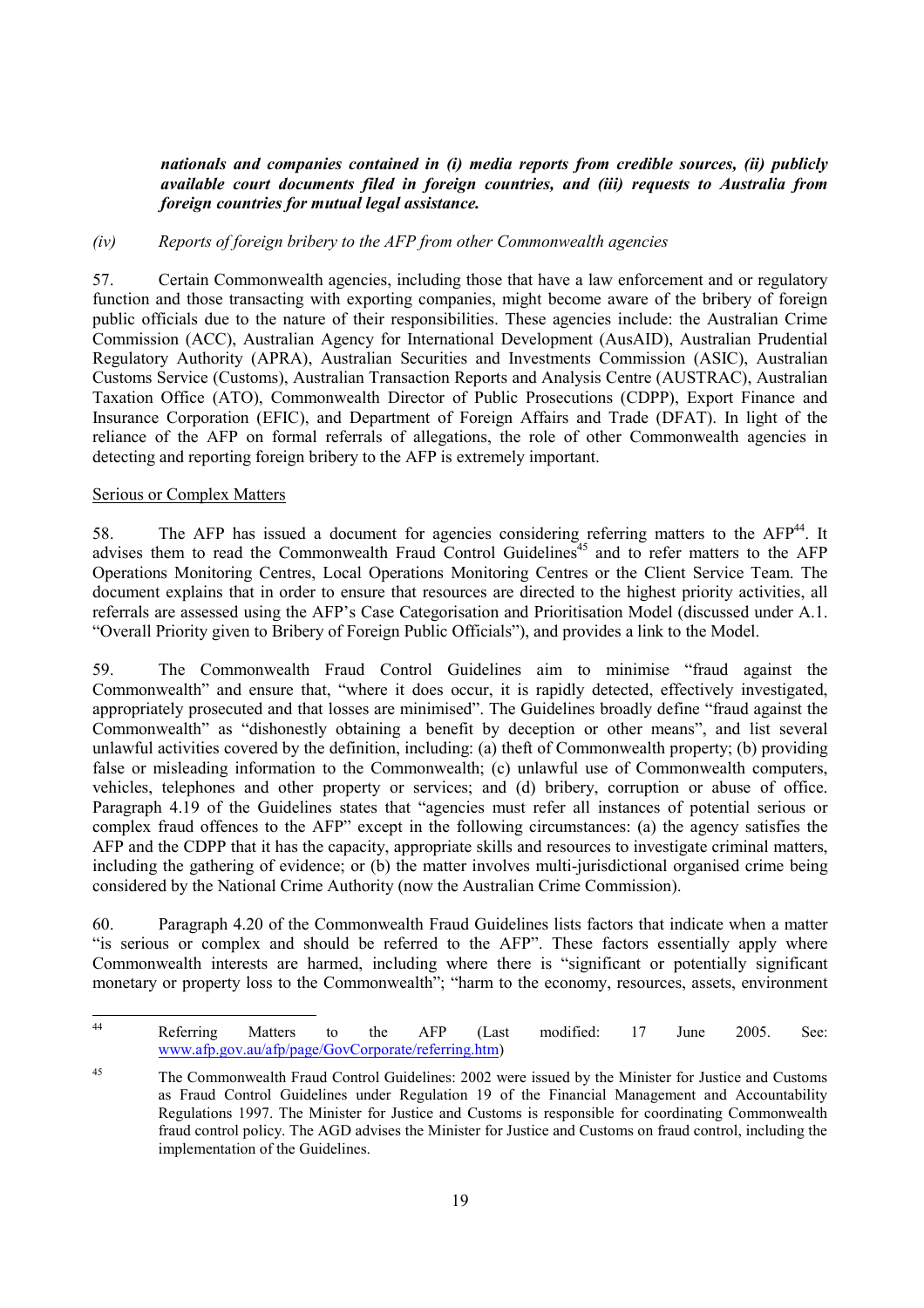or well-being of Australia"; or "a serious breach of trust by a Commonwealth employee or contractor of a Commonwealth agency". The list also includes "bribery, corruption or attempted bribery or corruption of a Commonwealth employee or a contractor to a Commonwealth agency". The list does not contain a factor that specifically applies to the bribery of a foreign public official. Thus foreign bribery does not constitute a serious or complex matter to be referred to the AFP, unless it is committed by a Commonwealth official and constitutes a serious breach of trust by him or her, results in significant monetary damage to the Commonwealth, or harms Commonwealth interests. Following the on-site visit, the Australian authorities stated that because the Commonwealth Fraud Guidelines focus on offences that cause harm to Commonwealth interests, they are unsuitable for the inclusion of the foreign bribery offence. However, they will amend the document to refer to the foreign bribery offence as an awareness raising measure, and include a cross-reference to another document that requires the reporting of foreign bribery cases to the AFP.

61. One incident may illustrate the need for guidelines directing that all information about the bribery of foreign public officials be forwarded to the AFP. In 2001 the Australian Securities and Investments Commission  $(ASIC)^{46}$  received several complaints about an Australian company, including one that alleged it had been winning overseas contracts through the bribery of foreign public officials. ASIC reviewed the books and records of the company, and concluded that there was no evidence supporting the complaints. The ASIC member who attended the on-site visit had no knowledge of any informal communication with the AFP concerning the complaint of foreign bribery.

62. Pursuant to section 13 of the ASIC Act, "ASIC may make such investigation as it thinks expedient for the due administration of the corporations legislation" where it has reason to suspect that there may have been committed (a) a contravention of the corporations legislation; or (b) a contravention of a law of the Commonwealth, or of a State or Territory in this jurisdiction, being a contravention that (i) concerns the management or affairs of a body corporate or managed investment scheme, or (ii) involves fraud or dishonesty and relates to a body corporate or managed investment scheme or to financial products. The Australian authorities indicate that the complaints received by ASIC discussed in the previous paragraph met ASIC's criteria and thus assessment of the complaint was within ASIC's functional responsibilities and area of expertise. Nevertheless, the lead examiners believe that given that the AFP is the primary law enforcement body responsible for the investigation of foreign bribery, it may have had further information about the case in question that could have corroborated the information of ASIC. Moreover, pursuant to section 13 of the ASIC Act, the ASIC's powers of investigation<sup>47</sup> appear narrower in scope than those of the AFP, which is charged with enforcing Commonwealth criminal law and protecting Commonwealth and national interests from crime in Australia and abroad.<sup>48</sup> Thus it appears that the AFP is procedurally a more appropriate body for assessing whether particular information concerning foreign bribery should be pursued. In addition, as practice in the foreign bribery field develops, it will have more expertise in assessing allegations. The Australian authorities believe that in practice the ASIC would refer cases of foreign bribery to the AFP.

 $46$ 46 The ASIC is an independent Commonwealth government body. It regulates financial markets, securities, futures and corporations, and is responsible for consumer protection in superannuation, insurance, deposit taking and credit. It reports to the Commonwealth Parliament, the Treasurer and the Parliamentary Secretary to the Treasurer. The ASIC receives approximately 10 000 complaints each year. In 2004 it received 13 complaints of bribery, including one concerning foreign bribery.

<sup>47</sup> ASIC enforces and regulates company and financial services laws to protect consumers, investors and creditors ( http://www.asic.gov.au/asic/asic.nsf/byheadline/ASIC=at=a=glance?opendocument).

<sup>48</sup> See: http://www.afp.gov.au/afp/page/AboutAFP/RoleFunctions.htm.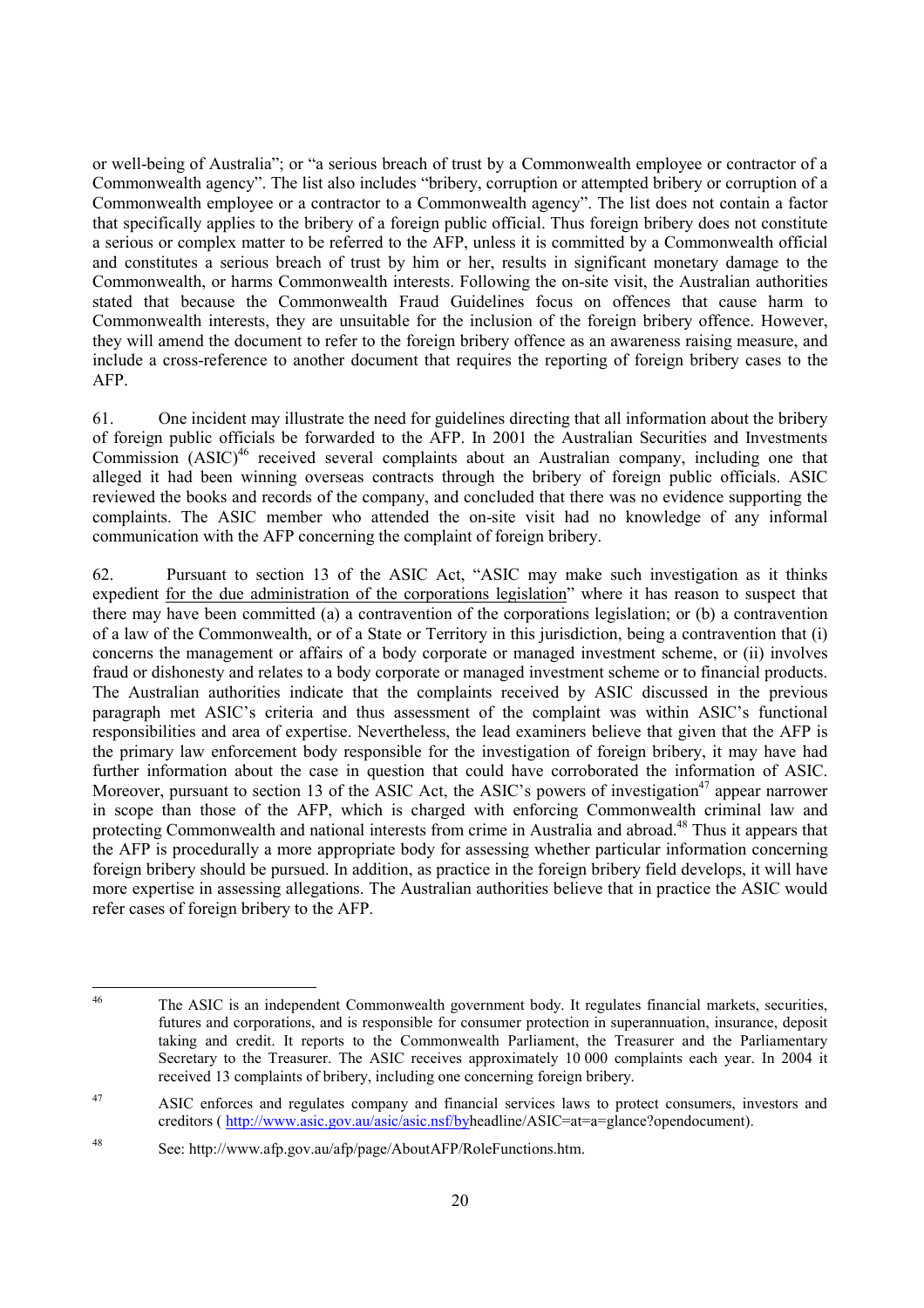# Notification of Politically Sensitive Matters to Minister for Justice and Customs

63. The AFP has issued National Guidelines for Referring Politically Sensitive Matters to the AFP.<sup>49</sup> These Guidelines, as well as the Commonwealth Fraud Control Guidelines, state that criminal matters of a politically sensitive nature requiring the assistance of the AFP are to be raised with the Minister for Justice and Customs in the first instance, rather than being referred directly to the AFP.<sup>50</sup> The Minister for Justice and Customs refers the matter to the AFP. This is to enable the Government to be informed as early as possible of "politically contentious matters that may require AFP investigation", and to "ensure that a coherent, consistent approach is taken from both a law enforcement and a Government perspective". The Fraud Control Guidelines state that the power to decide on whether to investigate a particular allegation remains with the AFP.

64. During the on-site visit, the Commonwealth agencies with which the examination team met were aware of the obligation to "raise" politically sensitive criminal matters directly with the Minister for Justice and Customs in the first instance. They also confirmed that they would report directly to the Minister for Justice and Customs information about the bribery of foreign public officials that raises politically sensitive issues, such as the national economic interest or any potential effects upon relations with another State. The AGD and AFP stated that the Minister for Justice and Customs simply passes the information to the AFP and does not filter cases. The representative of the AFP has never seen advice from the Minister for Justice attached to a referral. The Australian authorities explain that measures for ensuring that the Minister acts upon notifications include Senate reviews to enable a notification to be addressed outside of this process, and the expectation on the part of the referring authority to receive a response from the AFP. The AGD further indicates that the delay between the notification to the Minister for Justice and Customs and the referral from the Minister to the AFP is normally not longer than 28 days, and sometimes it takes only a matter of hours. Ministerial involvement in these matters increases their priority level. Pursuant to the Guidelines for Referring Politically Sensitive Matters to the AFP, the Minister for Justice and Customs is to be briefed on the outcome of any investigation referred to the AFP through this process.

65. The lead examiners appreciate the reasons for informing the Minister for Justice and Customs without delay of criminal matters that are politically sensitive. However, they question why the notification of the Minister for Justice and Customs should not be made simultaneously with a referral to the AFP, at least to minimise the appearance of a potential for political interference. The Australian authorities point out that in essence simultaneous notification of the Minister and referral to the AFP may lead to a dual reporting process. They also emphasised that this system has worked well in practice, and it has never created a perception of political interference.

# *Commentary*

*The lead examiners welcome Australia's undertaking to clarify that all cases of the bribery of foreign public officials are to be referred to the AFP by Commonwealth agencies, not just those where the bribery is committed by a Commonwealth official and causes harm to the* 

 $\overline{49}$ See: www.afp.gov.au/afp/page/GovCorporate/sensitive.htm.

<sup>&</sup>lt;sup>50</sup> The National Guidelines for referring Politically Sensitive Matters to the AFP state that "where assistance" from the AFP is to be sought in relation to criminal activity likely to have politically sensitive implications, the Department, Agency or Minister should raise this request with the Minister for Justice in the first instance". The Commonwealth Fraud Control Guidelines (2002) state that "all matters of a politically sensitive nature, not limited to fraud, requiring the assistance of the AFP are raised with the Minister responsible for the AFP by the relevant Minister or Department in the first instance, rather than being referred directly by them to the AFP".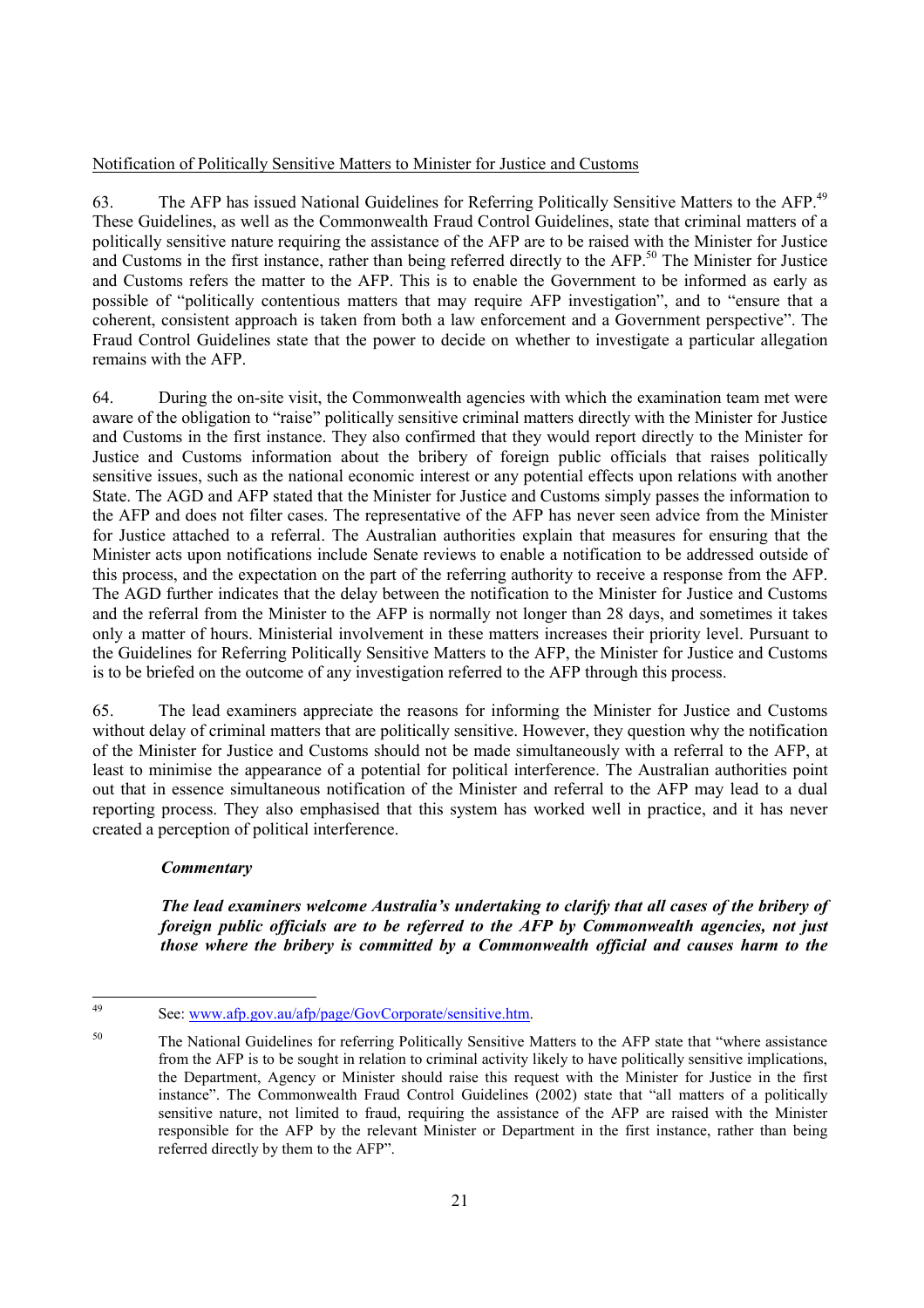*interests of the Commonwealth or a serious breach of trust by the Commonwealth official, and encourage Australia to do this as soon as possible.* 

*The lead examiners also recommend that the process under the National Guidelines for Referring Politically Sensitive Matters to the AFP for notifying the Minister for Justice and Customs in the first instance of all criminal activity with a politically sensitive nature, rather than directly to the AFP, be revised in respect of the bribery of foreign public officials, in order that referrals to the AFP are not potentially delayed by notifications to the Minister.* 

#### Memoranda of Understanding between the AFP and certain Commonwealth Agencies

66. To ensure effective cooperation and coordination between the AFP and other Commonwealth departments and agencies with a law enforcement or regulatory function, the AFP has entered into Memoranda of Understanding with certain agencies, including the Australian Customs Service (ACS), the Australian Taxation Office (ATO), Australian Transaction Reports and Analysis Centre (AUSTRAC), Australian Securities and Investments Commission (ASIC), Commonwealth Director of Public Prosecutions (CDPP), and Department of Immigration and Multiculturalism and Indigenous Affairs. Although the MOUs with these agencies are classified "Security-in-Confidence", the examination team was provided with the MOU between the AFP and the Australian Customs Service (ACS) on a confidential basis. The MOU between the AFP and ACS is consistent with MOUs between the AFP and other Commonwealth law enforcement and regulatory agencies. Meetings with representatives of these agencies at the on-site visit indicated that the MOUs have generally facilitated a high level of collaboration with the AFP in areas of mutual responsibility. Given that these Commonwealth agencies may discover allegations of the bribery of foreign public officials due to their respective areas of responsibility, the lead examiners consider that the relevant MOUs are critical for ensuring that such information is effectively shared with the AFP.

67. Two agencies with the potential to detect the bribery of foreign public officials, with which the AFP has not entered into a Memorandum of Understanding, are the Australian Prudential Regulatory Authority (APRA) and the Australian Crime Commission (ACC). The APRA<sup>51</sup> oversees banks, credit unions, building societies, general insurance and reinsurance companies, life insurance, friendly societies and most members of the superannuation industry. In the responses to the Phase 2 Questionnaire, Australia indicates that the APRA "may be able to take action against officials of a regulated entity accused of bribing foreign public officials" by, for example, disqualifying a person from acting as an officer on the ground that he or she is "not fit and proper" for carrying out the duties of his or her office. If suspicions arise that a regulatory entity or an officer or employee thereof has been involved in the bribery of a foreign public official, the APRA is not required by law or directives to communicate this information to the AFP. However, the APRA indicates that, although it has never detected foreign bribery, it would refer such information to the  $\rm{AFP}^{52}$  and, where possible, apply the disqualification process to any officer or employee of a regulated entity who has been involved in foreign bribery.

 $51$ The APRA is a Commonwealth agency funded by levies imposed on its members. The levies are not paid directly to the APRA.

<sup>&</sup>lt;sup>52</sup> Pursuant to the "fitness and propriety test", information about criminal conduct is to be reported to the most appropriate agency, which is the AFP in respect of the bribery of foreign public officials.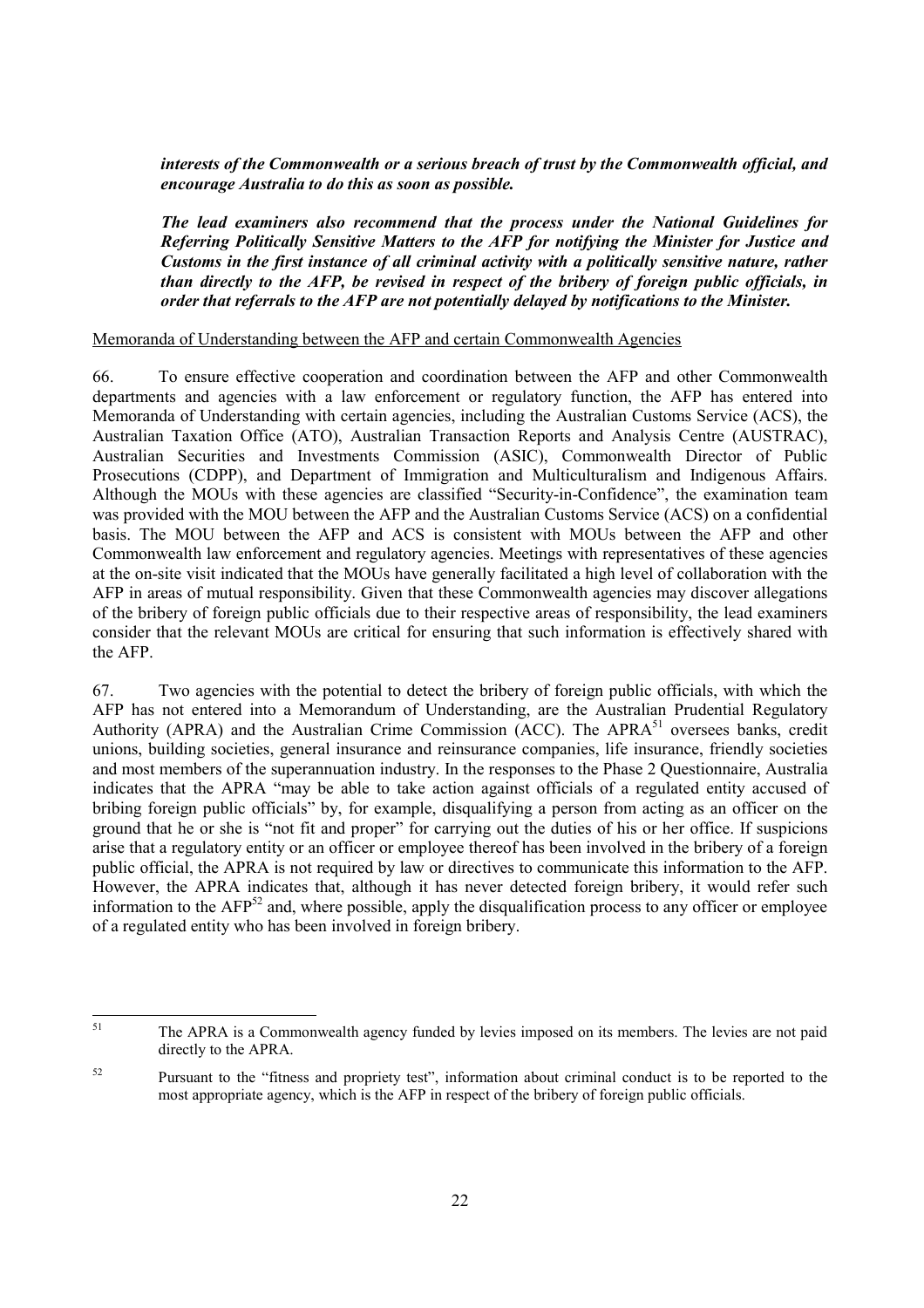68. The  $ACC^{53}$ , which was established in January 2003, undertakes investigations approved by the ACC Board into serious and organised criminal activity, including money laundering and tax fraud in specific circumstances. Although the ACC does not have direct responsibility for the investigation of foreign bribery cases, its investigations, which employ extensive coercive powers<sup>54</sup>, sometimes reveal issues of corruption. The ACC indicates that it works in cooperation with law enforcement agencies at the State and Commonwealth levels, and has the authority to disseminate evidence that it uncovers to other agencies. The Australian authorities indicate that at this stage the AFP does not consider it necessary to establish a formal MOU with the ACC because the AFP and ACC share premises in most locations, are jointly involved in a number of permanent task forces, have a number of agreements concerning investigations, and the AFP Commissioner is Chairman of the ACC Board. To date the ACC has not uncovered indications of the bribery of foreign public officials, but it indicates that in such a case the information would be disseminated.

# *Commentary*

*The lead examiners recommend that, given the potential for the APRA to uncover suspicions of foreign bribery committed by officers of member entities that it regulates, the AFP enter into a formalised agreement, such as the MOUs already in place between the AFP and other Commonwealth agencies with regulatory or law enforcement functions, concerning areas of overlapping jurisdiction.* 

# *(v) Reports of foreign bribery to the AFP from State and Territorial law enforcement authorities*

69. Pursuant to section 51 of the Commonwealth Constitution, the Commonwealth Government has the power to legislate on "external affairs". Pursuant to this power, the Commonwealth implemented the Convention into Australian law by enacting the offence of bribing a foreign public official in Division 70 of the Commonwealth Criminal Code Act. Under the Commonwealth Constitution, the States have the power to make laws on any matter, including matters for which the Commonwealth is conferred legislative power under section 51 of the Commonwealth Constitution. The States and Territories have the power to establish laws on criminal offences and procedure. They have implemented their powers in this respect by promulgating legislation that establishes criminal offences, and establishing State and Territory police forces<sup>55</sup> for the purpose of enforcing these offences. With respect to the offence of bribing a foreign public official under the Commonwealth Criminal Code, section 70.6 states that "this Division (i.e. regarding the offence of bribing a foreign public official) is not intended to exclude or limit the operation of another law of the Commonwealth or any law of a State or Territory". The Australian authorities underline that section 70.6 supports and is consistent with section 109 of the Commonwealth Constitution, which states that "when a law of a State is inconsistent with the law of the Commonwealth, the latter shall prevail, and the former shall, to the extent of the inconsistency, be invalid".

70. Australia acknowledges the potential for overlapping criminal offences, and points out that there is nothing unusual or problematic about this in a federal system. Indeed, several State criminal codes

<sup>53</sup> The ACC was established to meet the threats posed by nationally significant crime. It aims to reduce the incidence and impact of serious and organised criminal activity. It brings together the following three agencies: the Australian Bureau of Criminal Intelligence, National Crime Authority and Office of Strategic Crime Assessments. The ACC has its headquarters in Canberra and offices in Sydney, Melbourne, Brisbane, Adelaide and Perth. (See: www.crimecommission.gov.au)

<sup>&</sup>lt;sup>54</sup> Pursuant to the ACC Act, the ACC has special coercive powers for its intelligence operations and investigations. Police agencies do not hold these powers, which are necessary in circumstances where traditional law enforcement methods are not adequate for combating sophisticated criminal activity.

<sup>&</sup>lt;sup>55</sup> The states and territories are served by eight police forces: one in each state and in the Northern Territory.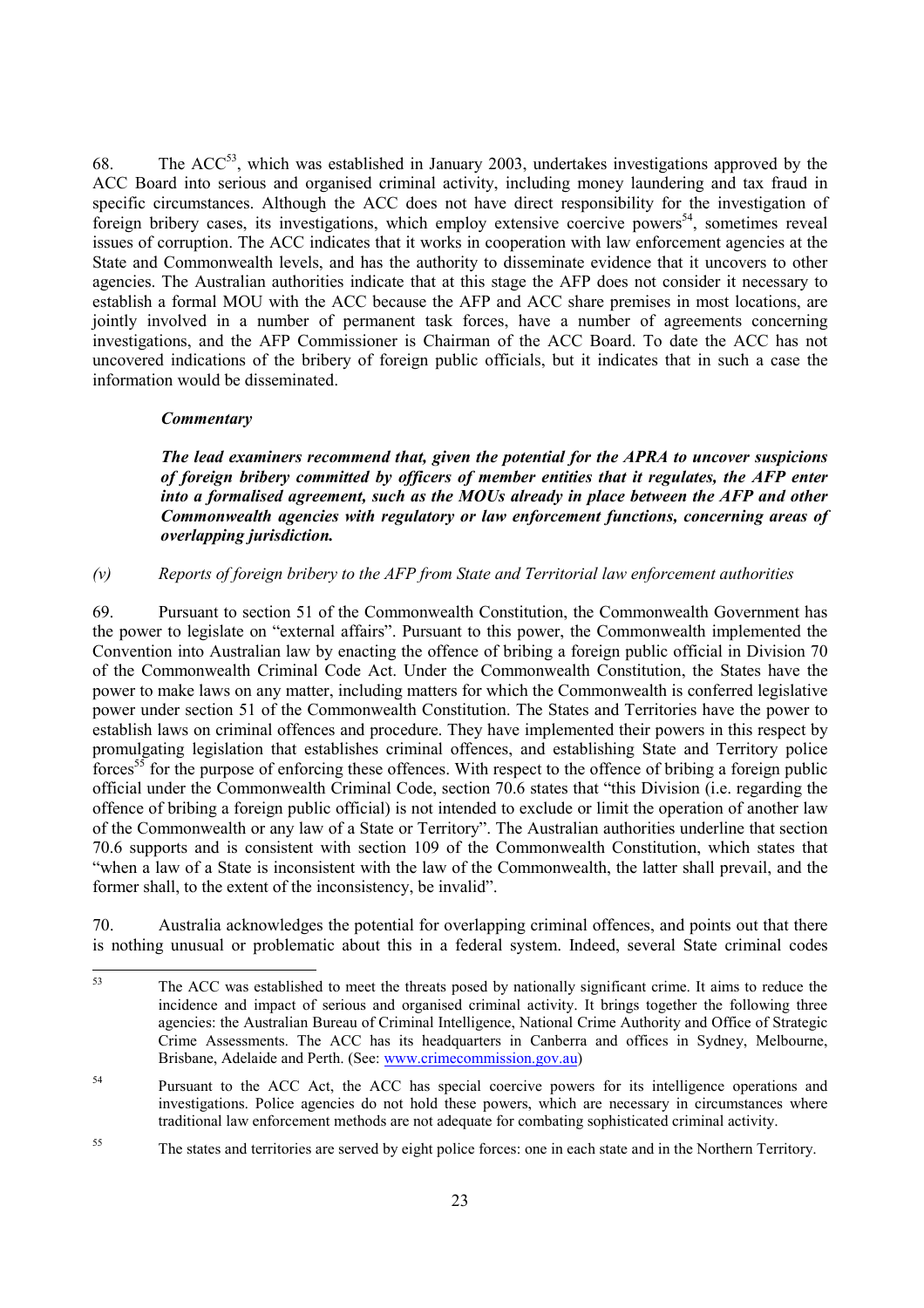establish general bribery offences that are sufficiently broad to encompass the bribery of a foreign public official in addition to the bribery of a State public official and, in some cases, bribery in the private sector. For instance, section 249B(2) of the New South Wales Crimes Act 1900 establishes the offence of corruptly giving or offering to give to any "agent" any benefit as an inducement or reward for doing or not doing something, or showing favour or disfavour to any person, in relation to the affairs or business of the agent's principal. Section 530 of the Western Australia Criminal Code also establishes an offence of corruptly giving or offering any valuable consideration to "any agent". Paragraph 87(1)(b) of the Queensland Criminal Code establishes the offence of corruptly giving, conferring, procuring, promising or offering any property or benefit to "any person" on account of any act or omission on the part of the person so employed or holding such office. Section 83 of the Tasmanian Criminal Code Act also establishes an offence in these terms.

71. Australia explains that despite the potential for overlap between the federal foreign bribery offence and general bribery offences at the State and Territorial levels, the State and Territorial law enforcement authorities "will be happy to turn over foreign bribery cases to the AFP". At the on-site visit, the AFP and AGD emphasised that there is a very high degree of cooperation between the State law enforcement authorities and the AFP. State authorities engage in joint investigations with the AFP where appropriate, and State police services have access to the AFP data-base. In addition, the AFP does not envisage the investigation of the bribery of foreign public officials at the State level, especially given the complexity of these matters and the frequent need to make overseas inquiries.

72. The New South Wales (NSW) Fraud Squad advised the examination team that the referral to the AFP of minor Commonwealth offences is made through written correspondence and serious offences through written correspondence and/or in face-to-face meetings. However, it is not automatic that Commonwealth offences are investigated by the AFP because they may be combined with State-based offences--in such cases the AFP and NSW Fraud Squad confer on which is the appropriate police department. A formal process, such as a MOU, for the referral of foreign bribery cases to the AFP has not been established between the AFP and the NSW Fraud Squad, and the AFP has not indicated that a formal process in this respect has been entered into between the AFP and any other State or police department or Northern Territory Police. The Australian authorities indicate that, although there is no requirement for a MOU between state law enforcement bodies and the AFP for the referral of Commonwealth offences by the state agencies to the AFP, inclusion of such guidance may be considered in the development of MOUs between these authorities in the future.

73. The lead examiners are concerned for two reasons about the impact of the overlap between Statelevel bribery offences and the Commonwealth foreign bribery offence on the enforcement of the Commonwealth offence. First, the bribery of foreign public officials may not be treated as a priority matter at the State level. For instance, the NSW Fraud Squad does not designate corruption as a priority matter for investigation in its case prioritisation model--unless it involves corruption in the Australian public sector due to the low impact that it has on the victim. It is therefore not clear whether the treatment of corruption by the NSW prioritisation model might result in the non-referral of foreign bribery cases by the NSW Fraud Squad to the AFP. It is also not known whether other States treat corruption similarly in their prioritisation models. Second, the general bribery offences under the State criminal codes do not carry as heavy a sanction as the offence of bribing a foreign public official under the Commonwealth Criminal Code: generally 7 years of imprisonment under the State laws as opposed to 10 years under the Commonwealth law.

74. In addition, there is further potential for overlapping enforcement between the AFP and anticorruption bodies with investigative powers that have been established in certain States. In particular, several State agencies have the authority to investigate corruption-related offences involving State public officials or specifically the police, including the New South Wales Independent Commission against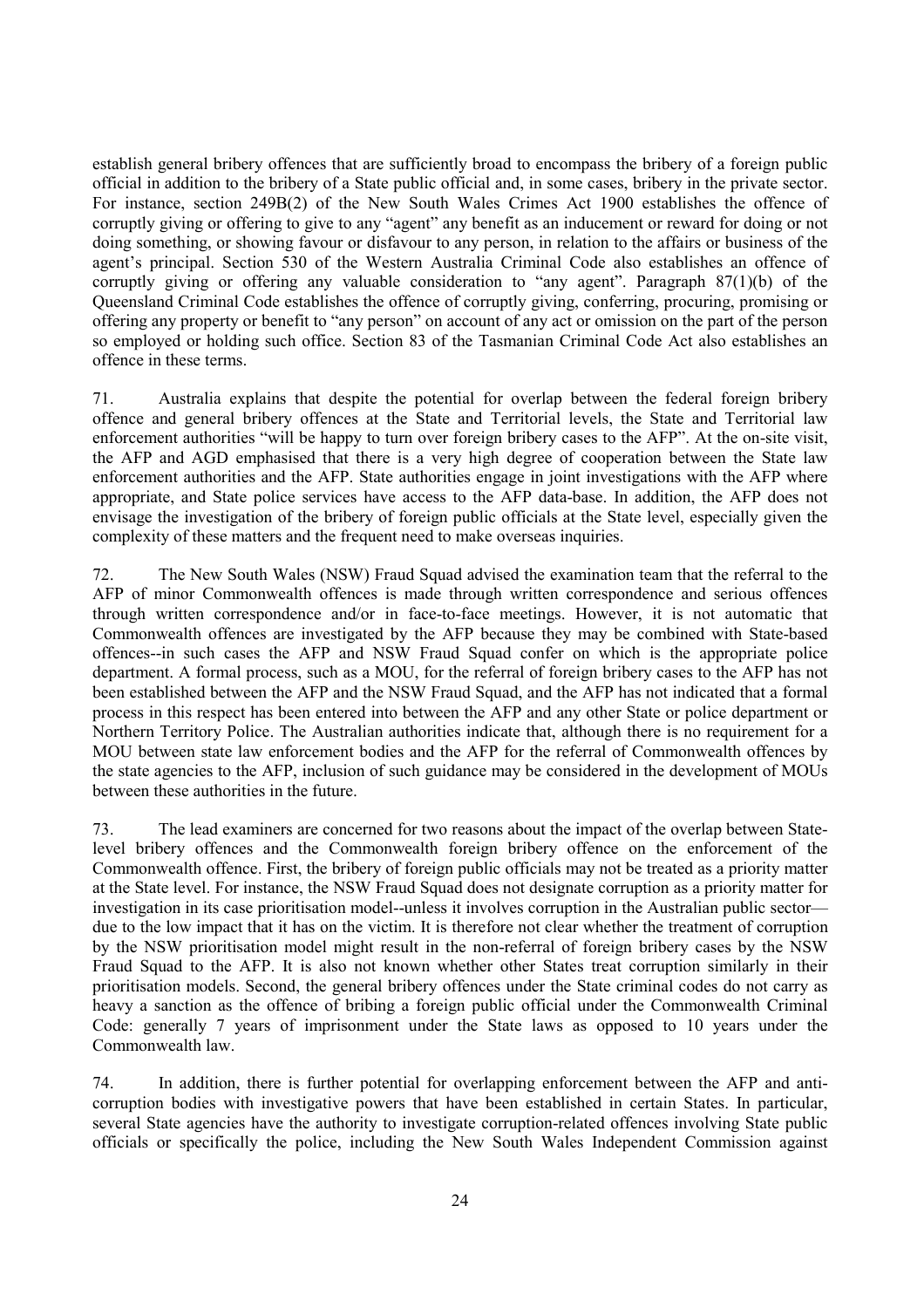Corruption (NSWICAC), New South Wales Police Integrity Commission, Office of Police Integrity (Victoria), Crime and Misconduct Commission (Queensland), and Corruption and Crime Commission (Western Australia). Thus there is a potential for these State-level agencies to detect the bribery of foreign public officials committed by State public officials.

75. The NSWICAC declined to participate in the on-site visit on the ground that "its functions and roles do not cover investigations of the Commonwealth offence of foreign bribery". Upon receiving this response from the NSWICAC, the examination team informed the Australian authorities that this might reflect an absence of awareness on the part of the NSWICAC that it has the mandate to investigate allegations of foreign bribery perpetrated by NSW public officials. During the on-site visit, the NSW Police indicated that following investigation the NSWICAC will report indications of the bribery of foreign public officials committed by NSW public officials to the NSW Director of Public Prosecution (DPP). The NSW DPP will then look at the matter afresh and if the offence predominantly involves the bribery of a foreign public official, it will refer the case to the CDPP. It is assumed that similar anticorruption agencies in the other States will treat the bribery of foreign public officials committed by their State public officials in the same manner. The lead examiners are satisfied that cases of foreign bribery involving NSW public officials reported to the NSW DPP by the NSWICAC will in turn normally be reported to the CDPP, but believe that there is a chance that due to differences in investigation and prosecution priorities at the State level, some cases might be filtered out that should be prosecuted. For instance, fraud control guidelines at the State level might put an emphasis on enforcement actions against bribery offences that affect State interests (e.g. the bribery of State officials, or bribery that results in a financial cost to the State). In addition, it is more appropriate that foreign bribery cases be investigated by the AFP.

# *Commentary*

*The lead examiners recommend that Australia consider establishing measures, such as MOUs, to ensure the continued referral of cases involving the bribery of foreign public officials by State and Territorial police and anti-corruption bodies to the AFP even where the State or Territorial law establishes a bribery offence that is sufficiently broad to cover the specific act of bribing a foreign public official.* 

*(vi) Special measures of the AFP for facilitating foreign bribery investigations* 

# AFP International Liaison Network

76. The AFP International Liaison Network is an effective system for facilitating the investigation of transnational crime affecting Australia and the activities of Australian criminals overseas. The Network is composed of 63 liaison members in 30 federal liaison offices deployed in 25 key centres around the world.<sup>56</sup> The liaison officers play an important role in gathering criminal intelligence in these key centres to combat transnational organised crime and provide assistance where needed to the ACC, ASIC, State police services, ASD and AUSTRAC. Liaison officers work closely with the host country's law enforcement agencies to develop and facilitate the exchange of criminal intelligence for all crimes by carrying out functions, including the following: (a) establishing a relationship of confidence with the law enforcement authorities in the host country and other countries in the region; (b) initiating inquiries with local law enforcement authorities on behalf of the AFP, State police and other Australian law enforcement agencies; (c) coordinating and providing advice to host countries on joint investigations; (d) assisting with

56

<sup>56</sup> The key centres include: Bangkok, Beijing, Buenos Aires, Hanoi, Hong Kong, Islamabad, Jakarta, Kuala Lumpur, London, Los Angeles, Lyon, Manila, Nicosia, Port Moresby, Rome, Singapore and Washington.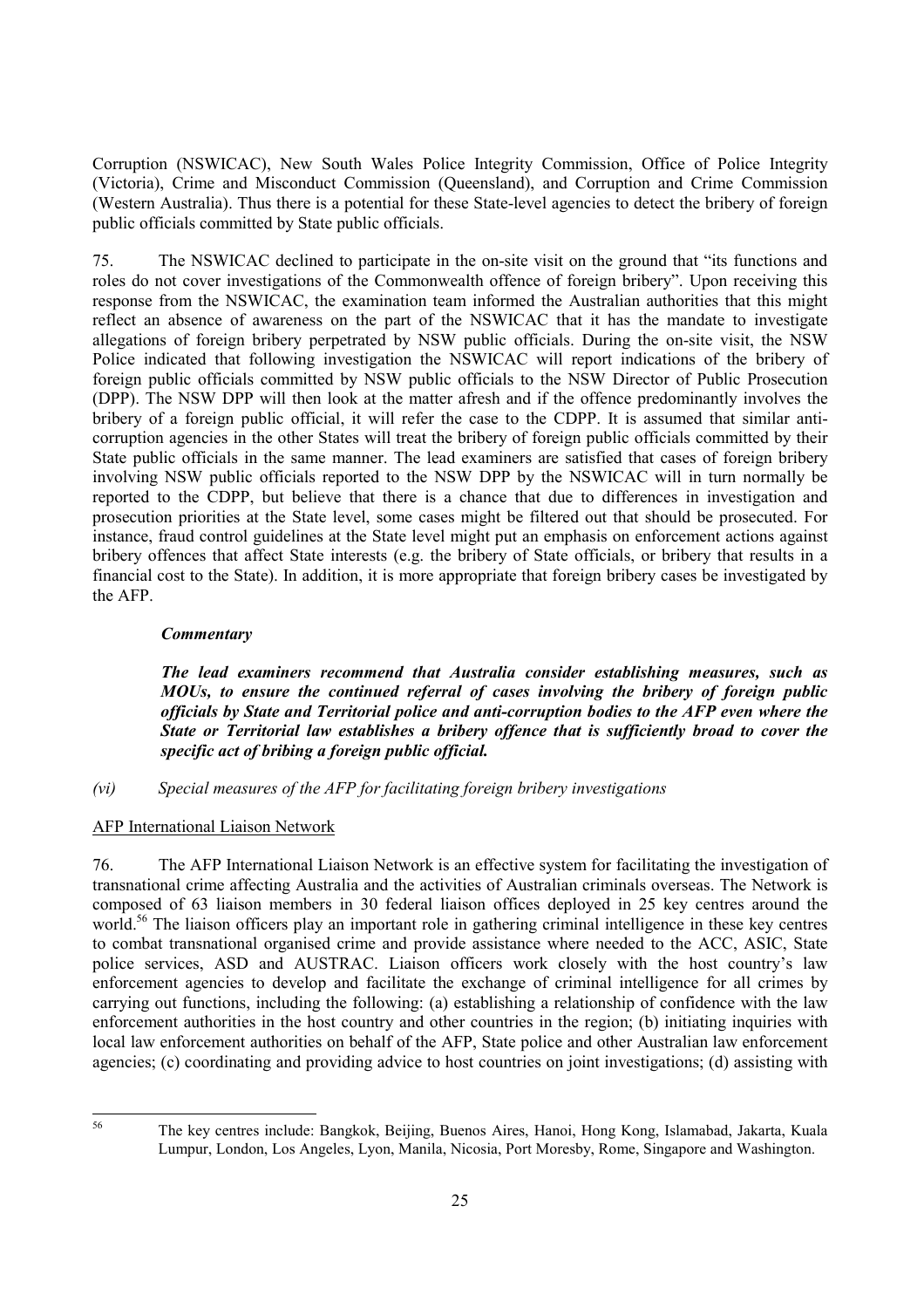the extradition of persons wanted in Australia or the host country; and (e) facilitating visits by law enforcement officials to and from the host country.<sup>57</sup>

77. The AFP International Liaison Network has proved to be an invaluable tool for the investigation of the bribery of foreign public officials. Out of three cases that have been referred to the AFP to date, two were referred directly through this mechanism.

# National Witness Protection Program

78. The AFP Case Categorisation and Prioritisation Model states that in performing its functions, the AFP is expected to give "special emphasis" to "providing protective security services to high office holders and physical establishments and entities of specific interest to the Commonwealth, witnesses and special events". For the purpose of ensuring the security of witnesses, the National Witness Protection Program (NWPP), which is administered by the AFP, was established under the Witness Protection Act 1994. Pursuant thereto, the AFP may place in the NWPP persons who have, for example, (a) given or agreed to give evidence in criminal proceedings in the Commonwealth or a State or Territory, or (b) made a statement to the AFP or an approved authority in relation to an offence against a law of the Commonwealth or of a State or Territory. Entry into the NWPP is also available for persons in need of protection because of their relationship to a witness. In addition, foreign nationals or residents may be placed in the NWPP at the request of foreign law enforcement authorities where certain conditions are satisfied.<sup>58</sup> The Witness Protection Act 1994 provides procedures governing the placement in and removal of witnesses from the NWPP, including the signing of a memorandum of understanding (MOU) by the witness, creating new identities and restoring former identities. It also provides the Commonwealth Ombudsman with the authority to review decisions of the AFP to not accept applicants for entry into the NWPP. The Commonwealth Ombudsman and the AFP work together to ensure that applicants not accepted in the NWPP are aware of their rights to complain to the Ombudsman.<sup>59</sup>

79. The lead examiners consider the National Witness Protection Program as an essential mechanism for the effective investigation by the AFP of the bribery of foreign public officials. Due to the tight security concerning the use of the NWPP, the AFP is not able to provide details concerning the use of the NWPP in bribery investigations. However, the Australian Government indicates that the NWPP has been used effectively in a number of cases to protect whistleblowers.

# *b. Proposed Australian Commission for Law Enforcement Integrity*

80. In May 2005, the Minister for Justice and Customs announced that the 2005-2006 budget includes AUD 9.5 million over four years to establish the Australian Commission for Law Enforcement Integrity (ACLEI). A draft Bill for the establishment of the new Commission was due to be introduced into the federal Parliament in May or June 2005, although the AGD advised the examination team at the on-site visit that the Bill was still in its conceptual state and had not yet been drafted. The introduction of the Bill was delayed due to unrelated issues, and is now expected to be introduced in 2006. The Australian authorities indicate that the proposal is for an independent federal body responsible for the investigation of corruption in the AFP and the Australian Crime Commission (ACC). The ACLEI should therefore have

 $57$ 57 See discussion about the AFP International Liaison Network in: International Links the Backbone in the Fight against Crime at: www.afp.gov.au/afp/raw/Publications/Platypus/June99/internat.htm.

<sup>58</sup> Foreign witnesses are only approved for inclusion in the NWPP where they have an entry visa, the foreign law enforcement authority enters into an arrangement for the costs of the protection, and final approval for acceptance into the program is given by the Minister for Justice.

<sup>59</sup> Complaint Handling: Australian Federal Police (Commonwealth Ombudsman—see: www.comb.gov.au/publications\_information/Annual\_Reports/AR2000-01/AFP.html).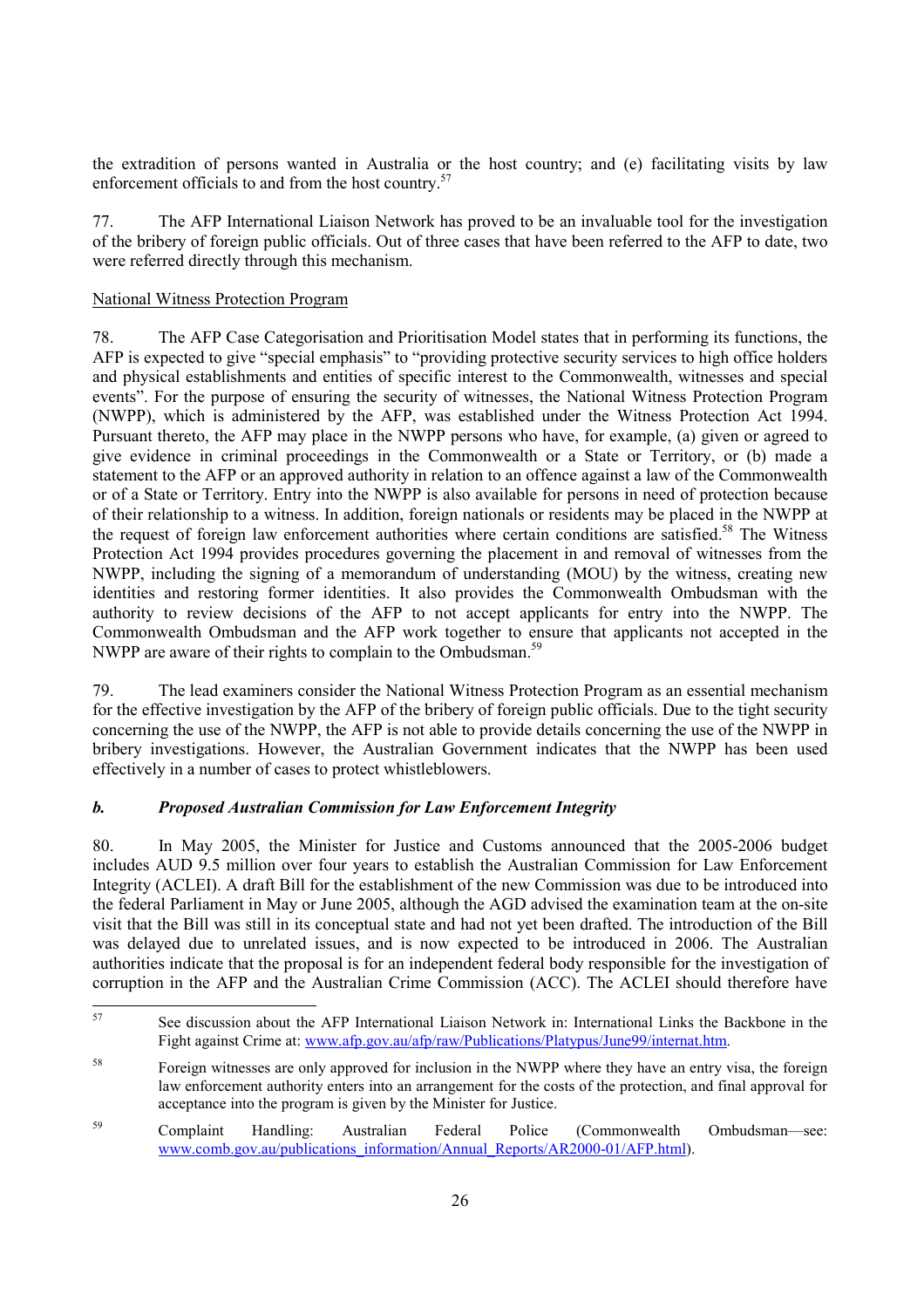jurisdiction to investigate the bribery of foreign public officials committed by members of the AFP and ACC, as well as cases where they corruptly fail to investigate a foreign bribery case.

# *c. Treatment of Bribe Payments by the Australian Taxation Office (ATO)*

81. At the time of the Phase 1 examination in 1999, bribes paid to foreign and domestic public officials by Australian resident persons or businesses in producing assessable income or in carrying on a business for the purpose of producing assessable income were tax deductible. Similarly, bribes paid to foreign and domestic public officials by non-resident persons or businesses in producing Australian source assessable income or in carrying on a business for the purpose of producing Australian source assessable income were tax deductible. According to the Australian Tax Office (ATO), before the 2000 amendment to the Income Tax Assessment Act (ITA), bribes to foreign public officials in certain cases (as well as bribes to domestic public officials) were tax deductible pursuant to the general principle under section 8-1 of the ITA that permits the deduction from assessable income of any loss or outgoing that is incurred in gaining or producing assessable income or is necessarily incurred in gaining or producing assessable income.

82. The Explanatory Memorandum to the Bill amending the ITA contains the following statement concerning the rationale for the amendment:

"It is a longstanding principle that Australia's tax law allows deductions for expenditures incurred in deriving assessable income, irrespective of whether the expenditure relates to legal or illegal activities. Although disallowing bribes paid to foreign public officials would be an exception to this principle, it can be justified on the grounds that it will enable Australia to implement the OECD recommendation and align itself with the majority of OECD countries."

83. The Department of the Treasury indicates that the introduction of the amendment in 1999 does not appear to have been met with any strong objection from the business community. Submissions were not made by any members of the business community to the Senate Economics Legislation Committee concerning the part of the Bill dealing with the non-tax deductibility of bribe payments.

84. In the Phase 2 responses the Australian authorities state that "the ATO's current view is that the payment of foreign bribes is not a significant occurrence in Australia. Accordingly the claiming of tax deductions for such payments has not been identified as a risk worthy of specific targeting in the ATO's Compliance Program 2004-2005<sup>60</sup>." This position was repeated at the on-site visit, and the ATO explained that its conclusion was not reached through risk analysis, but because the ATO considers that industries and businesses in Australia are already highly regulated by other regulatory regimes. However, the lead examiners are not entirely reassured by this statement, in part because there is no formal requirement for auditors to specifically look for instances of foreign bribery or report indications of foreign bribery to the law enforcement authorities. In addition, they are only obligated to report suspicions of foreign bribery to the ASIC if the contravention of the Corporations Act is "significant" or inadequately redressed (see discussion under A.3.f (iii) "Responsibility of the accounting and auditing profession"). However, the ATO indicates that in practice such information would be disseminated to the AFP.

# *(i) Non-deductibility of bribe payments*

85. Section 26-52 of the ITA prohibits the deduction of a "loss or outgoing" incurred that is a "bribe to a foreign public official". (Similarly section 26-53 prohibits the deduction of bribes to domestic public

60

The Compliance Program has been published annually for three years (see: www.ato.gov.au). The publication describes the risks under the system of self-assessment and how the ATO manages these risks by balancing its resources and structuring itself accordingly to ensure that people meet their obligations.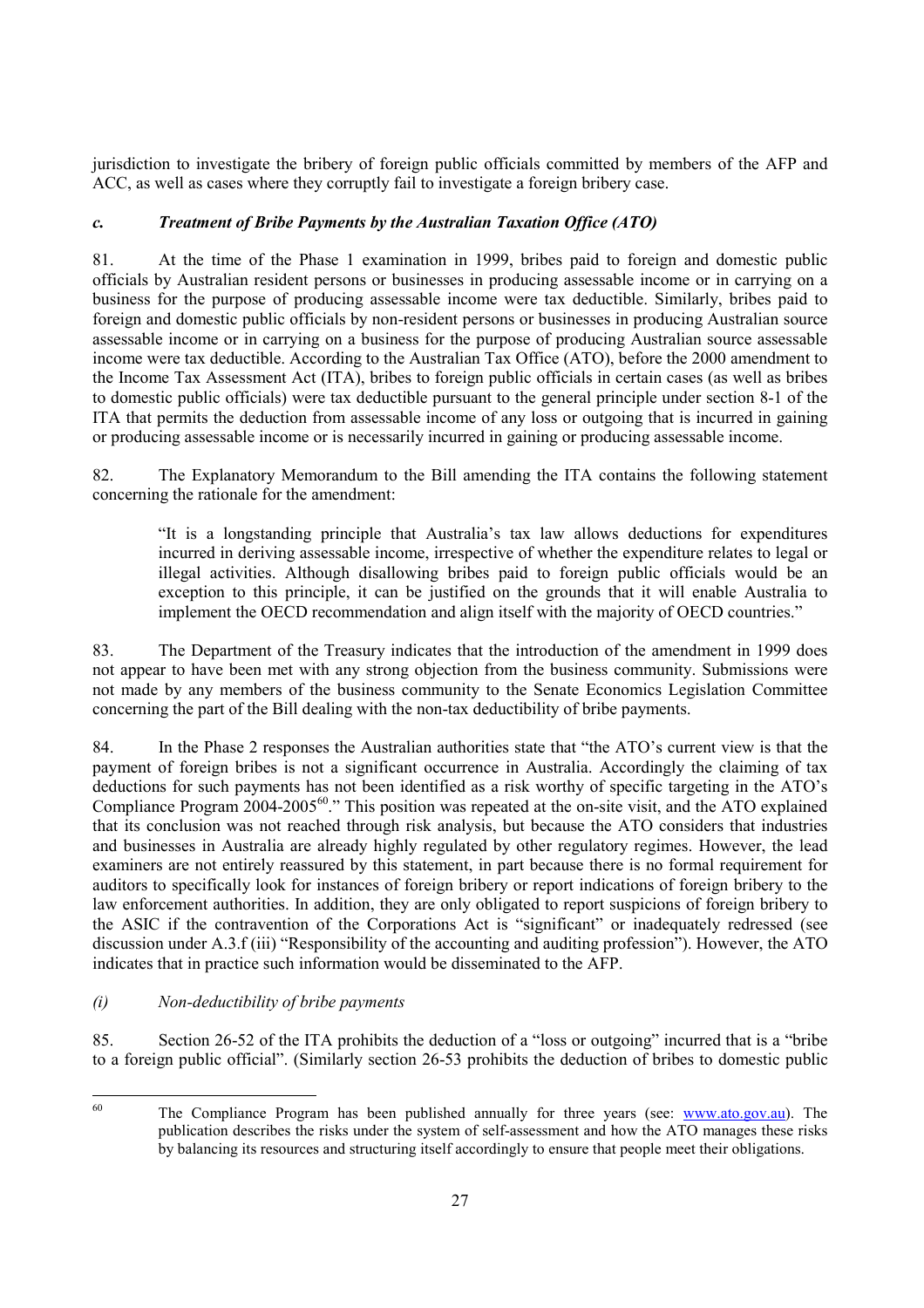officials.) To a large extent the description of what constitutes a bribe to a foreign public official under the ITA follows the same formulation as the offence of bribing a foreign public official in the Commonwealth Criminal Code. Under the ITA, in the following two situations payments to foreign public officials are not considered bribes and thus a deduction is available: (a) where the conduct in question is lawful in the foreign public official's country, and (b) for facilitation payments. The first exception is consistent with the defence under section 70.3 of the Criminal Code. However, there are some differences between the exception under the ITA for facilitation payments and the defence for facilitation payments under section 70.4 of the Criminal Code.

86. Pursuant to subsection 70.4(1) of the Commonwealth Criminal Code, the following three factors, for which the defendant bears the evidential burden, must be present in order to satisfy the defence of facilitation payments: (a) the value of the benefit must be of a minor nature, (b) the conduct in question must be for the sole or dominant purpose of expediting or securing the performance of a routine government action of a minor nature, and (c) as soon as practicable after the conduct occurs, the person must make a record of the conduct that complies with section 70.4(3) of the Criminal Code regarding the content of the record. However, under the ITA, the exception for facilitation payments applies where only the second factor applies. The ATO believes that the definition of "routine government action" under subsection 26-52(4) of the Income Tax Act, which is identical to the definition under subsection 70.4(2) of the Criminal Code, is sufficient support to restrict facilitation payments to those of a minor nature. It is the position of the ATO that due to the definition of "routine government actions" of a minor nature, as specified under the Income Tax Act, it is not possible that a payment in order to obtain such an action could be anything but "minor".

87. The ITA does not expressly require the keeping of a record in compliance with section 70.4(3) of the Criminal Code to be eligible for a tax deduction for a facilitation payment. However, the ATO is of the view that the normal record-keeping requirement under section 262A of the Income Tax Assessment Act 1936 (ITA) is satisfactory for this purpose. Pursuant to the ITA, a person carrying on a business is required to keep records that explain all transactions and other acts engaged in by the person that are relevant for any purpose of the Act. The records to be kept include any documents relevant for ascertaining income and expenditure as well as documents that contain particulars of any elections, estimates, etc., made by the person under the Act. The ATO believes that the minimum information required by ATO staff to understand the essential features of transactions relating to income and expenditure is the date, amount and character of the transactions. In some circumstances a tax officer will need further information, such as the purpose of the transactions and the relationships between the parties to the transactions. In addition, the ATO submits that pursuant to a Taxation Ruling and a Practice Statement of the ATO, the general recordkeeping requirements for obtaining a tax deduction cover in essence all the requirements under section 70.4(3) of the Criminal Code, except the necessity of obtaining the signature of the foreign public official. The lead examiners believe that in order to obtain a tax deduction for facilitation payments, all the requirements for the defence under the Criminal Code should be satisfied, including the record-keeping requirement, which is specific to the circumstances of such a payment, including the identity of the foreign public official concerned (including his/her signature or some other means of verifying his/her identity) and the particulars of the routine government action. In addition, pursuant to the Criminal Code, a person availing himself/herself of the facilitation payment defence must have made the record as soon as practicable after the conduct occurred.

88. The lead examiners consider that the potential to claim payments other than those of a minor nature as facilitation payments for the purpose of claiming an expense for tax purposes as well as the absence under the ITA of a record-keeping requirement in accordance with the Criminal Code may provide scope for abuse. The lead examiners are also concerned that the inconsistency between the Criminal Code and the ITA will further contribute to confusion on the part of the private sector as to the operation of the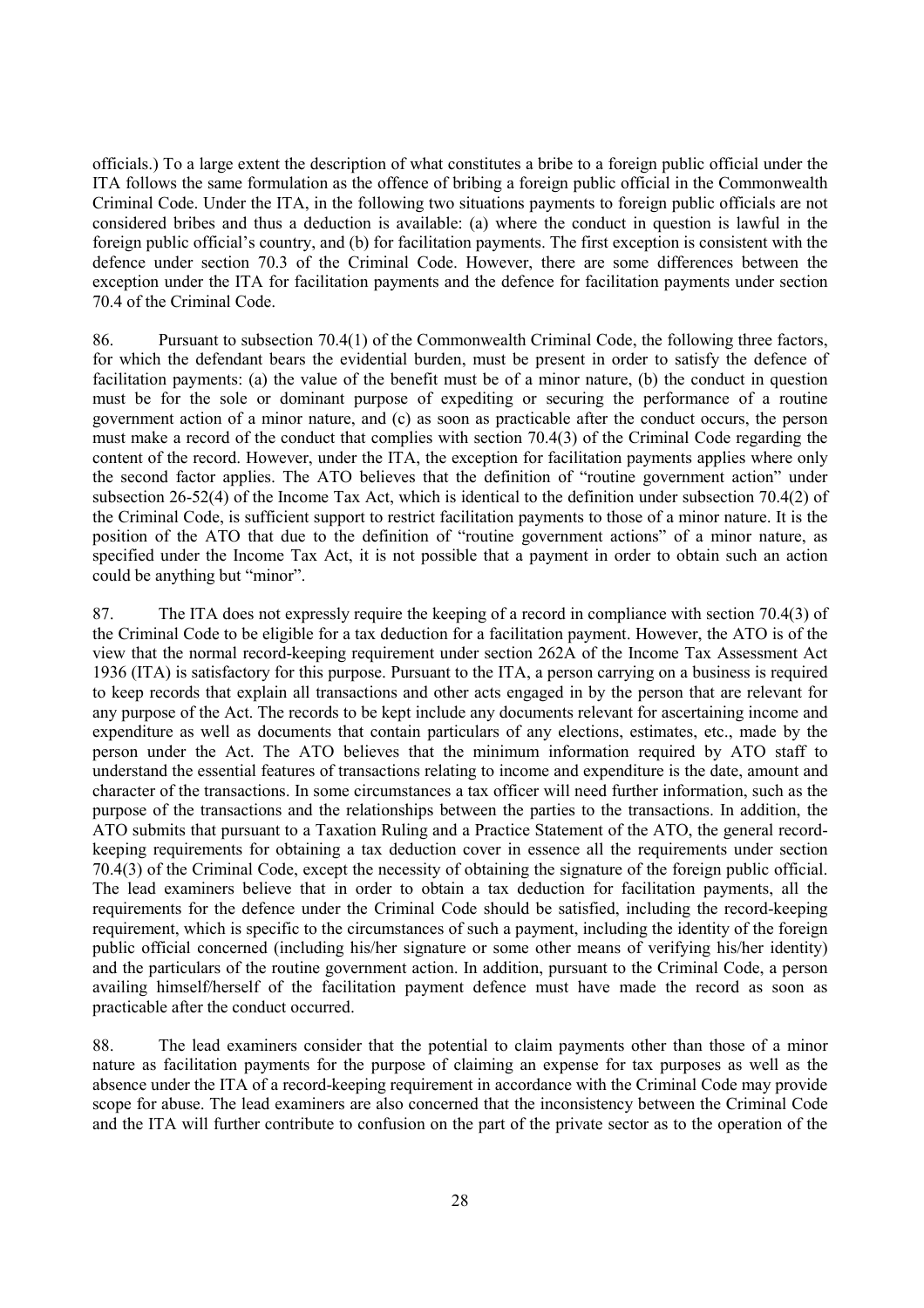defence of facilitation payments (see also the discussion on the defence of facilitation payments under part B.1.c.(ii).).

89. The lead examiners also consider that both exceptions are highly technical, and believe that it would be very difficult for a tax auditor to effectively apply them without interpretive guidelines or advice from a legal expert. The ATO confirms that interpretive guidelines have not been issued on the application of either exception but that, at least with respect to the exception regarding the law of the foreign public official's country, tax auditors would need to obtain an internal technical interpretation.

# *(ii) Detection and reporting of bribe payments to foreign public officials*

# **Detection**

90. The lead examiners consider that, especially given the longstanding principle (which was only recently departed from in respect of bribe payments) in Australia to allow deductions for expenditures incurred in deriving assessable income, irrespective of whether they relate to legal or illegal activities, tax auditors need specific instructions to ensure that they are aware of and know how to identify payments to foreign public officials. However, specific direction has not been provided to tax auditors on the identification of bribe payments, including identification of the categories of allowable expenses under which bribe payments might be concealed (e.g. deductions for gifts or contributions, entertainment industry expenses, and promoting and advertising expenses). The ATO indicated that projects in this respect have not been undertaken because of its determination that in Australia there is a low risk of claiming tax deductions for bribe payments to foreign public officials. However, following the on-site visit, the ATO informed the lead examiners that it is in the process of drafting audit guidelines on the identification of bribe payments to foreign public officials. The ATO advises that the guidelines will be based on the OECD Bribery Awareness Handbook.

91. It is anticipated that the focus in the ATO's Bribery Awareness Handbook will be on developing countries as a risk factor for bribe payments to foreign public officials, but the ATO representatives realise that other indicators may also be important. In addition, the ATO recognises that there is scope for improving the section of the tax return for Australian businesses regarding "overseas transaction information" (Schedule "A") in order to more effectively identify payments that might be bribes to foreign public officials.

# Reporting

92. Pursuant to section 3E of the Taxation Administration Act 1953, the Commissioner of Taxation has a discretionary power to disclose information acquired by the Commissioner under the provisions of the tax legislation to an authorised law enforcement agency officer, or to an authorised Royal Commission officer, if the Commissioner is satisfied that the information is relevant to: (a) establishing whether a "serious offence" has been, or is being, committed $^{61}$  (Note that in the Act "serious offence" means an "indictable offence" as defined in section 4F of the Commonwealth Crimes Act, and therefore includes the foreign bribery offence.<sup>62</sup>); or (b) the making, or proposed or possible making, of a proceeds of crime order. For the purpose of giving effect to this power of disclosure, the ATO has issued Internal

<sup>61</sup> 61 The Australian authorities underline that information provided pursuant to section 3E of the Taxation Administration Act 1953 can be used for investigative purposes but not as evidence in a court for non-tax prosecutions (except in respect of proceedings for the purpose of making proceeds of crime orders).

 $62$  This is the case regardless if the offence could be tried summarily in certain circumstances, including where both the prosecution and defendant agree.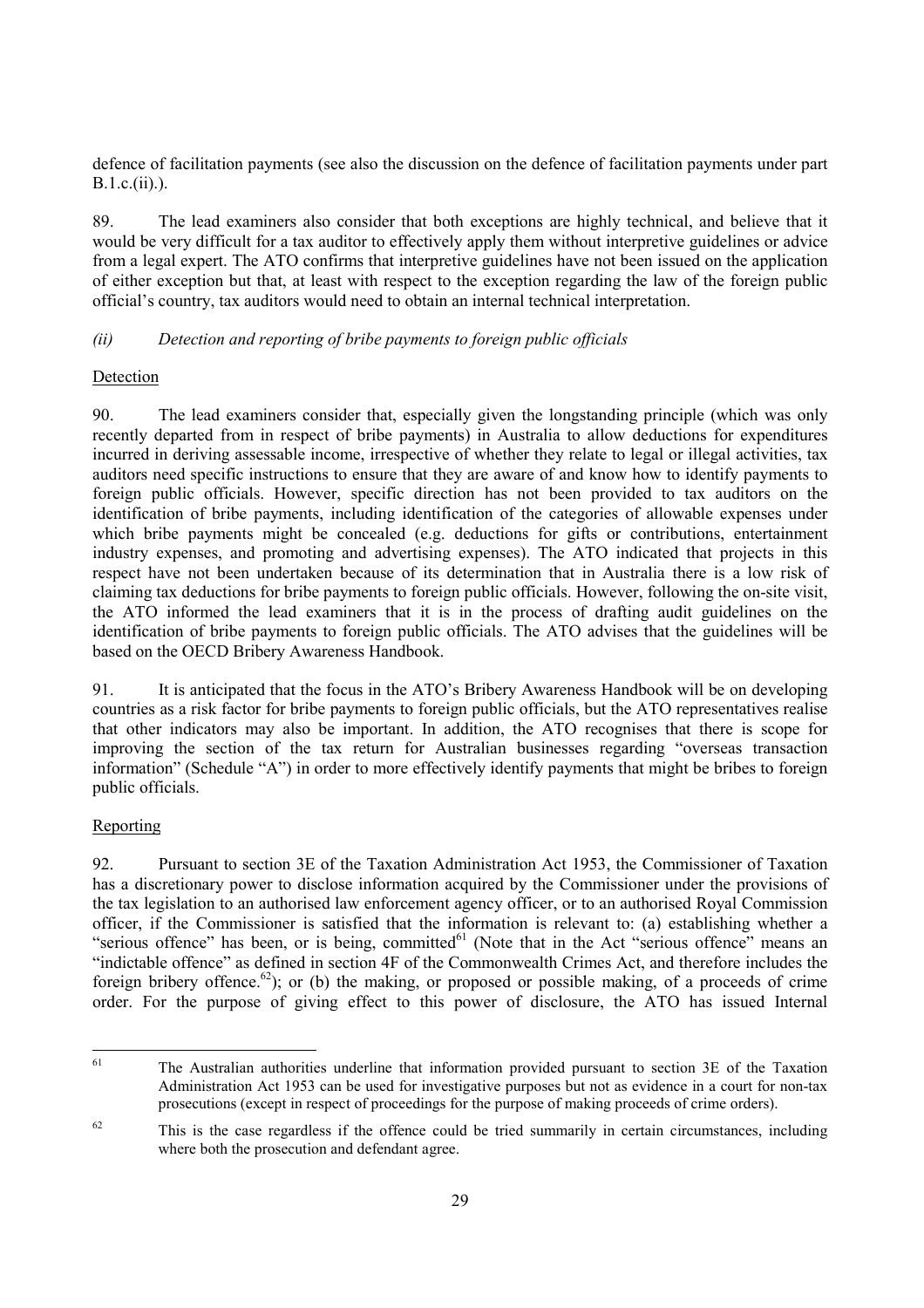Guidelines.<sup>63</sup> These Guidelines clarify that the information to be disclosed to a law enforcement agency does not have to provide conclusive evidence of a serious offence—it only has to be "relevant". They also clarify that the Commissioner has the authority to disclose such information in response to a request by an authorised law enforcement agency or upon his or her own initiative. The Guidelines place the responsibility for disclosures with the Serious Non Compliance Business Line (SNC), of which there are offices in seven major centres, including the National Office of the ATO. The ATO indicates that the size of a bribe payment to a foreign public official would not be relevant to determining whether to make a referral to the AFP.

93. With respect to self initiated disclosures, the Internal Guidelines state that tax auditors "should" contact a SNC Audit Team Leader, who will make an assessment of the value of the information and whether a self initiated disclosure should be made to a Law Enforcement Agency or Royal Commission. In the absence of a clear direction to make disclosures concerning serious offences, the lead examiners are of the view that foreign bribery cases worthy of investigation might be filtered out by tax auditors without further consultation.

94. During the 2004-05 financial year, the ATO received 680 requests for information from law enforcement agencies and had begun the year with 130 requests already on hand. Of these 820 requests, 693 were processed and information was disclosed for all 693 requests. These requests pertained to the affairs of 4 113 individuals and corporate entities. The vast majority of the requests concerned offences under the Crimes Act (235), Criminal Code (156) and Drugs Misuse and Trafficking Act (224). The ATO has also advised that during the same period, it made three self-initiated disclosures to law enforcement agencies. The lead examiners note that the ATO has an excellent record concerning disclosures upon requests from law enforcement agencies.

95. The lead examiners believe that disclosure of the bribery of foreign public officials would be promoted by a specific requirement in the Internal Guidelines for tax auditors to report such information to the SNC. In the absence of such a requirement, discretion is applied at two levels—first by the tax auditors and then by the SNC. Combined with other factors, including (a) the absence of specific targeting of foreign bribery in the ATO's Compliance Program, (b) the absence of specific guidance and training on how to detect the foreign bribery payments, and (c) the potential for abuse created by the availability of tax deductions where the conduct in question is lawful in the foreign public official's country, and for facilitation payments, the lead examiners believe that it may be difficult for the ATO to effectively detect and report the bribery of foreign public officials. Following the on-site visit, the ATO undertook to clarify in the Guidelines that indications of foreign bribery are required to be reported to the SNC.

# *Commentary*

# *The lead examiners recommend that the ATO:*

- *(a) consider revising its Compliance Program to specifically include bribe payments to foreign public officials in their risk profile;*
- *(b) issue the bribery awareness audit guidelines that it is currently drafting as soon as possible on: (i) the identification of bribe payments to foreign public officials, including identification of the categories of allowable expenses under which bribe payments might be concealed, and (ii) how to determine whether a particular payment to a foreign public official comes under one of the defences (i.e. defence for conduct that is lawful in the foreign public official's country, and defence for facilitation payments);*

<sup>63</sup> 

<sup>63</sup> The full title of the Internal Guidelines is: Internal Guidelines for the Processing of Disclosures in Terms of Section 3E of the Taxation Administration Act 1953.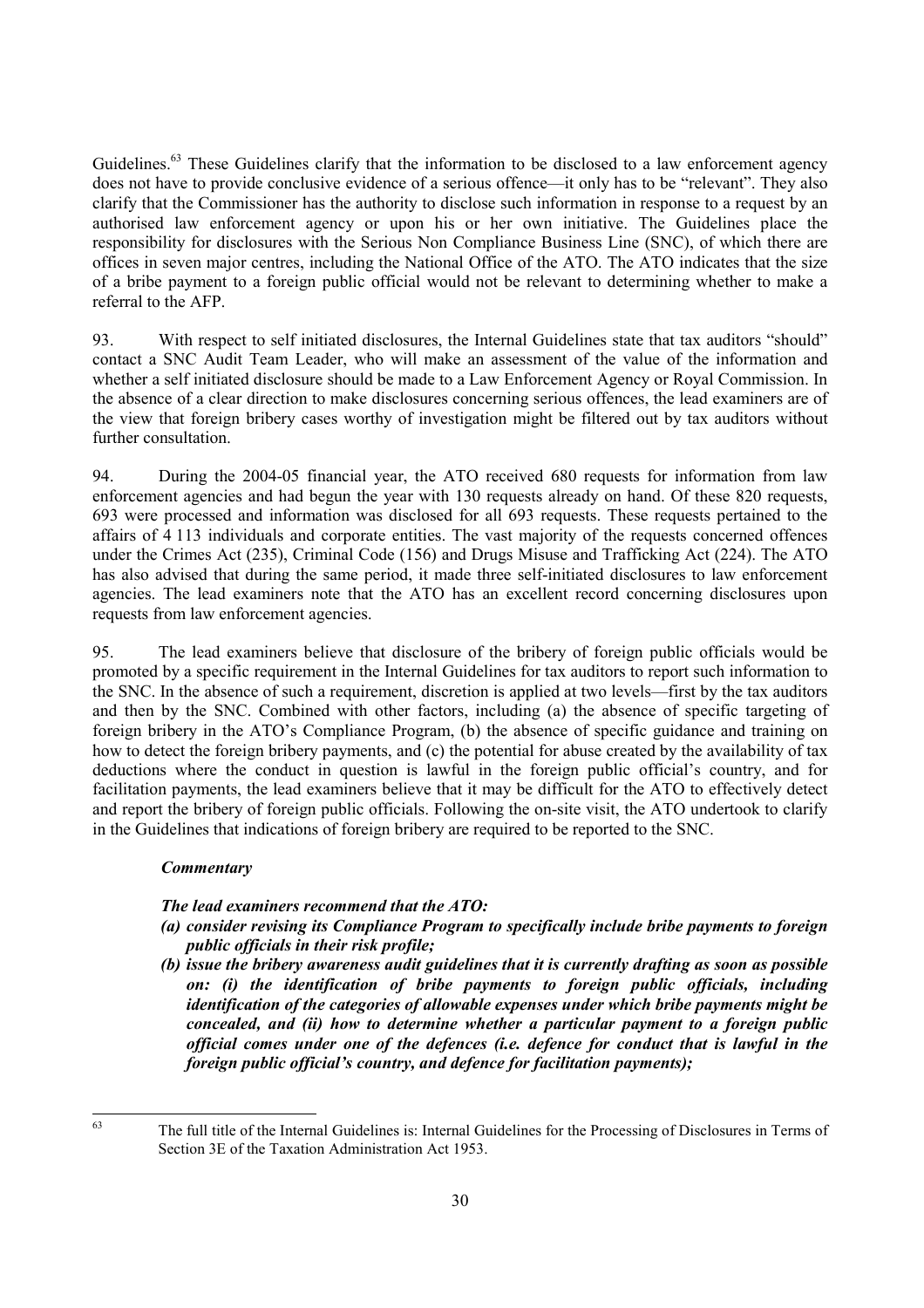*(c) within the bribery awareness audit guidelines currently being drafted, include a requirement that tax auditors report all information regarding the bribery of foreign public officials to the Serious Non Compliance Business Line (SNC).* 

*In addition, the lead examiners recommend follow-up of the application of the deduction for a facilitation payment.* 

# *d. Detection and reporting by other public bodies*

96. Although Commonwealth public officials are bound by a code of conduct that requires them to not engage in criminal conduct and encourages them to report breaches of the code of conduct perpetrated by members of the public service, there are no specific provisions in Australian law obliging Commonwealth public officials to report offences involving members of the general public of which they become aware in the course of performing their duties. The Australian authorities point out, however, the Public Service Act<sup>64</sup> and related instruments provide obligations that are consistent with reporting such offences. For instance, The Australian Public Service (APS) Code of Conduct requires an APS employee to "behave honestly and with integrity in the course of APS employment" as well as behave at all times "in a way that upholds the APS Values and the integrity and good reputation of the APS". The Australian authorities feel that these obligations are broad enough to obligate a member of the Australian Public Service to report to the AFP indications of foreign bribery committed by a company involved in a contractual relationship (or applying to enter into such a relationship) with the Australian government.

97. Other than awareness-raising measures undertaken by DFAT to encourage officials to report suspected breaches of the foreign bribery offence, in the form of a DFAT cable and DFAT news article, there does not appear to have been any awareness raising measures to encourage public officials outside of DFAT to report foreign bribery instances encountered in the course of their work. This could constitute a weakness of the Australian detection system, given that a number of public officials serving in Commonwealth public bodies or agencies are in contact with Australian companies operating abroad and are well-situated to discover instances of bribery of foreign public officials in the course of their work.

98. This apparent weakness of the Australian public service detection system raises further concern given the low level of whistleblower protection in the public sector. Section 16 of the Public Services Act 1999 protects Commonwealth public servants from victimisation and discrimination where they report breaches of the Code by an employee or employees to an authorised person within an Australian Public Service agency. The Australian authorities specify, in their Phase 2 responses, that such breaches would include failure to comply with Australian law when acting in the course of Australian public service employment. However, section 16 only provides protection where reporting is made to the Australian Public Service (APS) Commissioner, the Merit Protection Commissioner, or the Agency Head of the person making the disclosure (or to persons authorised by the fore-mentioned authorities). There are no specific provisions protecting whistleblowers where disclosures are made to law enforcement authorities.

99. The Australian authorities explain that victimisation of, or discrimination against, an APS employee by another APS employee for having reported suspected illegal activity to a law enforcement authority would be a breach of the APS Code of Conduct, and could result in disciplinary action under the APS Act. They also point out that although a recent evaluation conducted by the APS Commission into agency management of suspected breaches of the Code of Conduct found some confusion among employees about how the APS whistleblower scheme operates, a recent survey disclosed general

64

Paragraph 10(1)(d) of the Public Service Act states that the APS "has the highest ethical standards".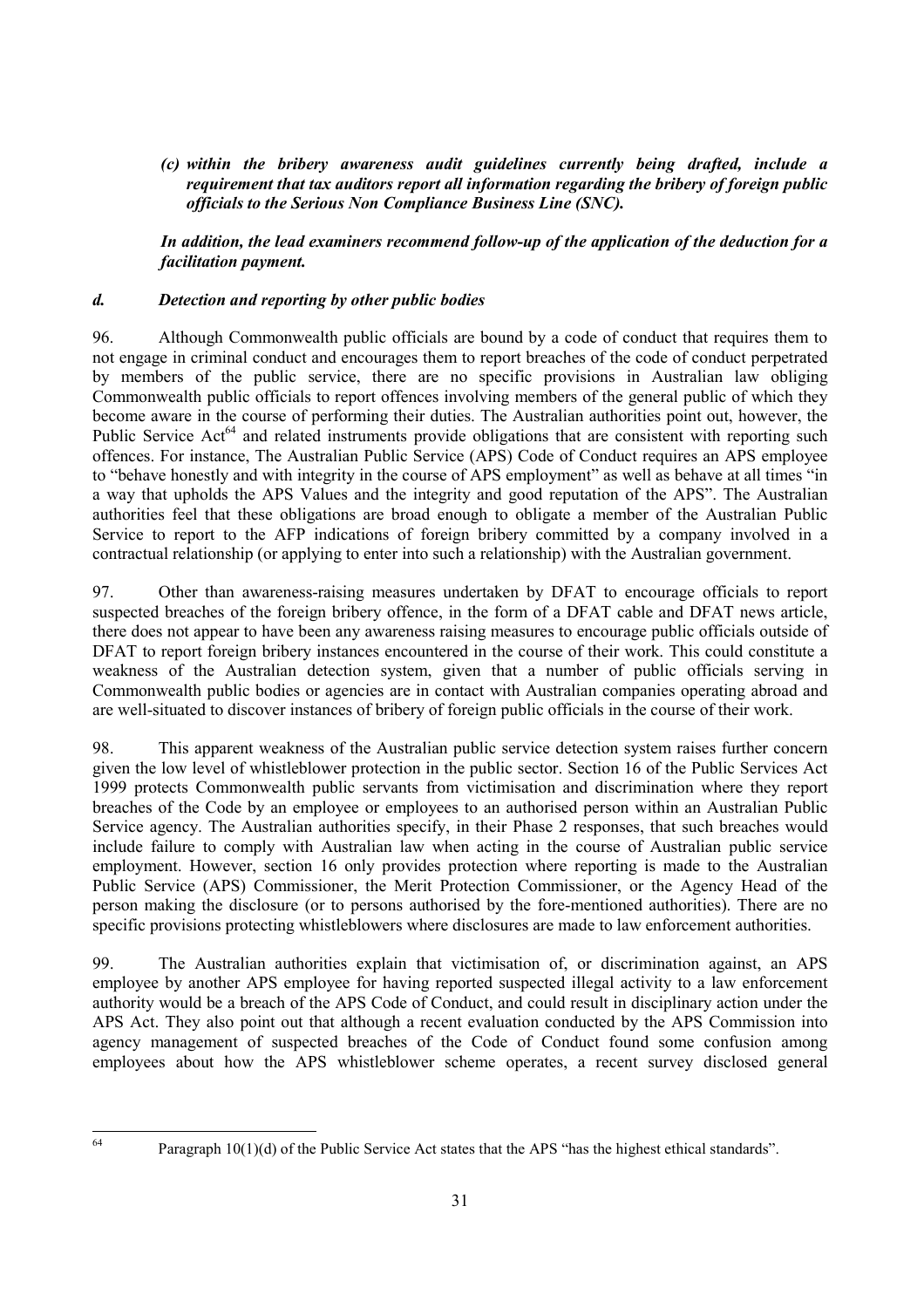satisfaction with the protections.<sup>65</sup> Between 69 and 77 per cent of APS employees had a high or moderate level of confidence that they would not be victimised or harassed as a consequence of making a report that they suspected that another employee had seriously breached the Code of Conduct. In any case, there has been some criticism of the Commonwealth public sector whistle-blowing protections. For instance, they were considered weak in a Transparency International Report of 2004. In addition, the Parliamentary Committee on Finance and Public Administration observed that the whistleblower scheme was deficient, notably in that<sup>66</sup>: (a) it applies only to half of the federal public sector; (b) it does not cover disclosures by members of the public; and (c) reports can only be received by a limited number of authorities, the APS Commissioner having no power to take remedial action.<sup>67</sup> Although the Australian authorities have indicated that whistleblower protection provisions applicable to private sector employees would also protect Australian officials, it appears that this legislation is rather weak as well (see discussions on whistle-blowing in the private sector under part g. below). Following the on-site visit, the Australian authorities indicated that the issue of whistle-blower protection is the subject of on-going review by the Australian government.

# *(i) The Department of Foreign Affairs and Trade*

100. To the knowledge of the lead examiners, the only Commonwealth agency to have expressly imposed a reporting obligation on its employees is DFAT. Its Overseas Code of Conduct for Australian officials serving overseas includes an obligation and guidance to report breaches of the Code, and misconducts of a criminal nature. This obligation is however quite limited in that it applies only to overseas officials.68 Furthermore, reports of alleged breaches of the Code are to be made to the Head of Mission, and, possibly, to the First Assistant Secretary, Corporate Management Division, or the Conduct and Ethics Unit. There is no provision for reporting directly to law enforcement authorities, and reference is made to section 16 of the Public Services Act 1999 as regards protection from disciplinary action, which would not apply for disclosure to law enforcement authorities. Finally, the reporting obligation covers only apparent or alleged breaches of the Code. The Australian authorities contend that breaches of Australian law, including legislation on foreign bribery, would constitute a breach of the Code and would thus have to be reported. However, according to the Overseas Code of Conduct, an APS employee who becomes aware of "serious criminal misconduct by another Australian who is not an APS employee" is only encouraged to report the matter to the Head of Mission. Thus, staff of diplomatic missions who discover instances of bribery of foreign public officials would only be obliged to report alleged breaches of Australian law committed by APS colleagues; reporting of similar misconduct by Australian individuals or corporations is only encouraged but not required.

101. The Australian authorities indicate that DFAT employees not covered by the Overseas Code of Conduct are covered by the Public Service Act and the APS Code of Conduct, which, while not specifically requiring breaches of the criminal law to be reported to the law enforcement authorities, leaves

<sup>65</sup> The survey was conducted for the purposes of the Public Services Commissioner's State of the Service Report 2003-04.

<sup>66</sup> National Integrity Systems, Transparency International Country Study Report (Australia 2004, at p. 25) (http://www.transparency.org/activities/nat\_integ\_systems/dnld/australia.pdf).

<sup>67</sup> The Australian authorities explain that although the APS Commissioner can not take remedial action, if he/she inquires into a report and finds that an investigation is warranted under the agency's procedures for determining if a breach has occurred, a recommendations is made to that effect to the Head of the agency concerned so that the Agency Head can take remedial action.

<sup>68</sup> See sections 1.1 and 1.4 of the DFAT Code of Conduct for Overseas Service (http://www.dfat.gov.au/dept/code\_of\_conduct200598.html).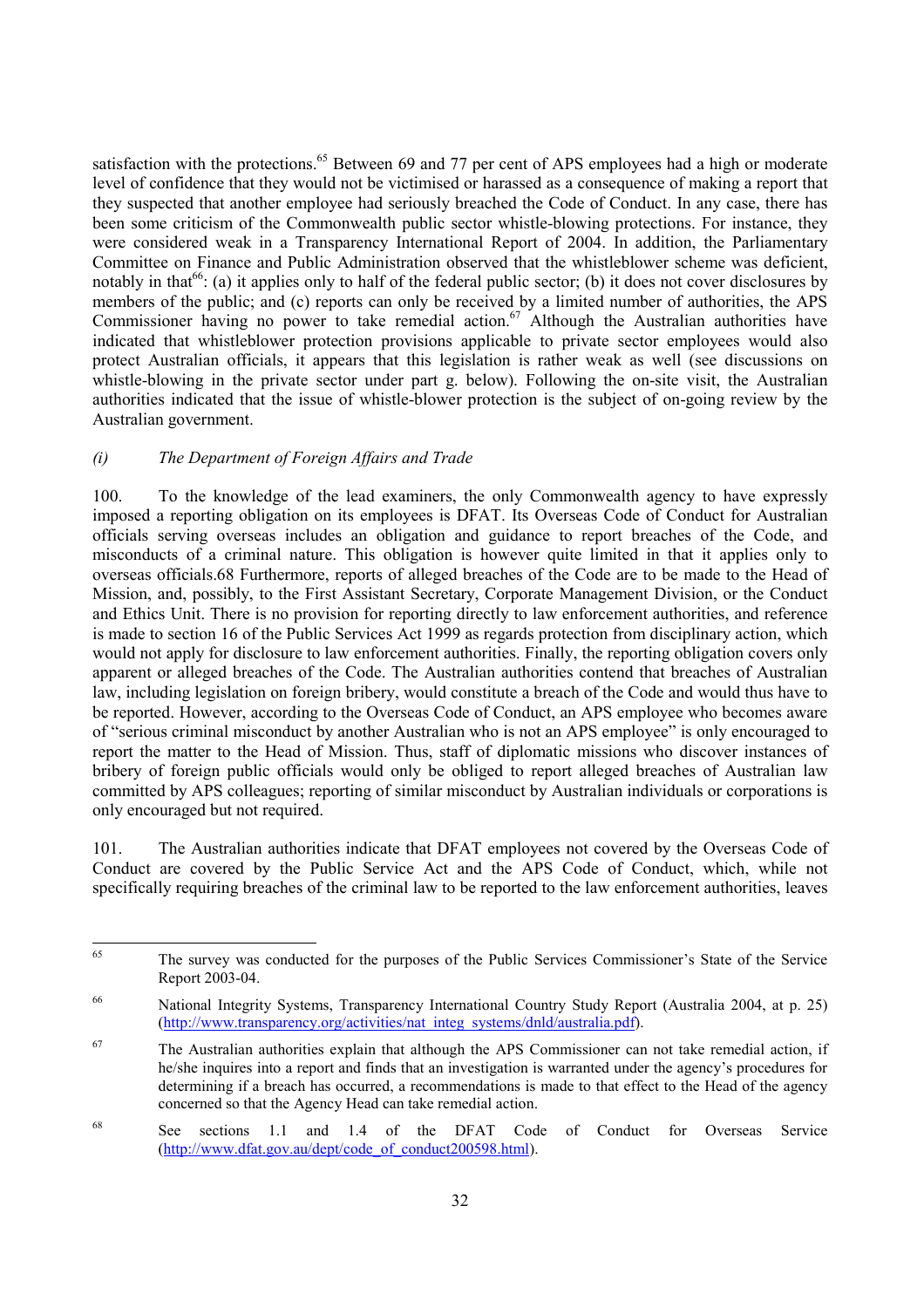it open for officials to report such allegations to the AFP. In addition, the Australian authorities state that DFAT employees have been encouraged in a DFAT news article to report such breaches in this manner.

102. While DFAT has regularly kept its overseas staff aware of the criminalisation of foreign bribery under Australian law, to the knowledge of the lead examiners, overseas officials have not been encouraged to liaise with Australian companies present in foreign markets, provide advice where they face corruption situations, and encourage them to report to diplomatic missions any instances of foreign bribery they are faced with (whether bribes are being paid by less scrupulous competitors or where they are being solicited). Further efforts in this regard could usefully be undertaken in order to facilitate the detection and reporting of foreign bribery offences.

# *(ii) Detection and reporting by EFIC*

103. Australia's Export Finance and Insurance Corporation (EFIC) provides a range of financing options to assist Australian companies exporting and investing overseas, through export finance and insurance products. EFIC also provides specific help to Australian SMEs and can help secure working capital from financial institutions through the Export Working Capital Guarantee facility or provide the bonding often required for export contracts. As such, EFIC is very much in contact with Australian companies operating on foreign markets, and could potentially play a useful role in detecting and reporting foreign bribery offences.

104. Agents' commissions are included in the export contract eligible for EFIC support, and EFIC exercises a control in order to support only commissions that are at a level deemed reasonable. EFIC representatives present at the on-site visit indicated that all agents' commissions are evaluated in terms of commercial reasonableness. Generally, commissions of up to five per cent are acceptable, whereas amounts between five and ten per cent would trigger various checks to ensure that the level of work provided by the agent is proportionate to the fees paid. Commissions exceeding ten per cent receive even greater scrutiny, and could only be supported after a due diligence process involving EFIC's Managing Director. Thus, verification of agents' commissions could potentially uncover attempts to pay bribes to foreign public officials through intermediaries. The Working Group noted that the relationship between the level of agents' commissions and the triggering of increased scrutiny by export credit agencies is a horizontal issue.

105. As EFIC staff are not considered public servants, they are not subject to the APS rules, including the APS Code of Conduct. On the other hand, EFIC has in place a Fraud Control Program, which places an explicit obligation on EFIC employees to report cases of fraud to management as soon as they are detected.<sup>69</sup> Under the Program, fraud is broadly defined as "any intentionally dishonest or deceitful act that occasions actual or potential loss to EFIC, its clients or key stakeholders, of property, money, information or reputation. Fraudulent behaviour also includes breaches of public trust, bias and misuse of information." Examples of fraud risks are given in the Program, with a reference to bribery that concerns only instances where EFIC employees may be offered a bribe. Thus, it does not appear from the Fraud Control Program that suspicions of foreign bribery would similarly amount to fraud and be subject to a reporting obligation. However, an obligation to report foreign bribery to management may arise indirectly. EFIC indicates that the provision of a false or misleading statement or document in a material particular to EFIC in an application to enter into a contract of insurance or indemnity, etc., amounts to an offence under section 88 of the EFIC Act 1991, triggering the reporting obligation under the Fraud Control Program. Since applicants are invited to provide an undertaking/declaration in an application form that neither they nor anyone acting on their behalf have been engaged or will engage in bribery in the transaction, it would appear that a false statement in this regard would be subject to a reporting obligation. EFIC representatives

<sup>69</sup> 

Section 8.1.1 of the EFIC Fraud Control Program.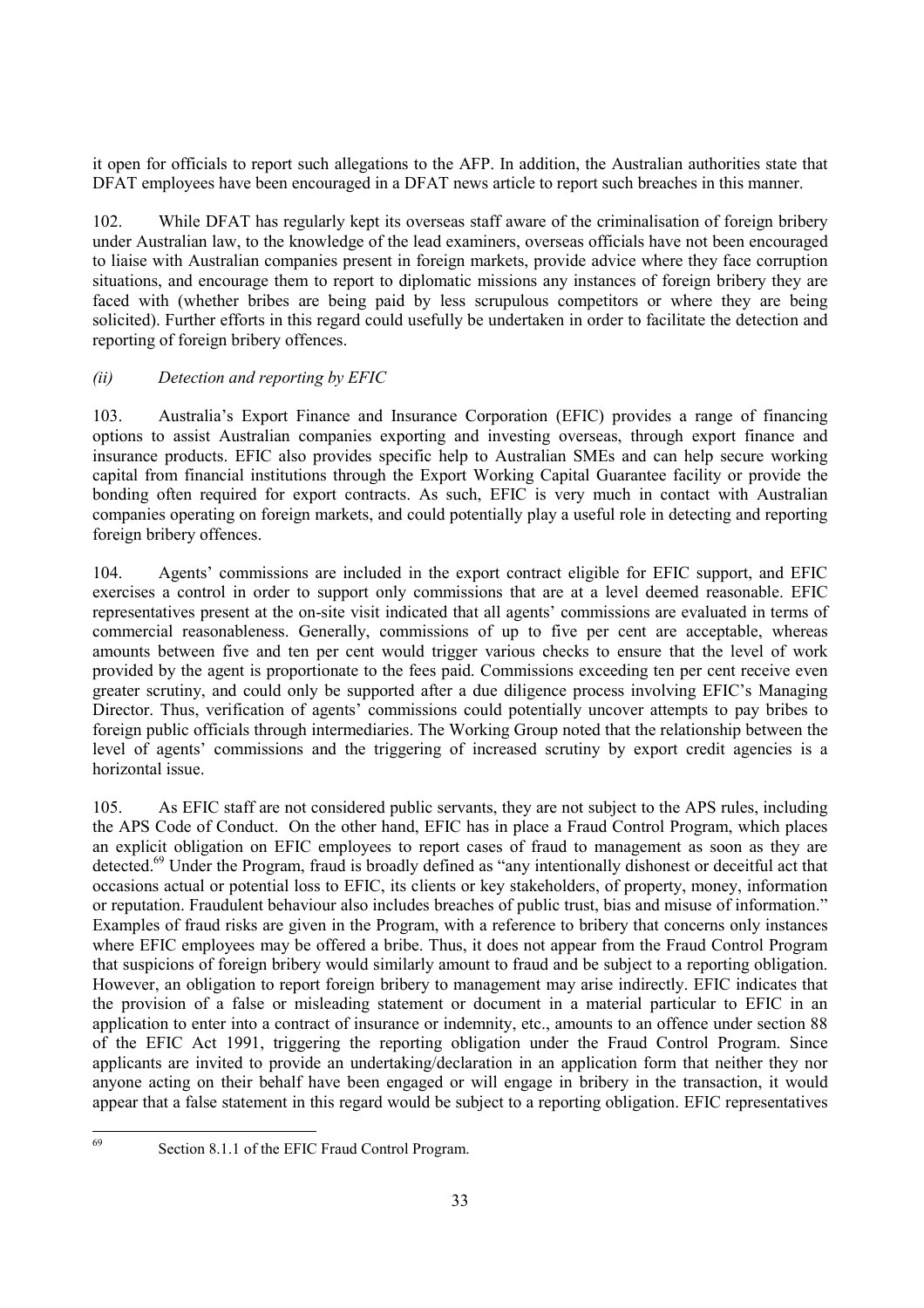further explained that it would be within their internal policy to inform investigative authorities of suspicions of bribery, both before and after decisions are made to provide export credit support. While, at the time of the on-site visit, EFIC had not had any experience of suspicions or evidence of foreign bribery in EFIC supported contracts, EFIC representatives indicated they have had previous experience of uncovering fraud by clients, and that such instances had been referred to the AFP. Additionally, EFIC may withhold or withdraw support for a contract where it suspects or has evidence of foreign bribery (see also part B.3.c.on administrative sanctions).

# *(iii) Detection and Reporting by ASIC*

106. Following the on-site visit, the Australian authorities indicated that the Australian Securities and Investments Commission (ASIC) intends to provide an internal direction to ensure that staff responsible for receiving, assessing and referring complaints (i.e. ASIC's National Assessment and Action) refer all complaints received relating to foreign bribery to the AFP. The lead examiners consider this a positive development, but consider that it is also important to issue an internal direction to all ASIC staff directing them to report all suspicions of foreign bribery to the Director of National Assessment and Action.

# *Commentary*

*The lead examiners recommend that Australia consider taking appropriate measures to ensure that members of the Australian Public Service who come into contact with companies involved in international business understand that the Australian Public Service (APS) Code of Conduct requires Commonwealth officials, bodies and agencies to report to the AFP credible evidence of foreign bribery offences that they uncover in the course of performing their duties, and take steps to encourage and facilitate their reporting. They also recommend that the Australian authorities consider strengthening reporting provisions, such as those already included in the DFAT Overseas Code or EFIC internal rules.* 

*Furthermore, the lead examiners recommend that Australia consider reviewing Commonwealth whistle-blower provisions in the context of the ongoing review on this subject to ensure effective whistleblower protection measures for Commonwealth officials and staff employed by Commonwealth agencies who report suspicions of foreign bribery, in order to encourage them to report such instances without fear of retaliatory action.* 

*(iv) Detection and reporting by AusAID* 

107. Australia is a significant provider of Official Development Assistance (ODA), a significant share (approximately 70 per cent) of which is allocated to the Asia-Pacific Region. In 2003 the total net ODA was USD 1 200 million<sup>70</sup>and in 2004-5 Australia will provide approximately AUD 2.1 billion in ODA (approximately .28 per cent of GDP). The majority of ODA--approximately 80 per cent—is provided in the form of bilateral aid. In 2002-3 the top recipients of ODA were Papua New Guinea (USD 195 million)<sup>71</sup>, Indonesia (USD 79 million), Solomon Islands (USD 44 million)<sup>72</sup>, Vietnam (USD 38 million), Timor-

 $70^{\circ}$ 70 OECD (2005), Development Co-operation Report 2004, Volume 6, No. 1, p. 77.

 $71$  In Papua New Guinea (PNG) AusAID administers the Enhanced Cooperation Program, which aims to strengthen the ability of PNG to tackle corruption, manage its finances, maintain law and order and improve border security through the placement of Australian officials and police in operational and advisory positions in key PNG agencies.

<sup>72</sup> In the Solomon Islands, Australia administers the Regional Assistance Mission to Solomon Islands (RAMSI) with its regional neighbours. RAMSI focuses on enforcing the law and stabilising the budget,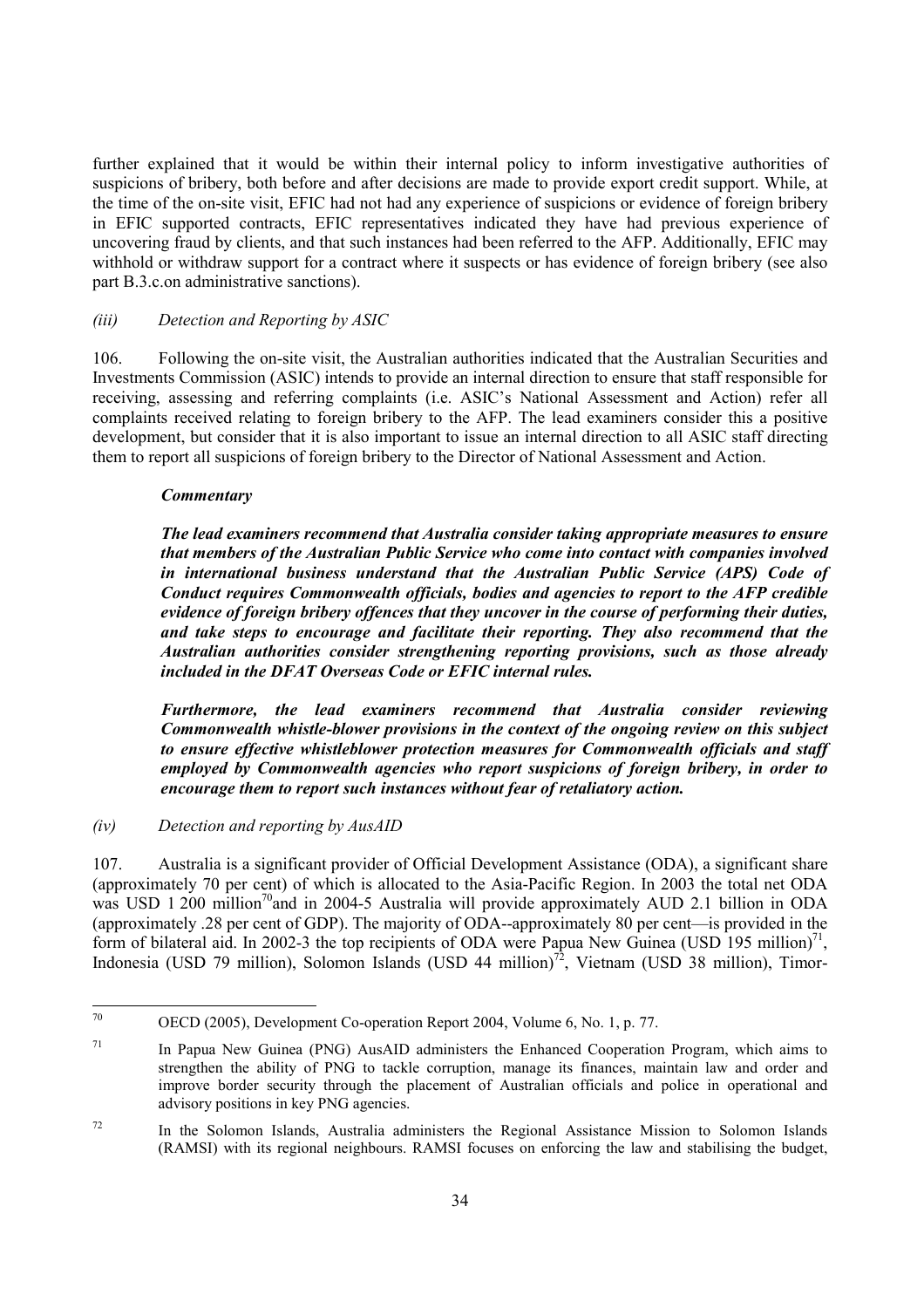Leste (USD 33 million) and the Philippines (USD 32 million). Substantial aid was also provided to China (USD 29 million), Cambodia (USD 8 million), Iraq (USD 21 million) and Bangladesh (USD 17 million). The majority of Australia's ODA is administered through the Australian Agency for International Development (AusAID), with 20 per cent administered through government agencies other than AusAID in 2004-5.<sup>73</sup> In 2004-5 AusAID managed more than 1 500 contracts with a total contract value of about AUD 2.3 billion. The contracts ranged from short term consultancies to multi-million dollar construction and institutional strengthening projects, and involved relationships with a number of stakeholders.<sup>74</sup>

108. More recently, Australia's commitment to improving the conditions in the Asia-Pacific Region was further demonstrated with its promise in January 2005 of USD 1 billion over five years to the Australia-Indonesia Partnership for Reconstruction and Development (AIPRD), an agency to be administered by the governments of Australia and Indonesia, in response to the Tsunami disaster in the Indian Ocean. The package, which is the largest single aid package in Australia's history, will consist of AUD 500 million in grants and AUD 500 million in concessional loans over 40 years with no interest and no repayments of principal over the first 10 years.<sup>75</sup> The AIPRD announced in March 2005 that companies from Australia, Indonesia, and New Zealand will be eligible to compete for projects under the AIPRD grant and loan programs.

109. Australian ODA is traditionally "tied", which means that normally only businesses from Australia (and New Zealand) are eligible to tender for AusAID overseas implementation services contracts.<sup>76</sup> In 2004, in response to growing criticisms about the negative effect of tied aid on competitiveness, Australia introduced a policy of untying part of its ODA.<sup>77</sup> Moreover, in order to enhance competition in AusAID funded contracts, a Procurement Related Complaints Handling Process was recently established in order to enable AusAID to receive complaints regarding its procurement exercise.<sup>78</sup>

110. The largest budgetary component of Australia's ODA is used to support good governance in Australia's partner countries, with 33 per cent of ODA funds earmarked for this purpose in 2004-5. The Australian authorities indicate that much of this expenditure will be used to assist Australia's partner countries directly and indirectly in effectively combating corruption.

#### Measures for Preventing and Detecting Foreign Bribery in Bilateral Aid-Funded Procurement Contracts

111. AusAID has established a number of measures for detecting and preventing inappropriate conduct in relation to its activities, such as the bribery of foreign public officials. For instance, Australian Managing Contractors<sup>79</sup> and NGOs are required to provide regular activity reports advising of risk

with particular attention to tackling corruption through activities to improve local accountability institutions, strengthen government expenditure and revenue management processes, and build the capacity of the criminal justice system to effectively handle corruption cases.

73 OECD (2005), DAC Peer Review: Australia.

1

76 See: www.ausaid.gov.au/business/contracting/eligibility.cfm.

- 78 See: www.ausaid.gov.au/latestnews/pdfs/procurement.pdf.
- 79 An Australian Managing Contractor (AMC) is typically a large Australian company, partnership or consortium contracted to deliver an aid project.

<sup>74</sup> Ibid, p. 73.

<sup>75</sup> Note that Australia's pre-Tsunami assistance in Indonesia was AUD 160 million, in the form of 100 per cent grant financing and primarily provided through projects managed by Australian contractors selected using the Commonwealth Procurement Guidelines.

<sup>77</sup> Ibid, footnote 84.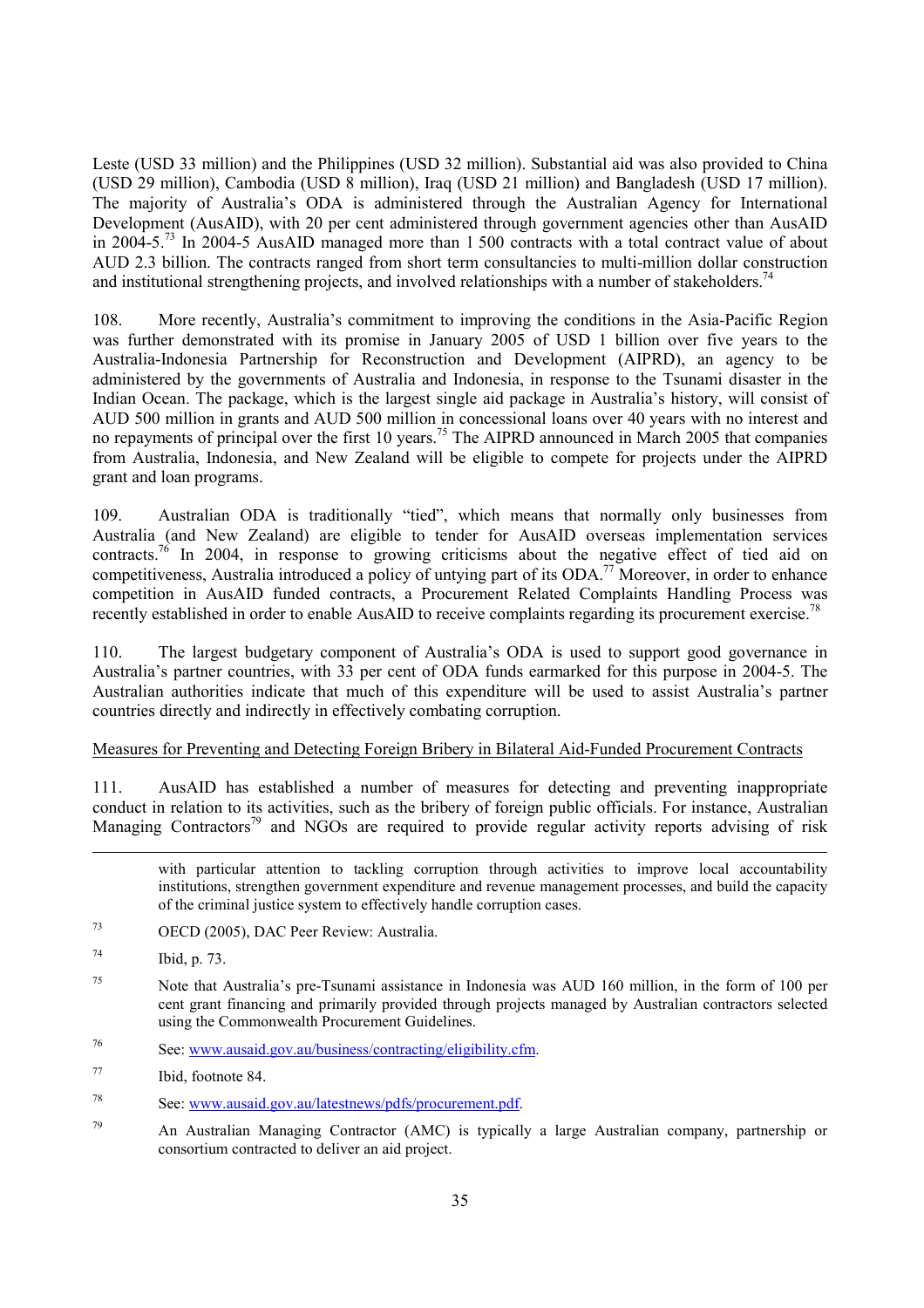assessments and risk ratings and measures to manage such issues. AusAID also employs a program of compliance audits, which includes a component for identifying risk areas where fraudulent use of Commonwealth funds could or has occurred. Moreover, pursuant to the Procurement related Complaints Handling Process, suppliers are entitled to lodge a complaint about the procurement process. Suppliers may seek external review through the Commonwealth Ombudsman where they are not satisfied with the outcome of the complaints process.

112. The standard bilateral aid-funded procurement contract with AusAID is the main tool of AusAID for preventing and detecting the bribery of foreign public officials. It includes the following provisions, which are relevant in this respect:

- 1. an anti-corruption clause warranting that the Contractor shall not engage in an illegal or corrupt practice as an inducement or reward in relation to the execution of the contract: $80$ (violation of this warranty is grounds for immediate termination of the contract by notice from AusAID); and
- 2. a clause warranting that the Contractor must use best endeavours to ensure that all subcontractors comply with relevant laws and policies in Australia and the partner country, including Division 70 of the Commonwealth Criminal Code on the bribery of foreign public officials.

113. The lead examiners believe that there is some scope for fine-tuning the relevant clauses in the AusAID standard procurement contract to increase their effectiveness in preventing and detecting the bribery of foreign public officials. A specific prohibition from bribing foreign public officials in the anticorruption clause would increase awareness of the offence among contracting parties, and in light of the express reference to foreign bribery in the clause regarding the activities of sub-contractors, would remove any ambiguity. Moreover, in the absence of a requirement that contracts with subcontractors include a prohibition against foreign bribery, "best endeavours" to ensure that subcontractors ensure that any secondlevel subcontractors comply with the foreign bribery offence are not likely to be perceived as forceful by subcontractors.

# Reporting the Bribery of Foreign Public Officials

114. At the on-site visit, representatives of AusAID stated that if AusAID receives information that a contractor bribed a foreign public official in relation to an ODA contract, they do not know whether an audit would be performed and are not sure if a report would be made to the AFP. Nevertheless the situation would be considered serious if it were suspected that a managing contractor was involved. They also stated that AusAID's Fraud Control Policy establishes an obligation to report fraudulent activities, which includes the bribery of Commonwealth officials but not foreign public officials.

115. Following the on-site visit, AusAID representatives stated that AusAID does indeed have in place a policy for responding to indications of the bribery of foreign public officials in ODA contracts, which are set out in AusAID's Fraud Control Policy, Fraud Control Circular and Fraud Control Brochure. A review of AusAID's Fraud Control Policy indicates that "fraud" includes "bribery, corruption or abuse of office", and "requires that all cases of suspected or detected fraud must be reported immediately to the Director of

 $80$ 80 The full text of the anti-corruption clause in this respect is: "The Contractor warrants that the Contractor shall not make or cause to be made, nor shall the Contractor receive or seek to receive, any offer, gift or payment, consideration or benefit of any kind, which would or could be construed as an illegal or corrupt practice, either directly or indirectly to any party, as an inducement or reward in relation to the execution of this Contract".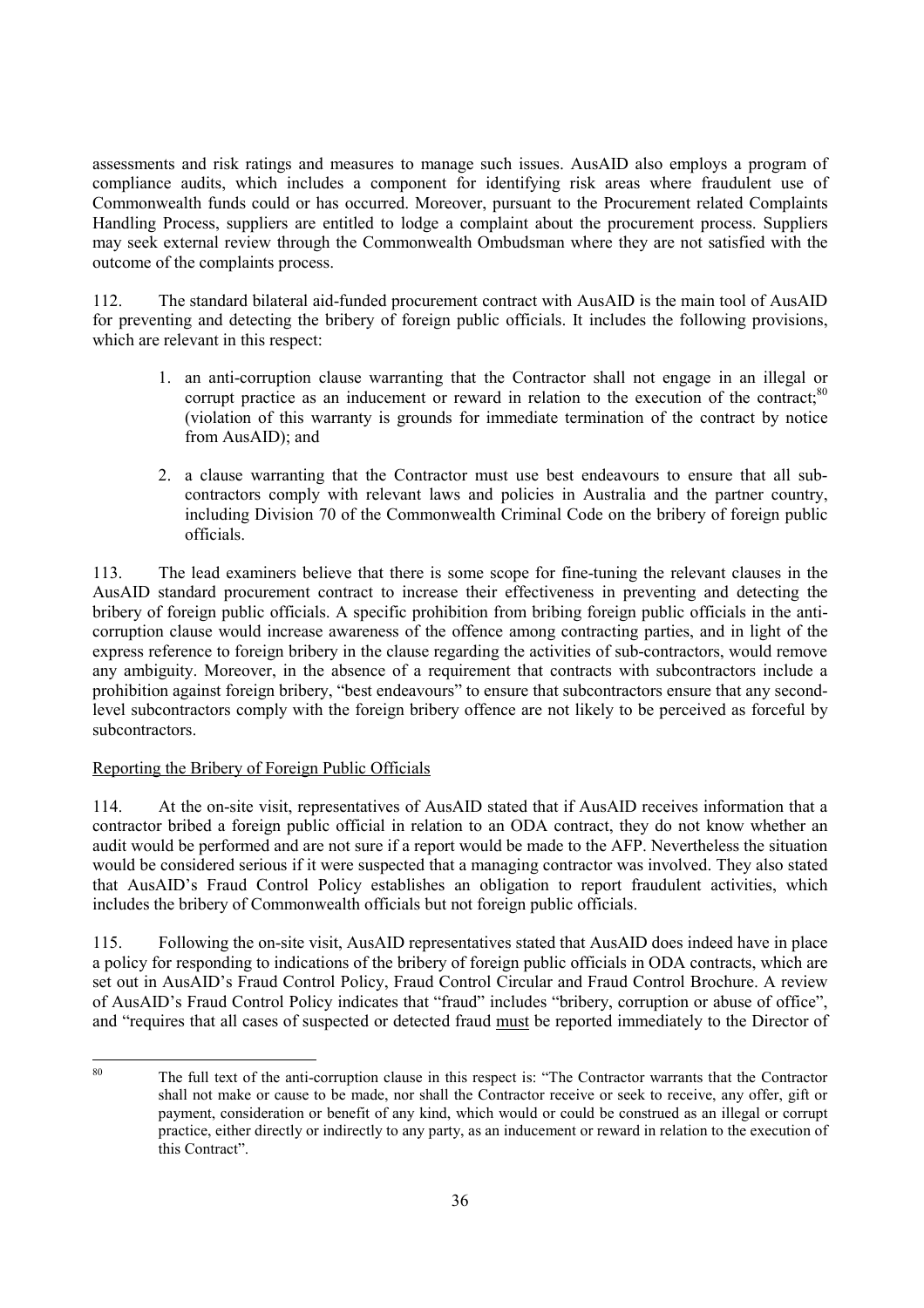Performance Review and Audit". It further states that "AusAID considers the prosecution of offenders for fraud cases including minor instances of fraud where appropriate". AusAID also drew attention to AusAID's Contracts Charter and Standard Contract Conditions. The former states that "cases of fraud, corruption or criminal actions are automatically transferred to the appropriate authorities where court action may then follow", and the latter that "the Contractor and its subcontractors must not engage in any fraudulent activity". Nevertheless, in light of the statements of the representatives of AusAID at the on-site visit, the lead examiners are concerned that it may not be clear to AusAID personnel that fraud includes the bribery of foreign public officials. They are also concerned that there is no clear direction regarding the reporting of fraud to the law enforcement authorities, and that two AusAID documents contain different reporting directions.

# *Commentary*

*The lead examiners recommend that the standard contract with AusAID be amended to clarify that the Contractor shall not engage in the bribery of foreign public officials in relation to the execution of the contract, and that contracts with subcontractors contain a similar prohibition.* 

*The lead examiners further recommend that AusAID take steps to ensure that its staff is aware of the policy for responding to indications of the bribery of foreign public officials in relation to ODA contracts, including the reporting of such indications to the Australian Federal Police.* 

# *e. Detection through money laundering reporting systems*

# *(i) The money laundering offences*

116. Division 400 of the Criminal Code 1995 establishes the offence of laundering the proceeds of crime, as well as the offence of possession of criminal property that constitutes the proceeds of crime. (These offences are hereafter referred to the offences of money laundering.) Under section 400.1, "proceeds of crime" are defined as "any money or other property that is derived or realised, directly or indirectly, by any person from the commission of an offence that may be dealt with as an indictable offence (even if it may, in some circumstances, be dealt with as a summary offence)." It is quite clear that the advantage obtained by bribing a foreign public official—having been "derived" from the commission of the foreign bribery offence—constitutes the "proceeds of crime". On the other hand, the advantage provided to the foreign public official (i.e. the bribe payment) does not appear to fit the notion of "proceeds of crime" in respect of the offence of bribing a foreign public official. Under Australian law, the prosecution does not need to prove the predicate offence (sections 400.11 and 400.13), but only that the money or property is the proceeds of crime.

117. Sections 400.3 to 400.8 cover the offences of money laundering, with distinctions depending on the value of the money or property concerned [ranging from over AUD 1 million (approximately EUR 630 000 or USD 760 000) or more to "any value" $\vert$ <sup>81</sup>. Under these sections, a person is guilty of an offence if he/she deals with money or other property, either with the knowledge or belief that such money or property is the proceeds of crime; or reckless or negligent about the fact that the money or property is the proceeds of crime. Thus, the offence covers not only persons who had knowledge of the criminal nature of the money or property, but also persons who may or should have known. The CDPP indicated that it prosecuted one offence of money laundering where the defendant was negligent as to whether the proceeds were derived from the commission of an offence. The defendant was charged with negligently dealing with the proceeds of crime contrary to subsection 400.8(3) of the Criminal Code, and sentenced to eight months

81

<sup>81</sup> The conversion of Australian Dollars (AUD) into Euros (EUR) and U.S. Dollars (USD) is based on the exchange rate on 26 July 2005, on which AUD 1=EUR 0.63=USD 0.76.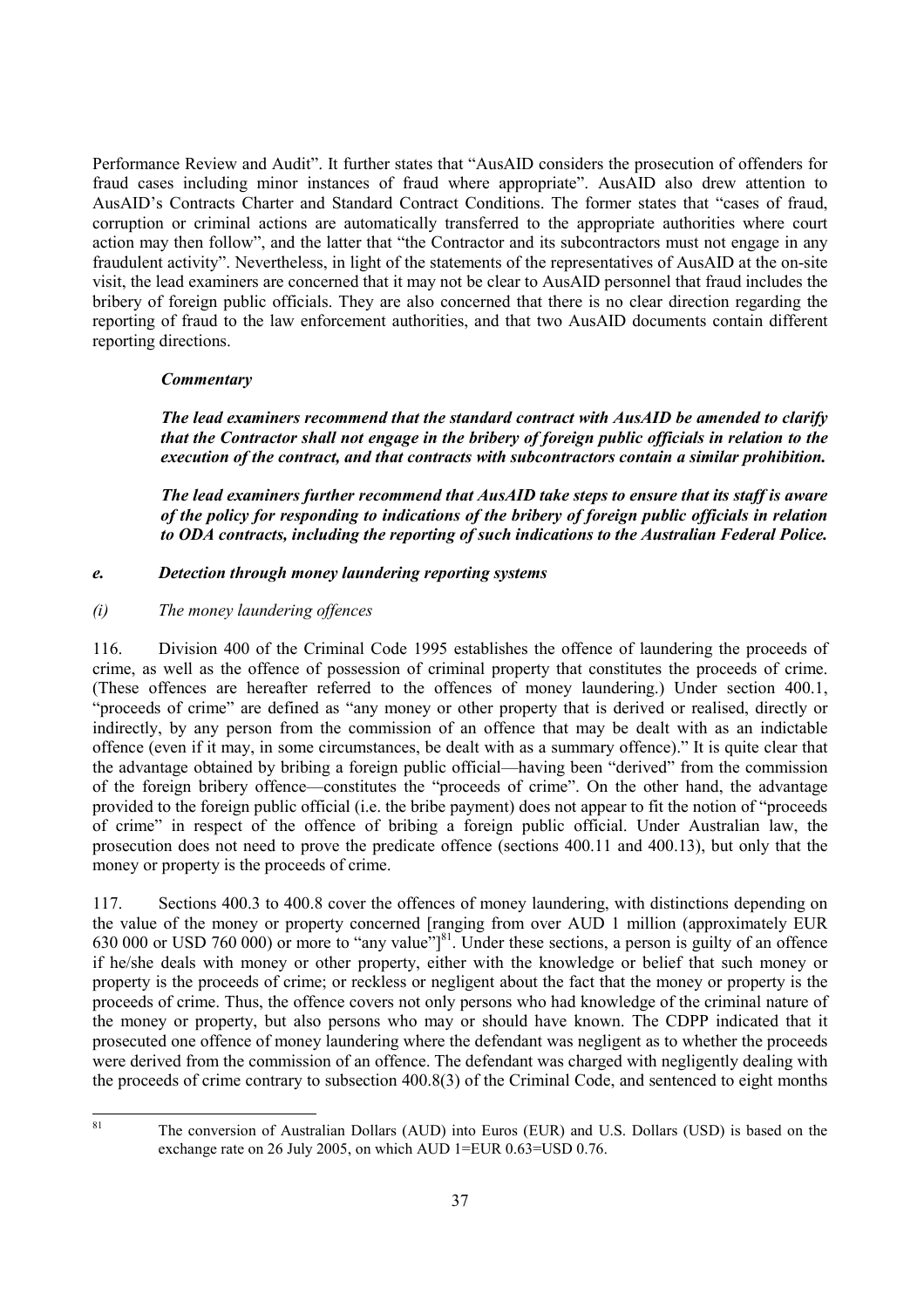periodic detention. Under Australian law, the prosecution will not need to prove the predicate offence (sections 400.11 and 400.13), but only that the money or property is the proceeds of crime.

118. Pursuant to sections 400.3 to 400.8, it is an offence against the money laundering provisions for a person to possess or deal with money or other property where "the person intends that the money or property will become an instrument of crime". Thus, a person in Australia who possesses money with the intent to use it to bribe a foreign official in a way that violates Australian law, also commits an offence of money laundering under Australian law. In this respect, the money laundering regime in Australia is far reaching since it sanctions money laundering that takes place before the commission of the predicate offence. Thus, although there have been no cases to date, an individual or company guilty of attempted bribery of a foreign public official could also, depending on the facts, be sanctioned under the money laundering regime for possessing or dealing with an intended bribe payment.

119. Sanctions vary depending on the value of the money or property which constitutes the proceeds of the crime.<sup>82</sup> They range from 25 years imprisonment and 1500 penalty units [AUD 165 000 (approximately EUR 105 000 or USD 126 000)]<sup>83</sup> for a person who knowingly deals with money or property that constitute the proceeds (or instrument) of crime in excess of AUD 1 million, to only 10 penalty units (AUD 1 100) where the person was negligent in dealing with proceeds of crime of "any value" less than AUD 1 000. The Australian authorities confirmed that there have been no prosecutions of money laundering offences involving the proceeds of bribing a foreign public official. Statistical information shows that from 1 July 2000 to 25 May 2005, 51 charges of money laundering were dealt with under the Proceeds of Crime Act (POCA) and the money laundering offences in Division 400 of the Criminal Code (noting that the money laundering offences under the Criminal Code came into effect in January 2003). From 1 January 2000 to 7 March 2005 under the POCA, 28 defendants were convicted, two acquitted and the proceedings were discontinued for ten. Of those convicted, 19 received a sentence involving imprisonment ranging from greater than two years to up to or including five years (Three were released forthwith on recognizance.). The majority (13) of the sentences were imprisonment for up to or including two years. During the same period under the money laundering offences in the Criminal Code there were 5 convictions. Of those convicted, four received a sentence involving imprisonment of up to or including two years (Two were released forthwith on recognisance.).

# *(ii) Reporting money laundering offences*

120. AUSTRAC, the Australian Transaction Reports and Analysis Centre, is Australia's anti-money laundering regulator and specialist financial intelligence unit. As such, it is responsible for ensuring the collection, analysis and dissemination of financial intelligence to designated Commonwealth, State and Territory law enforcement, revenue, national security and social justice agencies.<sup>84</sup> As part of this role,

 $82$ The offences are categorised based on the value of the money or property involved: Section 400.3 covers dealing in proceeds of crime worth AUD 1 million or more; section 400.4 covers dealing in proceeds of crime worth AUD 100 000 or more, section 400.5 covers dealing in proceeds of crime worth AUD 50 000 or more; section 400.6 covers dealing in proceeds of crime worth AUD 10 000 or more; section 400.7 covers dealing in proceeds of crime worth AUD 1 000 or more; and section 400.8 covers dealing in proceeds of any value.

<sup>&</sup>lt;sup>83</sup> Under section 4AA of the Crimes Act 1914, one penalty unit means AUD 110. As provided under section 4B(3), where a legal person is convicted, the fine may be up to five times the maximum fine that could be imposed by the court on an individual convicted of the same offence.

<sup>84</sup> AUSTRAC's current domestic partner agencies are: Australian Crime Commission, Australian Customs Service, AFP, ASIC, ATO, Australian Security Intelligence Organisation, Centrelink, Corruption and Crime Commission of Western Australia, Crime and Misconduct Commission (Qld), Child Support Agency Australia, Independent Commission Against Corruption, New South Wales Crime Commission, New South Wales Police, Northern Territory Police, Police Integrity Commission (NSW), Queensland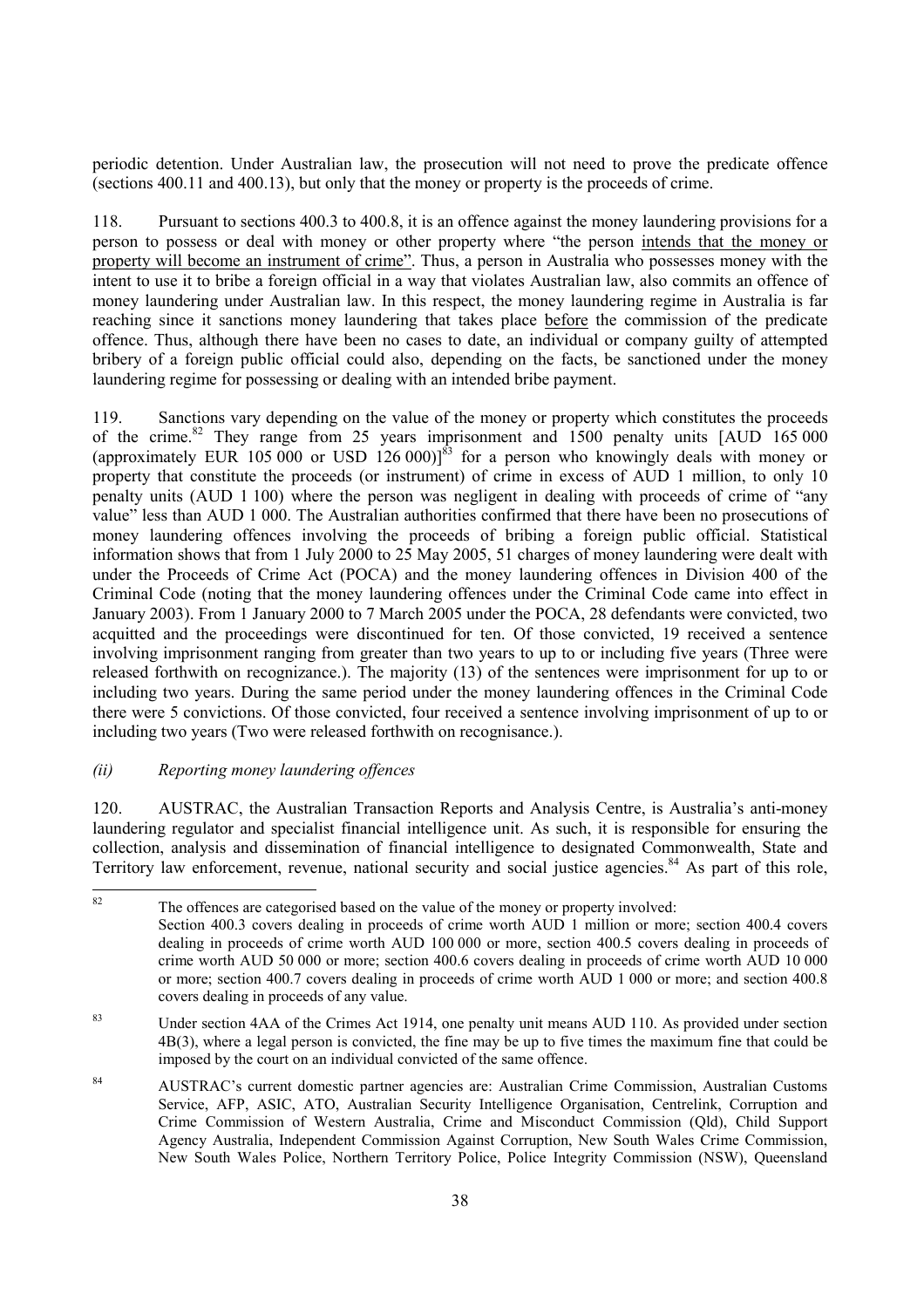AUSTRAC allows partner agencies (such as the ATO, the ACC or the AFP) on-line access to the AUSTRAC database of financial transaction reports information to assist them in their actions against money laundering, terrorist financing and other major crimes, in addition to assisting the administration and enforcement of taxation laws. AUSTRAC provides on-site training and analytical assistance to those agencies to assist their efforts in combating these activities. AUSTRAC also provides training to foreign financial intelligence units, and is currently assisting ten South East Asian nations and seven Pacific Island nations.<sup>85</sup>

121. The Financial Transaction Reports Act 1988 (FTR) requires cash dealers to report to AUSTRAC significant cash transactions of AUD10 000 (EUR 6 300 or USD 7 600) or more or the foreign currency equivalent (Division 1 of the FTR);<sup>86</sup> suspicious transactions (Division 2); and international funds transfer instructions (Division 3). The FTR also requires cash dealers to verify the identity of persons who are signatories to accounts, and prohibits accounts being opened or operated in a false name. Cash dealers, as defined in section 3 of the FTR, include banks, building societies and credit unions referred to as 'financial institutions'; financial corporations; insurance companies and insurance intermediaries; securities dealers and futures brokers; cash carriers; managers and trustees of unit trusts; firms that deal in travellers cheques, money orders and the like; persons who collect, hold, exchange or remit currency on behalf of other persons; currency and bullion dealers; and casinos and gambling houses.

122. Section 16 of the FTR details the circumstances under which cash dealers are required to make suspicious transaction reports (STRs), and outlines in particular the need to report suspect transactions that may be linked to evasion of taxation law and financing of terrorism. AUSTRAC produces guidelines to assist cash dealers and their staff in identifying and reporting suspect transactions. Mirroring the FTR, these guidelines focus largely on transactions connected with tax evasion or drug trafficking, and not with foreign bribery offences. AUSTRAC has however issued a Circular on the Bribery of Foreign Public Officials that provides general information on the criminalisation of foreign bribery under Australian law, but does not provide specific guidelines on detecting money laundering offences potentially linked to predicate foreign bribery offences (see part 2.b(i) above on government initiatives to raise awareness in the private sector).

123. AUSTRAC representatives present at the on-site visit indicated that they receive approximately 11 million reports a year, with a large majority concerning international funds transfers, approximately 11 500 of which concern suspicious transactions. To date, AUSTRAC has not received any STRs relating to the bribing of a foreign official. AUSTRAC further indicated that it did not keep track of how many of these STRs result in prosecutions by the law enforcement authorities. However, a reporting procedure is in place whereby law enforcement agencies provide feedback to AUSTRAC on a quarterly basis on enforcement actions taken with respect to STRs. AUSTRAC similarly provides feedback regarding STRs to cash dealers, notably to the Provider Advisory Group, created in 1989 and including the largest representation of cash dealers, but also in regular newsletters and in the AUSTRAC Annual Report.

124. Sanctions are provided under Part V of the FTR for failure by cash dealers to provide information in accordance with the FTR. Under section 30, provision of incomplete information may be sanctioned by

1

Police Service, South Australia Police, State Revenue Agencies (ACT, NSW, NT, QLD, SA, TAS, VIC, WA), Tasmania Police, Victoria Police Service, and Western Australia Police Service.

<sup>85</sup> The assistance to South East Asian nations consists of in-country mentoring, attachments to AUSTRAC, IT advice, training programs and assistance with typologies development. In the Pacific, AUSTRAC is assisting with IT systems development

86 Solicitors who enter cash transactions for clients are also subject to reporting obligations of significant cash transactions (section 15A). There are also requirements for the public to report cash transfers into and out of Australia of AUD 10 000 or more or the foreign currency equivalent (section 15).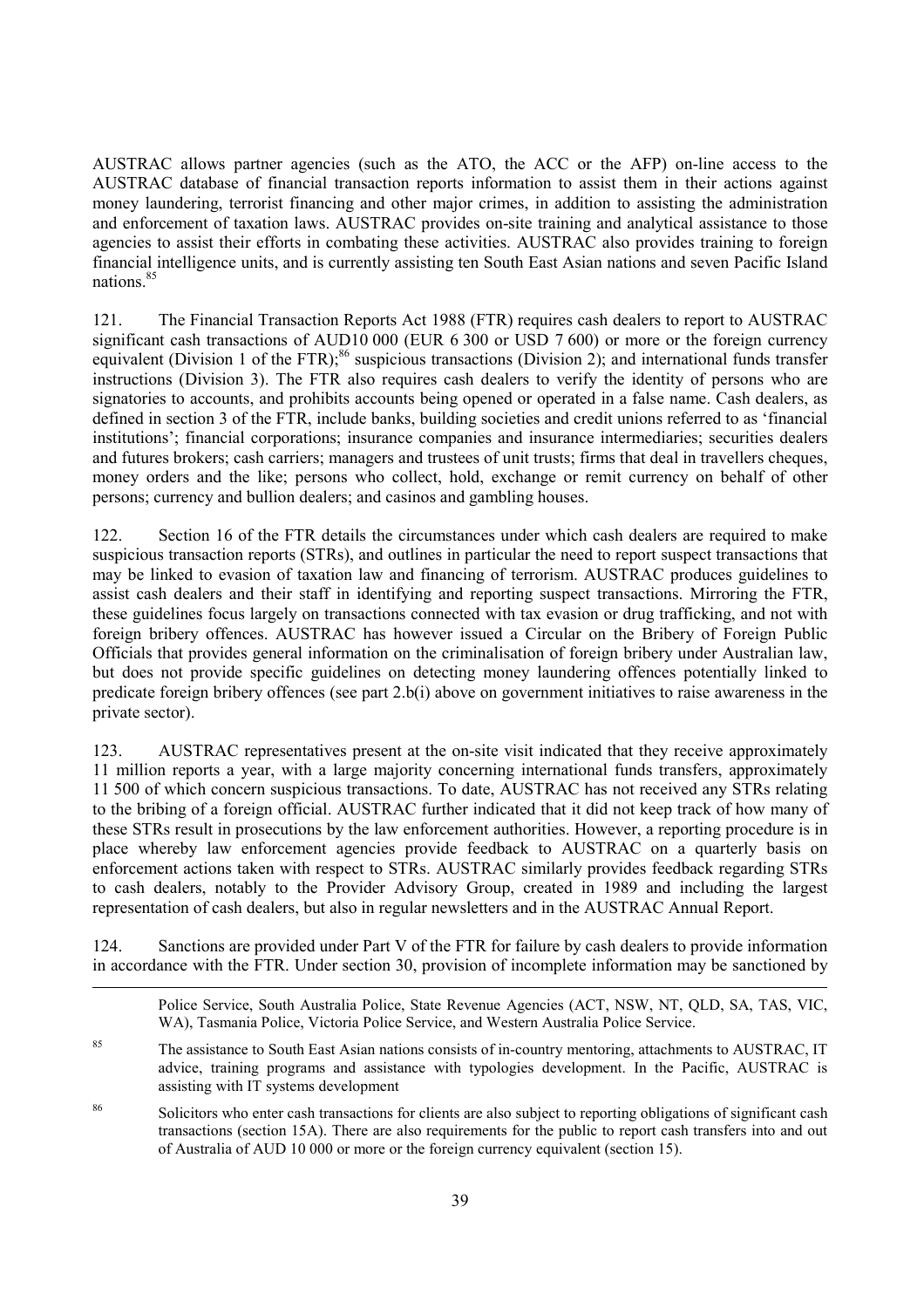up to ten penalty units for an individual (AUD 1 100) or 50 penalty units for a body corporate (AUD 5 500). Refusal or failure to provide information (section 28) is punished with a maximum of two years imprisonment and/or a fine of maximum 120 penalty units for an individual (AUD 13 200) or 660 penalty units for a body corporate (AUD 66 000). Under section 29, provision of false or misleading information may be sanctioned by imprisonment for up to five years or/and 300 penalty units for an individual (AUD 33 000) or 1 500 penalty units for a body corporate (AUD 165 000). Statistical information shows that from 1 July 2000 to 25 May 2005, 802 charges were brought for violations of the FTR. From 1 January 2000 to 7 March 2005, 672 defendants were convicted, 11 acquitted, and proceedings were discontinued for ten. Of those convicted, 99 received a sentence involving imprisonment, with 77 receiving a sentence including imprisonment for a period of up to or including two years, 21 for more than two years up to or including five years, and one for more than five years (28 were released forthwith on recognisance.) In addition, 234 of those convicted received bonds and 37 received a community service order. Representatives of the AGD interviewed at the on-site visit indicated that most prosecutions and sanctions had been imposed for failure to report transfers of currency into or out of Australia pursuant to section 15 of the FTR. Overall, the penalties imposed appear relatively modest to the examining team. The Australian authorities indicated that they may be complemented by confiscation measures.

125. There are plans to further reform Australia's anti money laundering regime. Australia's implementation of the revised 40 Recommendations of the Financial Action Task Force will be the occasion to review and update Australia's anti money laundering legislation. Preliminary work undertaken by the Australian authorities, in cooperation with cash dealers, indicates that key principles at the core of the new legislation will include new customer due diligence obligations, further reporting and recordkeeping obligations, and the setting up of a single money laundering regulator. The process to reform legislation is underway, and a first round of consultations has already taken place with each of the affected industry sectors. Information posted on the AGD's website in November 2004 indicates that "a draft exposure Bill will form the basis of the second round of industry consultation". At the time of the on-site visit, there was no fixed schedule for the issuance and discussion of this draft legislation.

#### *Commentary*

*The lead examiners encourage Australia to continue to compile statistical information on the application of the offence of money laundering, including the level of sanctions and confiscation of proceeds of crime. They also encourage the Australian authorities to pursue efforts to draw the attention of cash dealers to the foreign bribery offence as a predicate offence to money laundering, and provide them with guidance on identifying suspicious transactions that may be linked to foreign bribery offences.* 

#### *f. Detection through accounting and auditing requirements*

### *(i) The false accounting offence*

126. Bribe payments made to foreign public officials in the context of international business transactions can also be detected through analysis of books and records violations by accountants and auditors. Under Australian law, section 286 of the Corporations Act 2001 requires all companies to keep "written financial records that: (a) correctly record and explain its transactions and financial position and performance; and (b) would enable true and fair financial statements to be prepared and audited (…)" Financial records are defined under section 9 to include invoices, receipts, orders for the payment of money, bills of exchange, cheques, promissory notes and vouchers, documents of prime entry, and working papers and other documents needed to explain the methods by which financial statements are made up and adjustments to be made in preparing financial statements.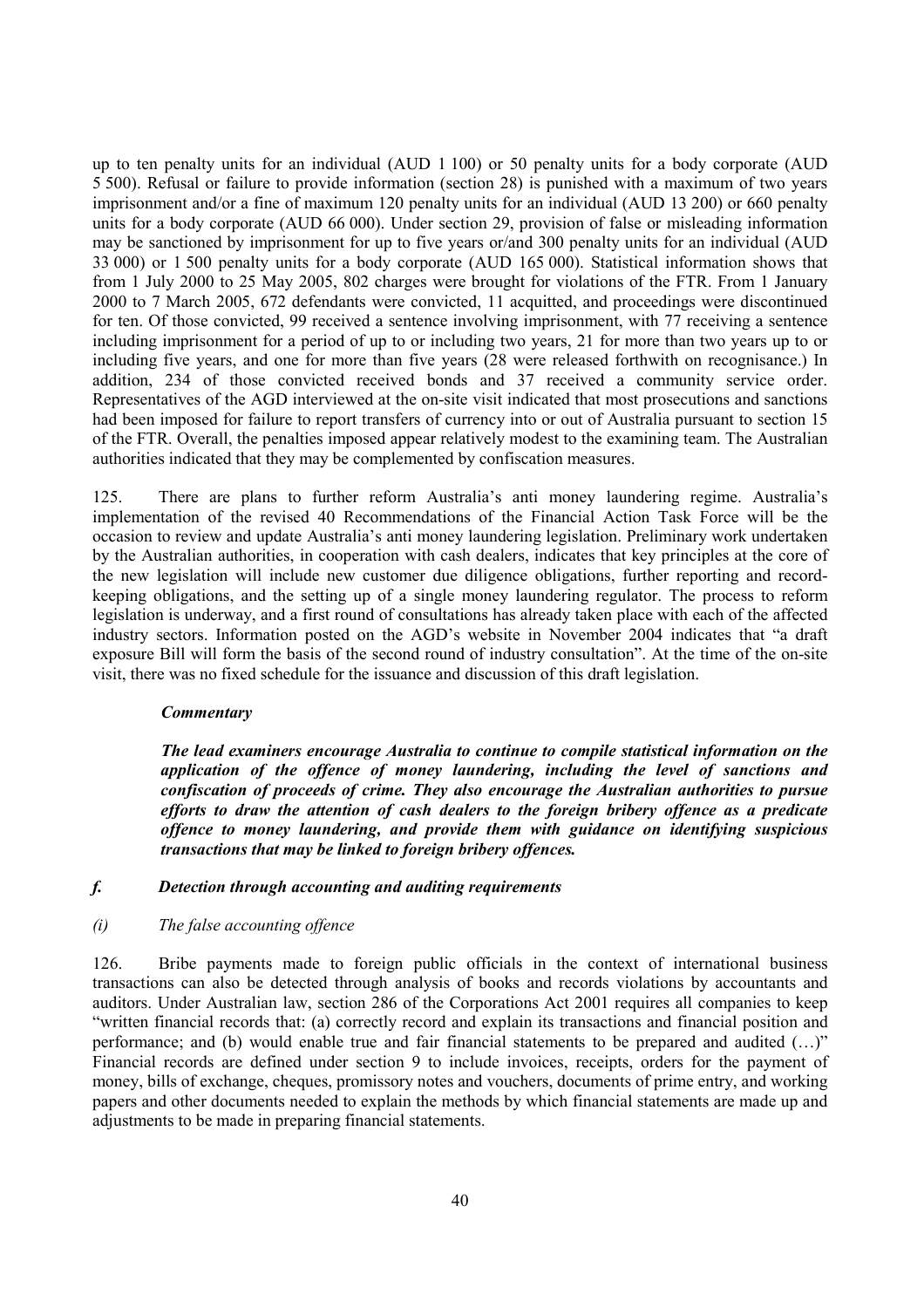127. According to the Australian authorities in Phase 1, the establishment of off-the-book accounts, the making of off-the-book or inadequately identified transactions, the recording of non-existent expenditures, the entry of liabilities with incorrect identification of their object and the use of false documents, prohibited under Article 8 of the Convention, would be contrary to the requirements under section 286 of the Corporations Act, because they would not correctly record and explain transactions and would not enable true and fair financial statements to be prepared and audited. The maximum penalty for a violation of section 286 is six months of imprisonment. CDPP representatives at the on-site visit indicated that there had not been any prosecutions conducted by the DPP under section 286 since the DPP took over the responsibility for the prosecution of Corporations Act offences in 1991. Rather, false accounting offences have been prosecuted under section 1307 of the Corporations Act 2001, which focuses on the falsification of books by officers, employees or members (or former officers, employees or members) of a company. The maximum penalty for a violation of section 1307 is two years of imprisonment.

128. Between 1991 and 2005, 18 prosecutions have been conducted by the DPP under section 1307(1) of the Corporations Act. Of these, six were dealt with summarily and nine on indictment, and where sentences were handed down, these ranged from fines of AUD 500 to AUD 3 000, and imprisonment sentences of six to 12 months. At the time of the on-site visit, three cases were still pending before the courts. In their Phase 2 responses, the Australian authorities indicate that there had been no cases concerning false accounting offences related to foreign bribery. The CDPP further indicates that it has not identified any false accounting case relating to a domestic bribery offence. Given that financial and economic crime, including the payment of bribes, is often likely to result in related accounting offences, the lead examiners are concerned about the level of enforcement in this regard.

# *(ii) Accounting and auditing requirements*

129. Under section 292 of the Corporations Act, disclosing entities (i.e. mainly listed companies and registered managed investment schemes), public companies and large proprietary companies must prepare financial reports for each financial year. A small proprietary company is only required to produce annual financial reports if: (a) shareholders with at least 5 per cent of the votes or the Australian Securities and Investment Commission (ASIC) require it; or (b) it is controlled by a foreign company.<sup>87</sup> Section 45A defines "small proprietary companies" as those satisfying at least two of the following criteria: (a) consolidated gross operating revenue under AUD 10 million; (b) value of the consolidated gross assets under AUD 5 million; and (c) less than 50 employees.<sup>88</sup> Financial reports must comply with accounting standards set by the Australian Accounting Standards Board (AASB),<sup>89</sup> although compliance with these accounting standards is not always necessary for "small proprietary companies". It should be noted that, as of 15 July 2004, the AASB has made Australian accounting standards fully equivalent to the International Accounting Standards Board (IASB) Standards.

130. As concerns auditing obligations, under section 301, companies subject to financial reporting obligations must have their annual financial report audited.90 Division 3, Part 2M.3 of the Corporations Act 2001 specifies the modalities that audits and auditors' reports must follow, in accordance with auditing standards set by the Australian Auditing and Assurance Standards Board (AUASB). At its 8 April 2005 meeting, Australia's Financial Reporting Council set a Strategic Direction for the AUASB, including reliance, as appropriate, on International Standards on Auditing (ISAs) developed by the International

<sup>87</sup> Sections  $292(2)$ , 293 and 294 of the Corporations Act 2001.

<sup>&</sup>lt;sup>88</sup> All these figures concern the company, as well as the entities it controls (if any).

<sup>89</sup> Sections 296, 304 and 334 of the Corporations Act 2001.

<sup>&</sup>lt;sup>90</sup> With the exception of small proprietary companies which only need to have the financial report audited if the report has been requested by the ASIC, or if the shareholders have specifically requested it.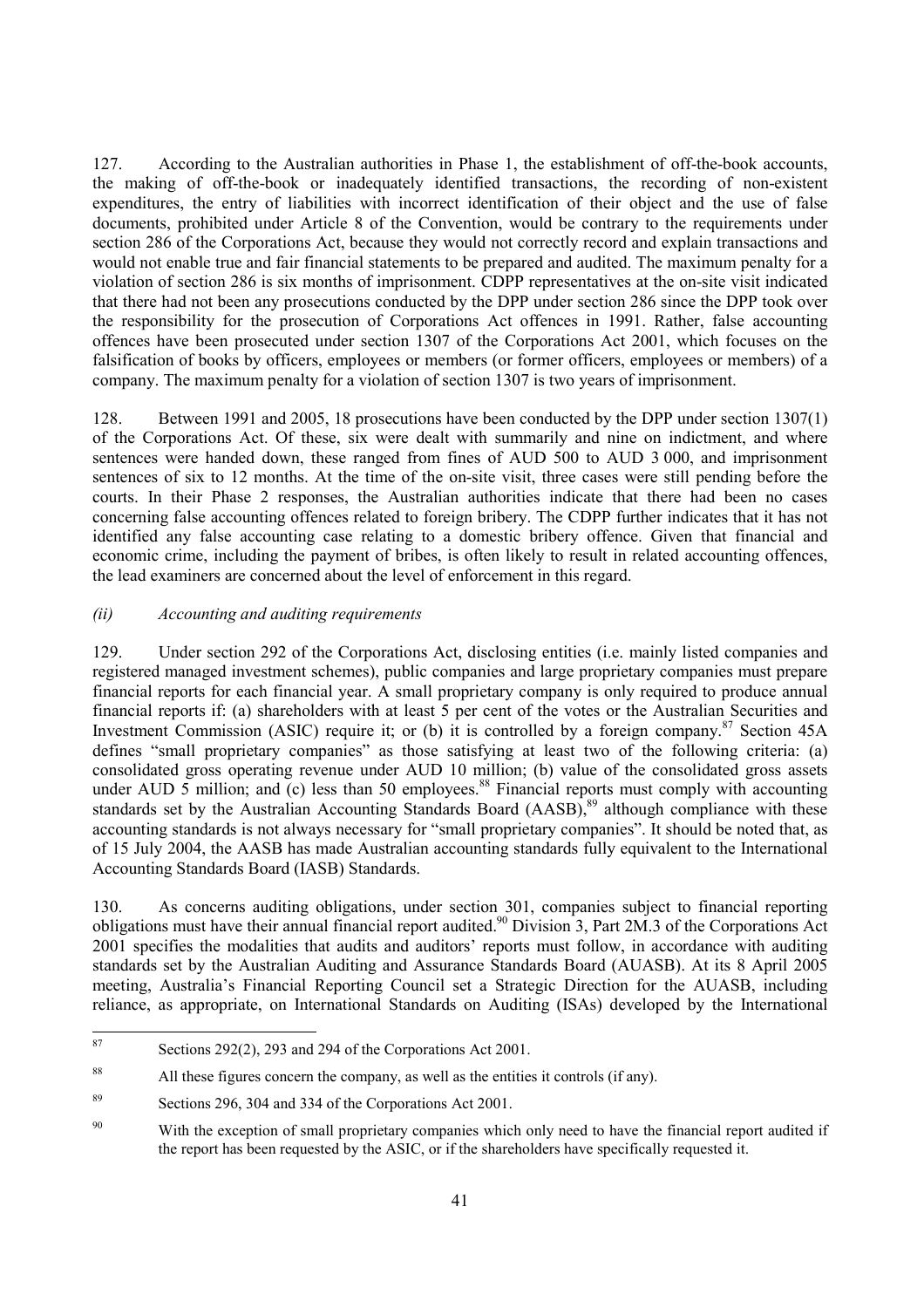Auditing and Assurance Standards Board. Representatives from accounting firms interviewed at the on-site visit stated that most ISAs do not go beyond provisions in the Corporations Act 2001, which is already 90 per cent compliant with ISAs. The objective of the Strategic Direction will be to make Australian auditing standards 100 per cent compliant, but the Australian legislation will retain additional requirements beyond those required by the ISAs.

# *(iii) Responsibility of the accounting and auditing profession*

131. Division 3, Part 2M.4 of the Corporations Act 2001 provides for auditor independence measures, including mandatory rotation of auditors, "cooling-off" periods before renewed engagement, etc. Under section 311 of the Corporations Act 2001, individual auditors as well as auditing companies are obliged to report to ASIC contraventions to the Corporations Act that they become aware of in the course of conducting an audit. An auditor contravenes section 311 of the Corporations Act if he/she fails to report to the ASIC contraventions of the Corporations Act that are significant or have not been adequately redressed. In the view of ASIC representatives interviewed at the on-site visit, this would not place a requirement on auditors to report potential foreign bribery offences, and auditors would only be obliged to report suspicions of foreign bribery if the bribe payments made the accounts "materially" inexact. According to representatives of the Institute of Chartered Accountants in Australia (ICAA), any amount below five per cent of the total of the specific expense account audited would not "generally" be considered "material", while any amount over ten per cent would definitely be considered material. Amounts between five and ten per cent constitute a "grey area", where the materiality would have to be determined by the auditor based on other relevant information. ASIC indicated that, since 2001, it had received 267 reports under section 311, most of these concerning failures to lodge reports in due time.

132. Auditors interviewed at the on-site visit indicated that Australian auditing standards only place an onus on auditors to question fraud incidences detected in the course of an audit. Thus there is no responsibility on the auditor to look specifically for instances of foreign bribery. Auditors further pointed out that they are strongly opposed to such an obligation as well as an obligation to report indications of foreign bribery to law enforcement authorities. Furthermore, because their first and foremost responsibility is to the shareholders of the company being audited, they consider that any suspicion of fraud should be reported to the company itself. Auditors of certain auditing firms are also encouraged to refer such suspicions to their legal office.

#### *Commentary*

*The lead examiners welcome the important efforts by the Australian authorities to establish rigorous accounting and auditing standards and to adhere generally to the relevant international standards relating to accounting and auditing. However, the lead examiners are concerned about the low number of prosecutions for false accounting under either section 286 or section 1307 of the Corporations Act as well as the low sanctions for those prosecutions under section 1307 that ended in convictions, and thus recommend follow-up by the Working Group with regard to the application in practice of Article 8 of the Convention.* 

*The lead examiners recommend that Australia should require an external auditor who discovers indications of a possible illegal act of bribery to report the discovery to management and, as appropriate, to corporate monitoring bodies. In addition, the lead examiners recommend that Australia should consider requiring the auditor to report indications of a possible illegal act to the competent authorities.*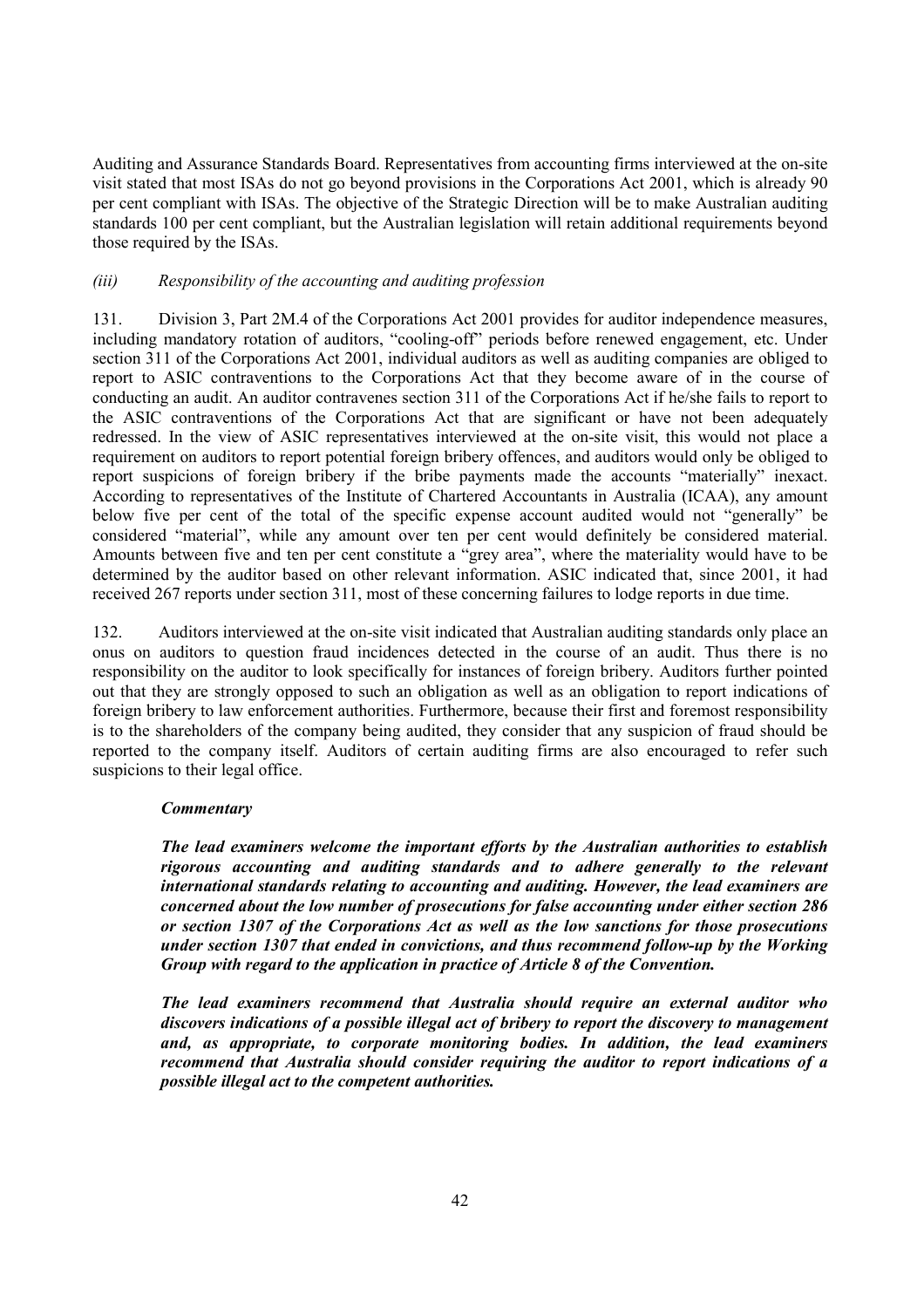# *g. Detection within companies*

133. The Australian authorities indicate in the Phase 2 responses that one of the two investigations that were ongoing at the outset of the Phase 2 on-site visit was triggered by a complaint received from an employee. Australia further indicates that ASIC has received 13 complaints concerning alleged breaches of the Corporations Act. Part 9.4AAA of the Corporations Act provides protections for officers and employees, etc., of a company who disclose information indicating that the company has or may have contravened a provision of the Corporations Act. Disclosures qualifying for protection are those made to the ASIC, the company's auditor, director, senior manager or a person authorised by the company to receive such disclosures. In addition, the discloser must provide his/her name and have reasonable grounds to suspect the breach of the Corporation Act. Where an individual makes a disclosure in accordance with the Act, he/she is protected from civil or criminal liability for the disclosure, enforcement of a contractual or other remedy. In addition, the court may order reinstatement of his/her contract of employment where it was terminated due to the disclosure. The lead examiners recognise the importance of these protections in general, but feel that they provide limited protection to employees who disclose indications of foreign bribery, in particular to individuals and bodies not listed as qualifying for protection under the Act.

134. Moreover, two NGOs (the Australian Chapter of Transparency International and Whistleblowers Australia), consider that whistle-blowing arrangements do not provide adequate protections. According to Whistleblowers Australia, at the State level, five statutes are in place, with little conformity between them, and with an emphasis on compensation for victimisation rather than also preventing victimisation in the first place. Commonwealth legislation such as the Corporations Act or the Workplace Relations Act provides protection to certain categories of employees, but only in respect of contraventions of the Act in question. Additionally, anonymity of the person making the disclosure is generally not assured (in fact, under the Corporations Act, disclosure is only protected if the whistleblower gives his/her name), and whistle-blowing directly to law enforcement authorities is not protected. Consequently, NGO representatives feel there is little incentive to blow the whistle, and that, on the contrary, employees would fear retaliation in the workplace, as well as being seen as troublemakers on the job market.

135. Large Australian companies have recognised the need to provide for whistleblower protection, and sometimes even encourage the reporting of misconduct to appropriate bodies. As of 5 August 2005, the partial responses received by the AGD to its OECD Foreign Bribery Public Awareness Campaign Follow-Up Survey appear to indicate that approximately 52 per cent of Australia's top 100 companies have whistleblower protection in place. Indeed, a majority of the corporate codes of conduct reviewed by the examining team provide encouragement to report or discuss suspected misconduct with nominated entities, and about half of the codes specifically provide whistleblower protection measures such as the possibility to raise issues anonymously, the use of specifically dedicated hotlines (some of these external to the company), and an undertaking that employees raising concerns in good faith will not be subject to retribution or disciplinary action. Most corporations with whistleblowing procedures in place have a specific ethical body in charge of investigating reports made; in fewer cases, a senior officer within the company is in charge of handling the follow-up of reports. Representatives of companies present at the onsite visit stressed that at least half of all reports resulted in some sort of action on the part of the company, including reporting to law enforcement authorities, although most of the reports concerned the handling of human resources and not the conduct of business.

# *Commentary*

*Given the key role that whistleblowers could play in detecting foreign bribery offences, the lead examiners recommend that Australia consider introducing stronger whistleblower protection measures for private sector employees who report suspicions of foreign bribery, in order to encourage them to report such instances without fear of retaliatory action.*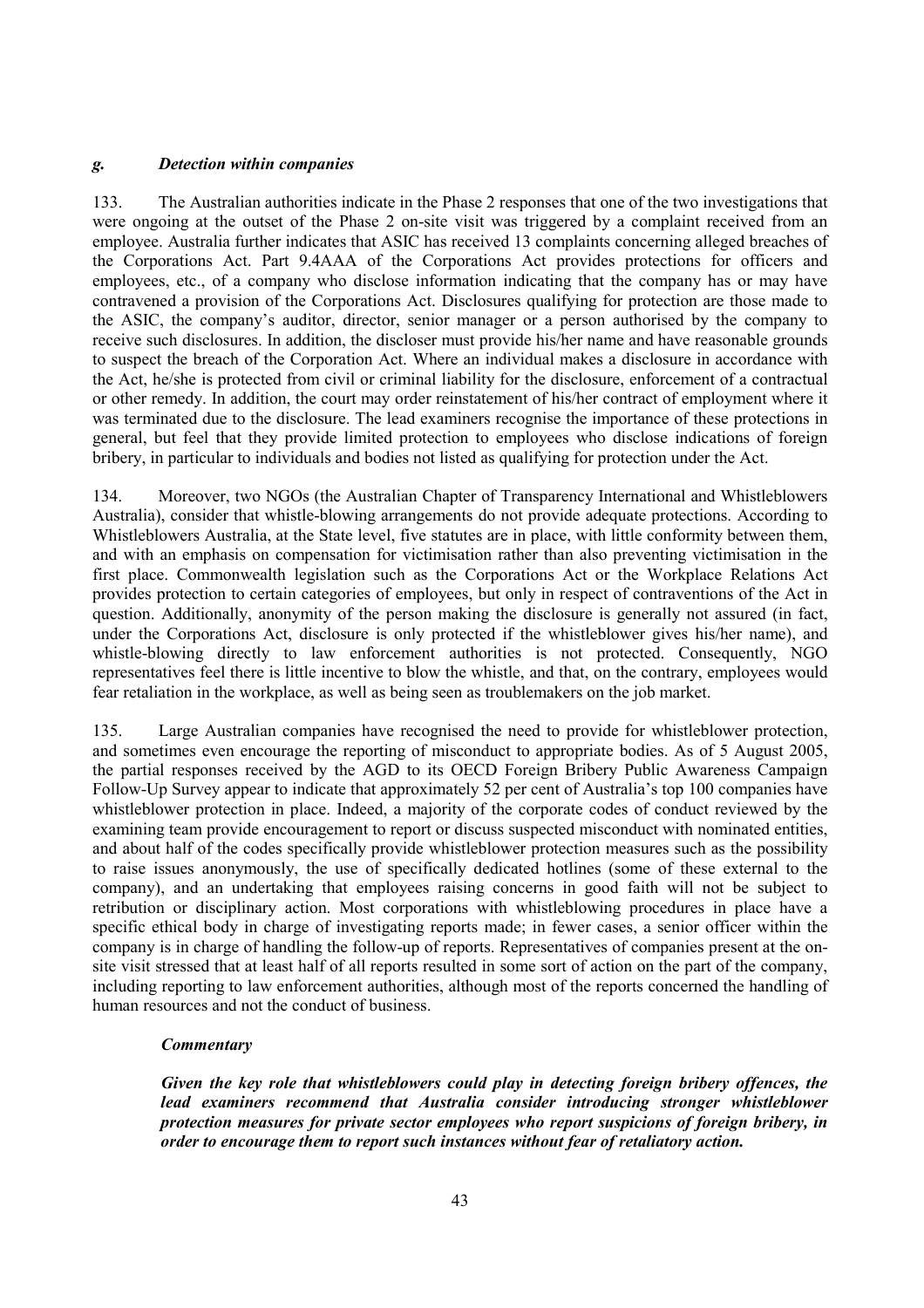# **B. EFFECTIVENESS OF AUSTRALIA'S MEASURES FOR PROSECUTING AND SANCTIONING THE BRIBERY OF FOREIGN PUBLIC OFFICIALS**

# **1. Elements of the Offence of Bribing a Foreign Public Official**

136. Australia's provisions on the offence of bribing a foreign public official, contained in sections 70.2-70.6 of the Commonwealth Criminal Code, are detailed and comprehensive. The Australian legislature has made a commendable effort in drafting the offence in terms that are accessible to the general public, by using plain language. The offence provides a glossary of definitions, including "foreign public enterprise" and "benefit". In addition, section 70.5 provides rules on the establishment of territorial and nationality jurisdiction over conduct constituting the offence. Nevertheless, the lead examiners have identified certain elements of the offence, as well as the defences to the offence, as areas requiring attention.

# *a. Results and necessity of payment*

137. Pursuant to section 70.2(1)(b) of the Commonwealth Criminal Code, one of the elements of the offence of bribing a foreign public official is that the benefit provided "is not legitimately due to the other person". Section 70.2(2) clarifies that in determining whether a benefit "is not legitimately due" the following shall be disregarded: (a) whether the benefit is customary or perceived as customary; (b) the value of the business advantage; and (c) any official tolerance of the advantage. Section 70.2(2) largely codifies Commentary 7 on the Convention, except that it does not prohibit consideration of: (a) the "results" of the conduct; and (b) the "alleged necessity of the payment". The lead examiners also note that the offence of bribing a domestic public official under section 141.1 of the Commonwealth Criminal Code does not import the requirement that the benefit must not be legitimately due to the other person. The AGD doubts that the factors in Commentary 7 that are not reproduced in section 70.2(2) would be taken into account in prosecuting the foreign bribery offence.

# *b. Omissions of the foreign public official*

138. Neither the offence of bribing a foreign public official under section 70.2 nor the definition of "duty" in section 70.1 expressly refers to omissions in the performance of a foreign public official's duties. However, the Australian authorities explain that indeed bribes for the purpose of obtaining omissions by a foreign public official are covered, and provided the decision in R. v. Stuart Harold Tange (1993, Supreme Court of Queensland Court of Appeal) as supporting authority. In Tange the defendant allegedly bribed a detective sergeant with AUD 5 000 to take no action against him or deal with drug charges summarily rather than on indictment. The judgement of the Full Court of the Queensland Supreme Court of Appeal in Tange holds that provision of a benefit to obtain an omission can amount to a bribe. In light of this decision, the lead examiners are satisfied that section 70.2 covers bribes for the purpose of obtaining omissions.

# *c. Defences*

# *(i) Conduct Lawful in the Foreign Public Official's Country*

139. Section 70.3 provides a defence where the conduct of the foreign public official that is sought by the briber is lawful in the foreign public official's country. A detailed table is contained in section 70.3 for the purpose of clarifying how it is determined in specific situations which country's law is determinative. In general terms, the person is not guilty of the foreign bribery offence, which is established under section 70.2, where "the person would not have been guilty of an offence against a law in force" (emphasis added)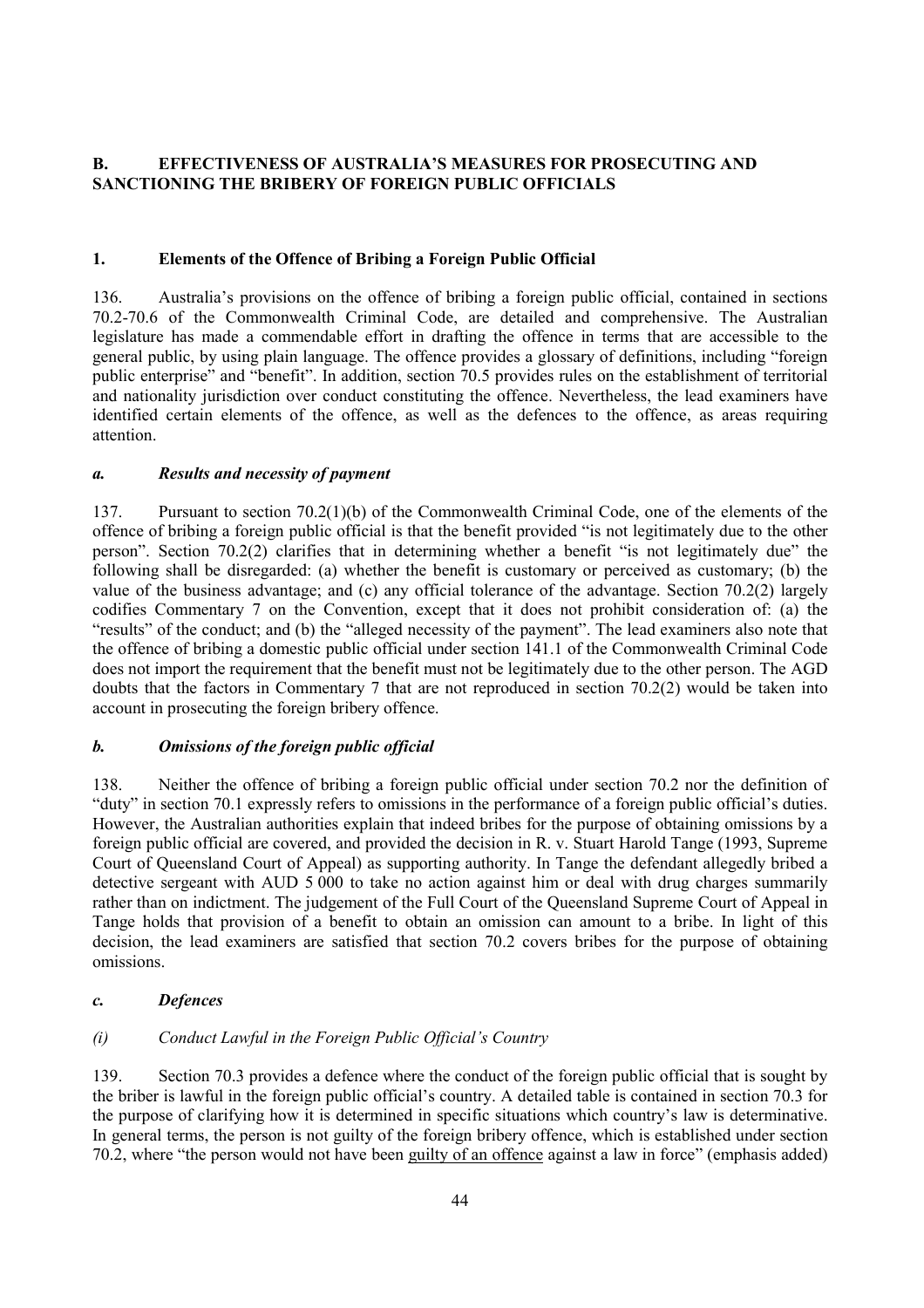in the place where the central administration is located for which the official performs his/her duties. This defence exceeds the limits in Commentary 8 on the Convention for the following reasons, and thus might, in the opinion of the lead examiners, be an obstacle to the effective implementation of the Convention.

140. Commentary 8 on the Convention states that it is not an offence "if the advantage was permitted or required by the written law or regulation of the foreign public official's country, including case law" (emphasis added). It has been widely accepted in the Working Group on Bribery in International Business Transactions that Commentary 8 only provides an exception to the offence where the law of the foreign public official's country states that the advantage in question is permitted or required. However, the Australian exception applies even where pursuant to the law of the foreign public official's country the person would not be guilty of an offence. Thus in effect section 70.3 provides a rule of dual criminality, which applies even where the act of bribing a foreign public official takes place in Australia.

141. The Australian authorities do not believe that a matter such as an expired statute of limitations in the foreign public official's country could be a consideration because the table in section 70.3 expressly provides that the defendant "would not" have been guilty of an offence against a law in force in the foreign public official's country. The Australian authorities believe that because this is a past tense expression that requires consideration of the law at the time the offence was committed, prosecution of the foreign bribery offence would not be restricted by foreign statutes of limitation. The AGD views section 70.3 as a valid interpretation by Australia of Commentary 8. The CDPP views section 70.3 as virtually synonymous with Commentary 8, and believes that a literal interpretation of Commentary 8 is unworkable. Nevertheless, the Australian authorities agree that the test set out under this defence may, in some circumstances, operate more broadly than is contemplated by Commentary 8 (e.g. where the conduct in questions is prohibited in the foreign country by a mechanism that falls short of creating an offence), and has undertaken to amend this defence.

# *(ii) Facilitation Payments*

142. Section 70.4 provides a defence for "facilitation payments" that is largely modelled after a defence under the United States Foreign Corrupt Practices Act.<sup>91</sup> So far the Australian courts have not had an opportunity to interpret this defence. In addition, interpretive guidelines on the application of this defence have not been issued by the Commonwealth government. Unlike the United-States, the Commonwealth government does not provide a service whereby individuals and companies may request an opinion concerning prospective payments to foreign public officials.

143. Nevertheless, in certain respects the defence for facilitations payments under the Commonwealth law sets more precise limitations than the one under the Foreign Corrupt Practices Act,<sup>92</sup> as follows: (a) the value of the benefit must be of a "minor nature"; (b) the routine government action of the foreign public official must be of a "minor nature"; and (c) a record of the payment must have been kept in accordance with section  $70.4(3)^{93}$ . In addition, pursuant to section  $70.4(1)(d)(ii)$  and (iii), the defence for facilitation

<sup>91</sup> 91 For instance, an inclusive list of what constitutes a "routine government action" of a foreign public official is provided, and covers actions such as "granting a permit, licence or other official document that qualifies a person to do business in a foreign country or in a part of a foreign country"; "processing government papers such as a visa or work permit", and "providing police protection or mail collection or delivery".

<sup>&</sup>lt;sup>92</sup> In one respect the defence under the Australian law is broader than the one under the U.S. law—the U.S. law is restricted in application to "payments" whereas the Australian law covers "benefits".

<sup>&</sup>lt;sup>93</sup> According to section 70.4(3), for the record to be considered valid, it must set out: (a) the value of the benefit concerned; (b) the date on which the conduct occurred, (c) the identity of the foreign public official or, if the foreign public official is not the other person mentioned in section  $70.2(1)(a)$ , the identity of the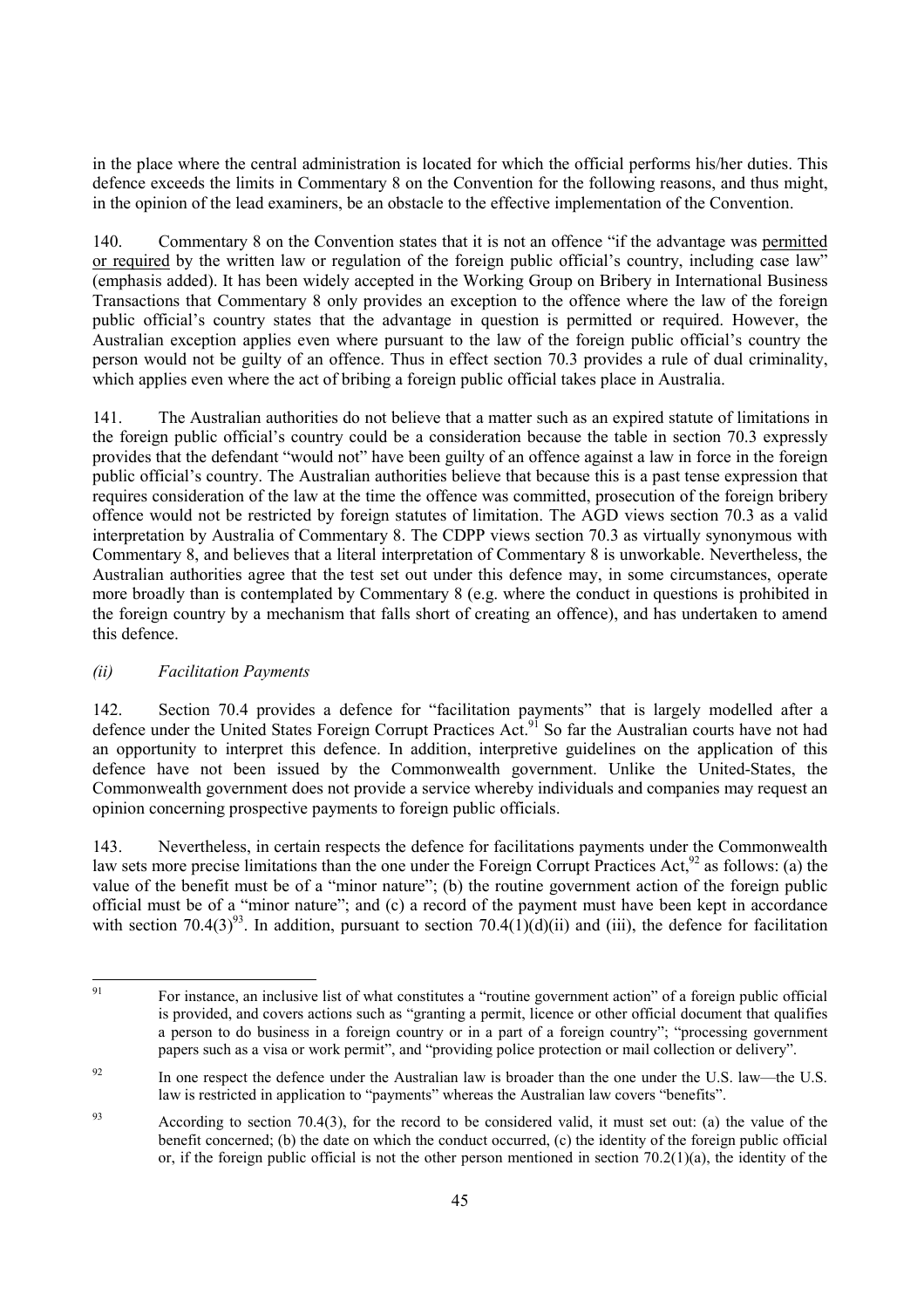payments also applies where a record of the conduct was made in accordance with 70.4(3) but was lost or destroyed because of actions beyond the person's control, or no record has been kept and the prosecution of the offence is instituted more than 7 years after the conduct occurred. Australia explains that these limitations on the application of the defence were included by the legislature as a compromise. Two bills were submitted to the Senate—one including the defence for facilitation payments and one without the defence. Due to pressure from Australian industry to have the same defence as is contained in the United States law, the defence was included in the final law, but with the record-keeping requirement and other limitations to minimise the potential for a loophole caused by the defence.

144. A publication (pamphlet) of the AGD entitled "Bribery of Foreign Public Officials is a Crime"<sup>94</sup> states that the "the [facilitation payments] defence is rarely (if ever) available in circumstances where the payment was made to facilitate making a decision to award business to a company". This language implies that, contrary to the Convention and section 70.4 of the Commonwealth Criminal Code, there may be cases where a "routine government action" consists of a decision in relation to the awarding of business. Following the on-site visit, this document was amended, and the AGD will also amend a similar guidance document available on its website.

145. In addition, one major Australian resource company includes a description of what constitutes a facilitation payment in its code of conduct that demonstrates how difficult it is for companies to differentiate between facilitation payments and bribes under the Commonwealth Criminal Code. The code of conduct in question states that it is not always a simple matter to make this differentiation, and emphasises the need to address facilitation payments on a case-by-case basis in consultation with a manager. Although the code of conduct of this company has painstakingly attempted to describe for its employees what constitutes a facilitation payment, it still contains one key piece of misleading information—it states that bribes, unlike facilitation payments, are intended to induce people to act illegally or dishonestly and thus corrupt decision-making. However, the Convention also covers cases where the act or omission of the foreign public official which is sought is legal or honest—for instance pursuant to Commentary 4 on the Convention "it is an offence to bribe to obtain or retain business or other improper advantage whether or not the company concerned was the best qualified bidder or was otherwise a company for which could properly have been awarded the business".

146. Further difficulties arise regarding the necessity to keep a record of the facilitation payment in accordance with section 70.4(3). For instance, neither the Australian Bankers Association nor the Australian Defence Industries was aware of the record-keeping requirement. The representative of the Australian Chamber of Commerce and Industry believes that it is unlikely that a company will keep a record of a facilitation payment given that the existence of such a record is likely to be perceived as "an admission of guilt". In addition, for the purpose of obtaining a tax deduction for a facilitation payment, the Australian Taxation Office (ATO) requires the keeping of a record of a more general nature as opposed to one in accordance with section 70.4(3) (See also discussion under A.3.c.(i) on "Non-deductibility of bribe payments"). The Australian authorities point out that where the records are not sufficient to satisfy a judge that the facilitation payments defence is established, and in the absence of any other defence, the offence will be proved.

147. Moreover, the examination team was informed by representatives of the Australian legal profession that nearly all acts amounting to facilitation payments under the Commonwealth Criminal Code are prohibited under most State criminal codes, and, thus, what amounts to a defence under the Commonwealth Criminal Code is prohibited under State law. Since the State laws have an extraterritorial

94 See www.ag.gov.au/foreignbribery.

-

other person; (d) particulars of the routine government action; and (e) the person's signature or some other means of verifying the person's identity.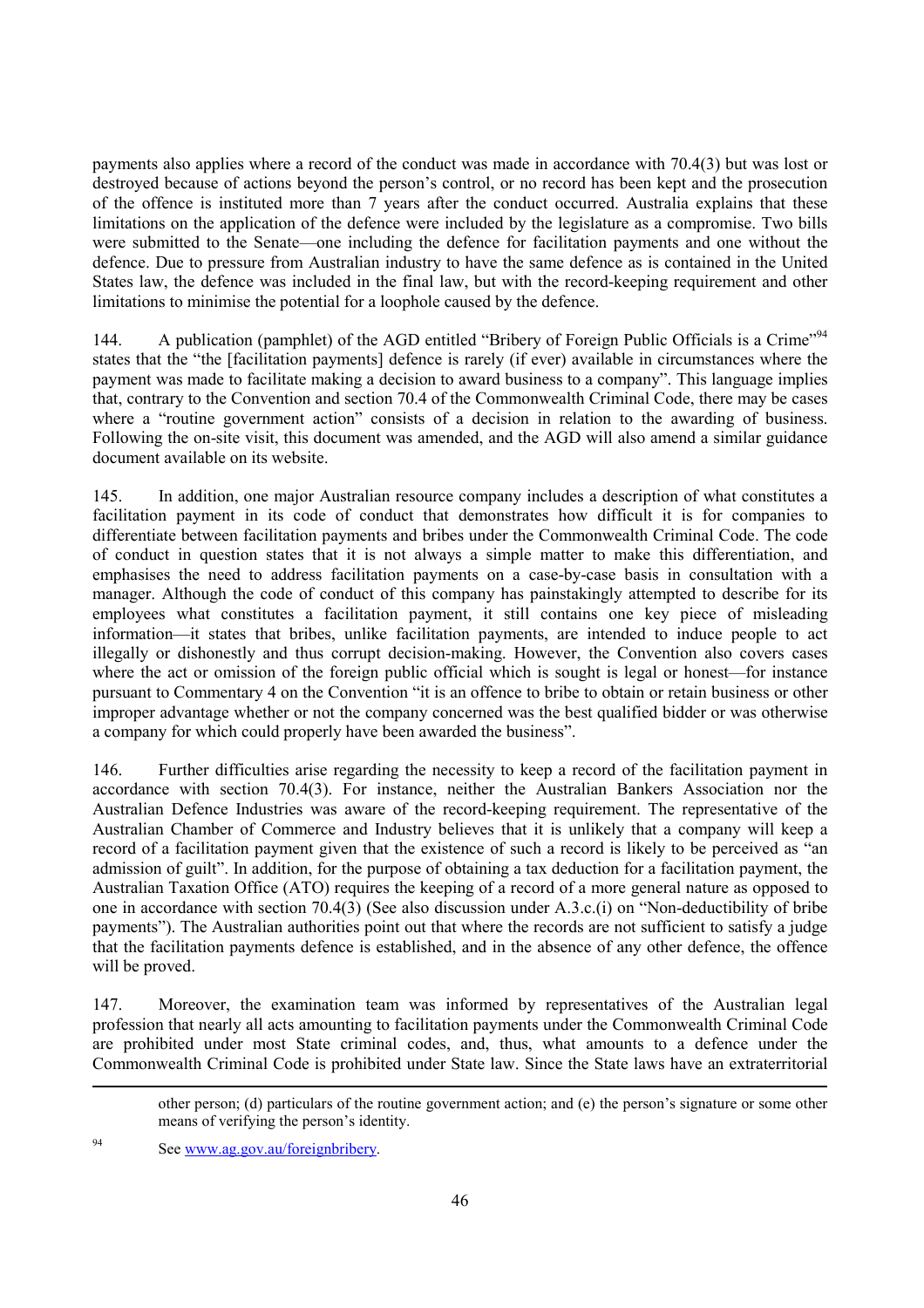reach, the conflict does not just exist in respect of offences that take place in Australia. The conflict in this regard between the Commonwealth and State law was not apparently considered when the Bill implementing the Convention was drafted, and the prosecutors who participated in the on-site visit did not appear to be aware of the conflict. Although the AGD does not believe that the conflict represents a problem in practice, the lead examiners remain concerned that at the very least Australian companies will have a disincentive to maintain records of facilitation payments in accordance with section 70.4(3), with the result that the defence might be misused in order to avoid liability at the State level.

#### *Commentary*

*The lead examiners recommend that the Australian authorities take appropriate measures to clarify and ensure that the offence of bribing a foreign public official covers cases regardless of the results of the conduct or the alleged necessity of the payment.* 

*The lead examiners are of the view that the defence for conduct that is "lawful" in the foreign public official's country under section 70.3 of the Commonwealth Criminal Code, appears to exceed the limits in Commentary 8 on the Convention. They therefore recommend that Australia carry out its undertaking to amend this defence to ensure consistency with the scope contemplated under Commentary 8 as soon as possible.* 

*In addition, the lead examiners recommend that the Australian authorities carry out the undertaking as soon as possible to revise the existing guidance document on the foreign bribery offence, which is publicly available on the AGD website, to clarify the details of the defence of facilitation payments, as well as follow-up the application of the defence, in particular to determine whether Australian companies conscientiously comply with the recordkeeping requirements.* 

# **2. Liability of Legal Persons for the Offence**

# *a. Effectiveness in Practice*

# *(i) Legal Provisions*

148. Section 12 of the Commonwealth Criminal Code on corporate criminal liability came into full operation in late 2001. It establishes an organisational model for the liability of legal persons, representing a major shift in the Australian legal system. Section 12 is ambitious and progressive, with many elements that are not contained in the criminal legal systems of most other countries, in particular liability based on a corporate culture conducive to the criminal conduct in question. The lead examiners regard section 12 as a commendable development, and well-suited to prosecutions for foreign bribery.

149. In summary, "bodies corporate" are liable for offences committed by "an employee, agent or officer of a body corporate acting within the actual or apparent scope of his or her employment, or within his or her actual or apparent authority" where the body corporate "expressly, tacitly, or impliedly authorised or permitted the commission of the offence". Authorisation or permission by the body corporate may be established in ways including the following:

- 1. The board of directors intentionally, knowingly or recklessly carried out the conduct, or expressly, tacitly or impliedly authorised or permitted it to occur;
- 2. A high managerial agent intentionally, knowingly or recklessly carried out the conduct, or expressly, tacitly or impliedly authorised or permitted it to occur;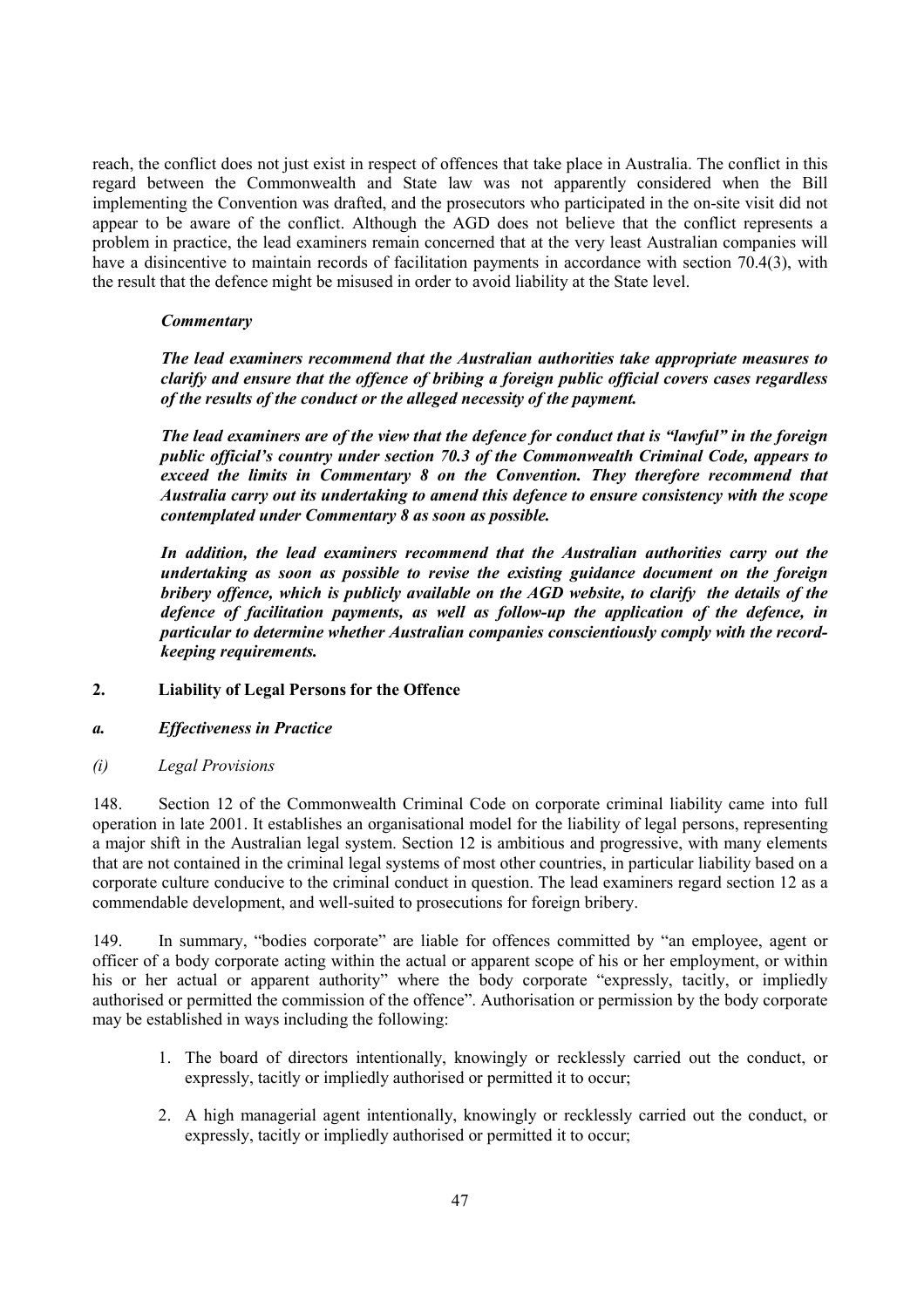- 3. A corporate culture existed that directed, encouraged, tolerated or led to the offence; or
- 4. The body corporate failed to create and maintain a corporate culture that required compliance with the relevant provision.

150. Section 12 is generally detailed enough to enable companies to know with adequate precision what conduct is prohibited. Section 12.3(3) clarifies that, if a high managerial agent is directly or indirectly involved in the conduct, no offence is committed where the body corporate proves that it "exercised due diligence to prevent the conduct, or the authorisation or permission". Section 12.3(4) provides factors relevant to determining whether the corporate culture was responsible for the offence. The only area in which section 12 is not sufficiently detailed concerns the term "bodies corporate", which is not defined in the Code. Nonetheless, according to the Australian authorities the term is commonly used in Australian statutes and is broadly interpreted.<sup>95</sup> The Australian authorities have not provided supporting case law for its opinion as, to date, there has been no judicial consideration of the meaning of this term under the Commonwealth Criminal Code.

# *(ii) Enforcement*

151. To date, the application of section 12 of the Commonwealth Criminal Code has been essentially limited to regulatory offences such as offences resulting in environmental damage, and no legal person has been prosecuted for domestic bribery. The CDPP states that in 2004 it prosecuted 52 cases involving regulatory offences, such as environment and health and safety offences, committed by corporate bodies. The Australian authorities do not consider there to be any obstacles to prosecuting legal persons for the bribery of foreign public officials.

152. The Australian authorities note that since 2001 there has not been adequate time for the development of a body of case law on the liability of legal persons for bribery offences, and adds that the Australian legal system does not generate a large number of bribery cases. The CDPP explains that it has not had any domestic or foreign bribery charges against legal persons referred to it. In addition, the CDPP has not so far prosecuted a legal person where nationality jurisdiction was established. At the State level, the New South Wales Director of Public Prosecution (NSW DPP) has not prosecuted a legal person for bribery, but points out that there has been an increased tendency since 1990 to seek corporate criminal liability. The representative of the NSW DPP who participated in the on-site visit has personally been involved in the prosecution of a company for customs fraud<sup>96</sup> as well as several other cases.

153. From the perspective of the legal profession, there has not been much enforcement activity regarding the criminal liability of legal persons, except for environmental, health and safety offences. Two representatives of the legal profession who participated in the on-site visit explained that it has been difficult to interest corporations in compliance programs. In addition, they have not seen a demand for developing specialised legal expertise in the field of foreign bribery. Both the legal profession and Attorney-General's Department acknowledge that the level of interest is unlikely to increase until prosecutions of the foreign bribery offence occur. On the other hand, a representative of the banking and securities sector reports that the Australia Securities and Investments Commission (ASIC) has been very active in prosecuting directors under the Commonwealth Corporations Act. This may partly explain why representatives of a major telecommunications company and the defence industry have observed that, in the last 10 to 15 years, Australian corporations have been increasingly focusing on corporate governance.

 $95$ In Phase 1 the Australian authorities stated that they were certain that "bodies corporate" covers all companies including those that are state-owned or state-controlled.

<sup>&</sup>lt;sup>96</sup> In the customs fraud case the two principals of the company were also prosecuted.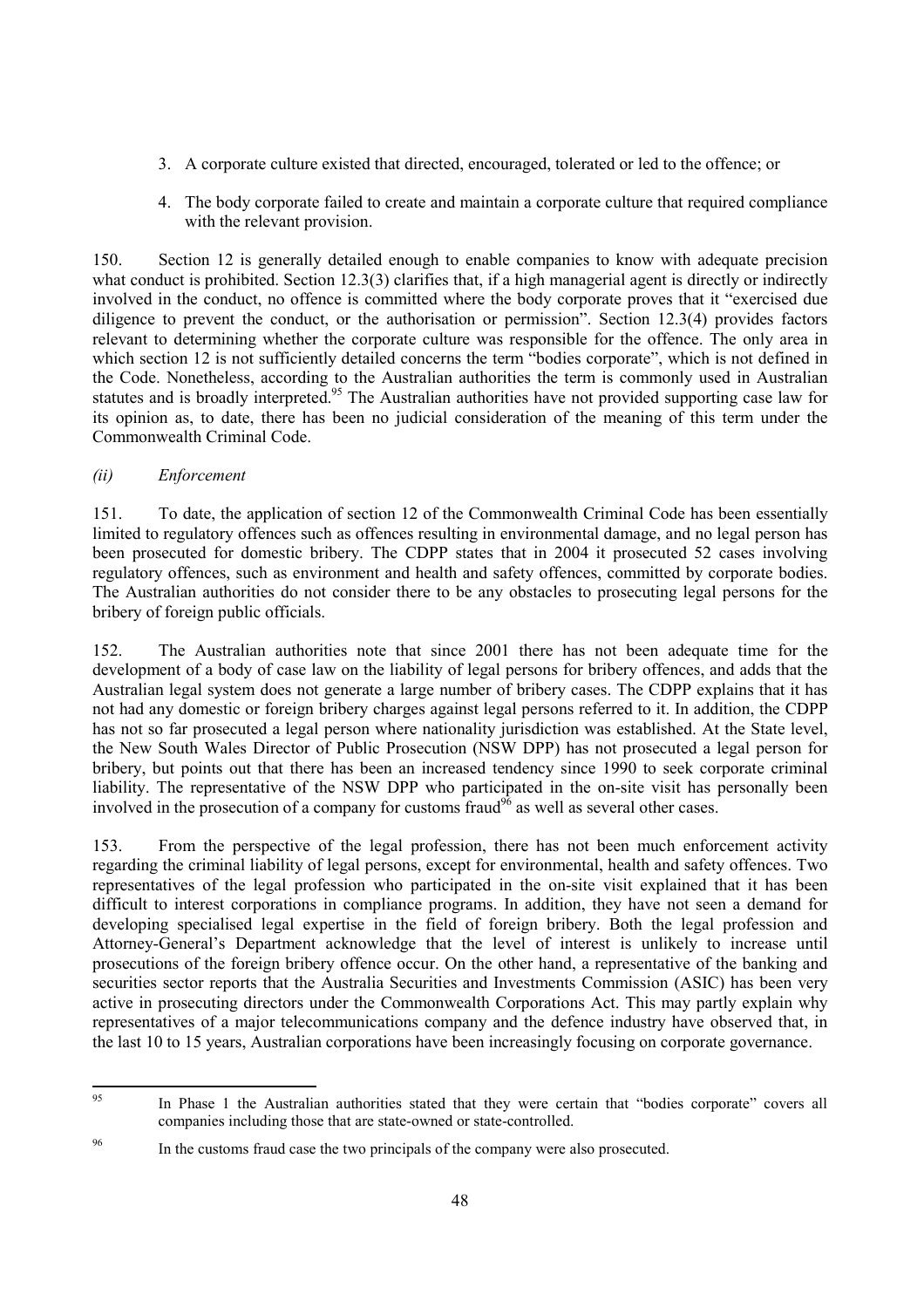#### *Commentary*

*The lead examiners recommend following-up the application of the criminal liability of legal persons to the bribery of domestic and foreign public officials once there has been adequate time for the development of case law and practice in this regard.* 

#### *b. Sanctions for Legal Persons*

154. Pursuant to the formula for calculating fines in sections 4B(2) and 4B(3) of the Commonwealth Crimes Act, a "body corporate" is liable to a fine of AUD 330 000 (EUR 209 000 or USD 251 900) for the offence of bribing a foreign public official under section 70.2 of the Commonwealth Criminal Code.<sup>97</sup> In Phase 1 the Working Group on Bribery in International Business Transactions recommended that the level of sanctions for legal person be followed-up in Phase 2. However, given that neither the offence of bribing a foreign public official nor of bribing a domestic official has to date been enforced against a legal person, it is not possible to assess the effectiveness of the fine available for legal persons. In any case, the lead examiners consider that it is highly questionable whether the available maximum fine can be sufficiently "effective, proportionate and dissuasive" given the size and importance of many Australian companies as well as MNEs with headquarters in Australia. Moreover, the Australian authorities have not pointed to any examples where confiscation of the proceeds of bribery has been imposed on a legal person pursuant to the Commonwealth Proceeds of Crime Act (POCA).

155. The AGD indicates that the level of monetary sanctions for legal persons committing the offence of bribing a foreign public official may be an issue that needs to be examined. The Australian authorities inform that significant reforms have been recently enacted in respect of competition and trade practices legislation<sup>98</sup>. The Australian Government has also announced that it will shortly enact legislation providing that the maximum pecuniary penalty for corporations convicted of cartel conduct will be the greater of AUD 10 million (EUR 6.3 million, USD 7.6 million) or three times the gain from the contravention or, where the gain cannot be readily ascertained, ten per cent of the turnover of the body corporate and all of its interconnected bodies corporate (if any). Following the on-site visit, the Australian authorities agreed that the current maximum fine for the foreign bribery offence is inadequate, and announced that the Australian government has commenced a review of all criminal penalties, including the fines for legal persons. The review is expected to take approximately 12 months.

#### *Commentary*

*The lead examiners recommend that Australia increase the fine for legal persons for the offence of bribing a foreign public official to a level that is effective, proportionate and dissuasive, in light of the size and importance of many Australian companies as well as MNEs with headquarters in Australia.* 

 $Q<sub>7</sub>$ 

Pursuant to section 4B(3) of the Crimes Act, "the court may, if the contrary intention does not appear and the court thinks fit, impose a pecuniary penalty not exceeding an amount equal to five times the amount of the maximum pecuniary penalty that could be imposed by the court on a natural person convicted of the same offence". (Natural persons are liable to a maximum pecuniary penalty of AUD 66 000 for the offence of bribing a foreign public official under the Commonwealth Criminal Code.)

<sup>98</sup> See: (i) Review of the Competition Provisions and the Trade Practices Act (Dawson Report) (January 2003, Commonwealth of Australia; www.dcita.gov.au/cca); and (ii) Criminal Penalties for Serious Cartel Behaviour (Announcement No. 004, Treasurer of the Commonwealth of Australia, www.treasurer.gov.au/tsr/content/pressreleases/2005/004.asp?pf=1).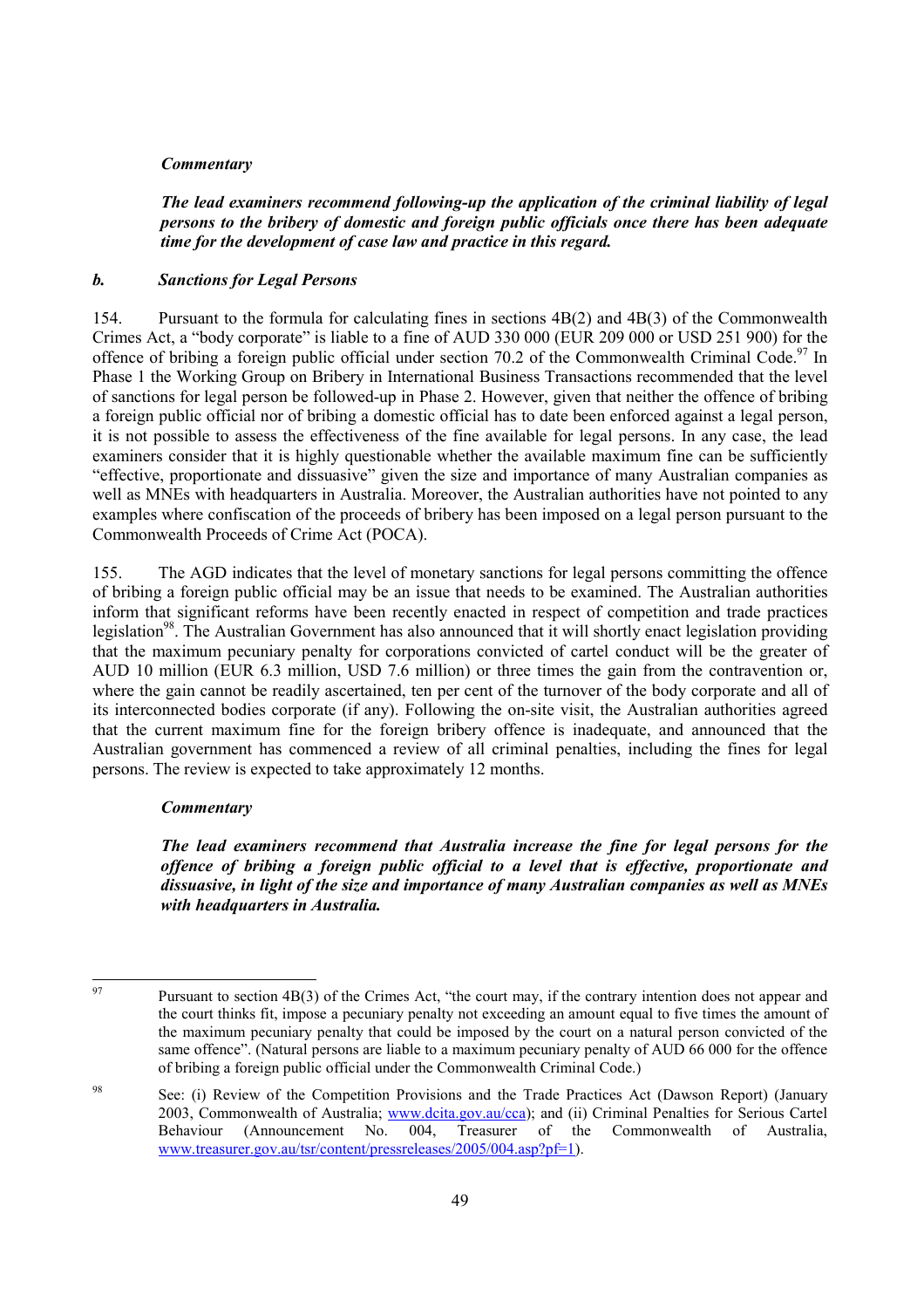# **3. Sanctions in General**

# *a. Treatment of Foreign Bribery as Summary versus Indictable Offence*

156. Pursuant to the Commonwealth Crimes Act 1914, the offence of bribing a foreign public official under section 70.2 of the Commonwealth Criminal Code may be prosecuted summarily or on indictment.<sup>99</sup> With respect to natural persons, if proceeded with summarily, the offence is punishable by a maximum penalty of two years imprisonment and/or a fine of AUD 13 200 (approximately EUR 6 500 or USD 7 800) (i.e. 120 penalty units multiplied by AUD 110), as opposed to ten years of imprisonment and/or a maximum fine penalty of AUD 66 000 (approximately EUR 41 700 or USD 50 400) where proceeded with as an indictable offence. With respect to a corporation, the maximum penalty for a foreign bribery offence that is tried summarily would be a fine of 600 penalty units or AUD 66 000. According to the CDPP, it is "highly unlikely" that a foreign bribery offence involving a corporation would be dealt with summarily. One reason would be the low penalty level applicable. According to the CDPP, decisions on whether to prosecute summarily or on indictment would be made in accordance with the Prosecution Policy of the Commonwealth, which provides the criteria governing the mode of prosecution.<sup>100</sup> The decision to try the offence of bribing a foreign public official on a summary basis must be concurred in by the defendant and the CDPP.

# *b. Monetary Sanctions and Imprisonment for Natural Persons*

157. In light of the absence at this stage of convictions for bribing a foreign public official under the Commonwealth Criminal Code, it is necessary to review the sentences for similar offences to assist in predicting the level of sanctions for foreign bribery. In this respect, Australia has provided statistical information on the sanctions imposed for fraud, which carries the same maximum term of imprisonment and fine sanction as for foreign bribery under the Commonwealth Criminal Code. The Australian authorities indicate that from 1 July 2003 to 30 June 2004 the courts imposed terms of imprisonment for fraud 1713 times. The vast majority of the terms were for less than 12 months (1266) and the longest term imposed was for less than six years. Periodic detention was imposed 83 times, home detention 73 times and suspended sentences 1067 times. Information about the fine sanctions imposed has not been provided.

158. The sanctions for the bribery of a Commonwealth public official under section 141.1(1) are the same as for foreign bribery, and providing a corrupting benefit to a Commonwealth public official under subsection  $142.1(1)$  is punishable by a maximum of five years of imprisonment.<sup>101</sup> Prior to the introduction of sections 141.1 and 142.1 of the Criminal Code, domestic bribery was prosecuted under section 73 of the Crimes Act 1914. Section 73 was repealed upon the coming into force of the Criminal Code Amendment (Theft, Fraud, Bribery and Related Offences) Act 2000 (which inserted Divisions 141 and 142 into the Criminal Code). For the period of 1984 to 2005, there were 60 cases where convictions for Commonwealth domestic bribery offences were obtained. In 46 of these cases, the prosecutions were under section 73 of the Crimes Act and in some of these 46 cases more than one conviction was recorded. The remaining 14 cases were prosecuted under Divisions 141 and 142 of the Criminal Code. During this period there were four acquittals for Commonwealth domestic bribery charges. Out of the 60 convictions, 32 were dealt with

<sup>99</sup> Depending on a number of factors, an indictable offence could be tried by a judge and jury.

<sup>&</sup>lt;sup>100</sup> The criteria governing the selection of the mode of trial is set out in the Prosecution Policy of the Commonwealth (paragraphs 5.9-5.11)

<sup>&</sup>lt;sup>101</sup> The offence of bribing a Commonwealth public official under section 141.1(1) of the Commonwealth Criminal Code requires the intention of influencing the public official; whereas the offence of giving a corrupting benefit to a Commonwealth public official under section 142.1(1) requires the expectation that the benefit "would tend to influence" the public official.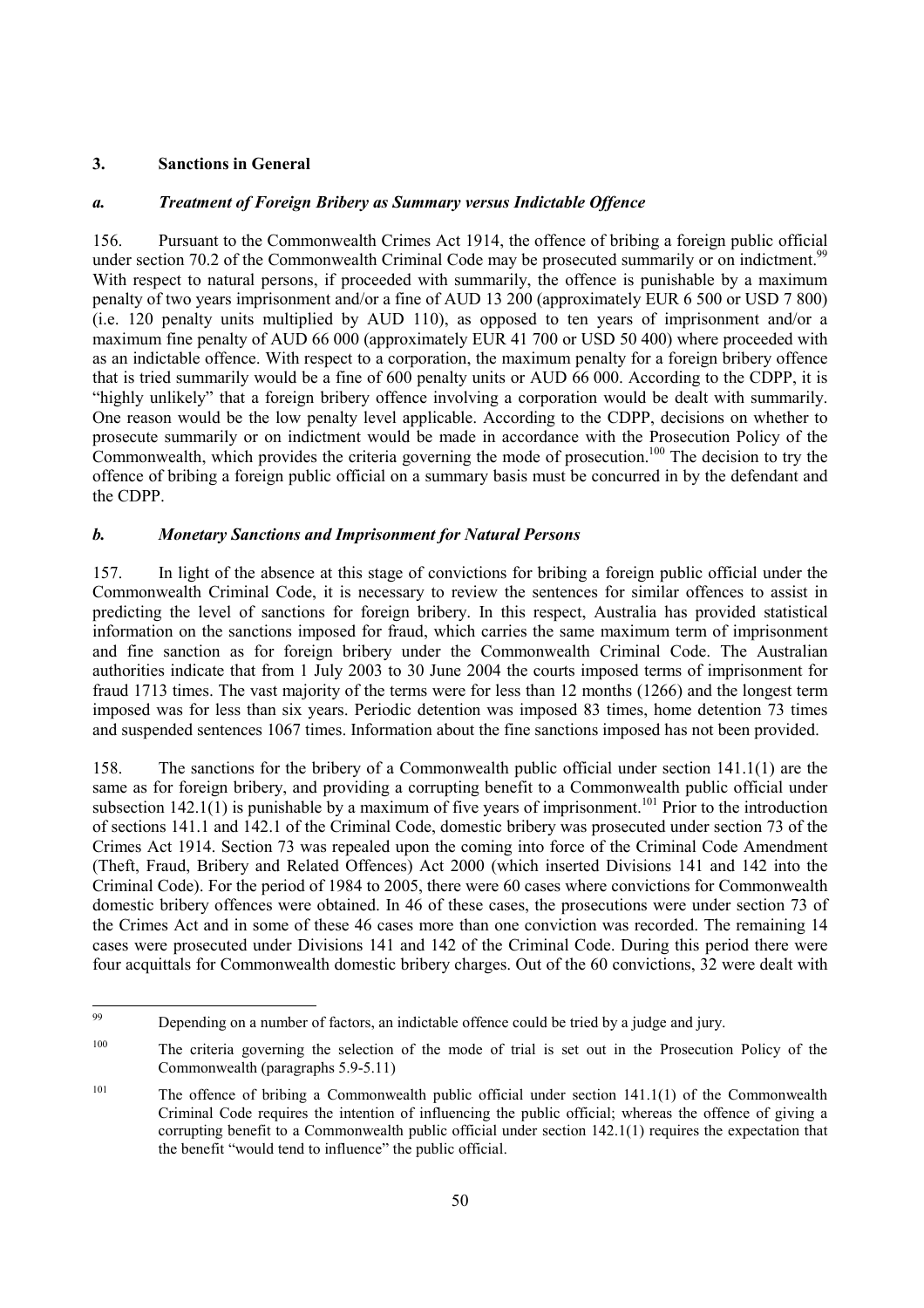on indictment and 27 by summary conviction. The prosecutions resulted in 33 terms of imprisonment, $102$ eight sentences of community service under section 20AB of the Crimes Act, 14 good behaviour bonds under sub-section 20(1)(a) of the Crimes Act, three good behaviour bonds under section 19B of the Crimes Act and nine fines<sup>103</sup>. Neither a fine nor a confiscation order under the Proceeds of Crime Act (POCA) was ordered in any of the active corruption cases prosecuted under Divisions 141 or 142.<sup>104</sup> Statistics regarding offences prosecuted under the previous article 73 do not differentiate between active and passive bribery.

159. The examining team notes that the terms of imprisonment imposed in the domestic bribery cases are much lower than the available maximum penalty of imprisonment for those offences. However, they recognise that in most of these cases the bribes involved relatively low amounts (In one case the bribe was AUD 82 300, and in three cases the judge was satisfied that the bribe amount was between AUD 2 500 and 10 000 paid in AUD 50 and 100 amounts), or the amount of the bribe could not be ascertained. The Australian authorities point out that the penalties imposed by the courts do not necessarily reflect the penalties that CDPP officers have submitted to the courts as appropriate.

160. The lead examiners question whether the CDPP routinely requests monetary sanctions upon conviction for domestic bribery offences where it is appropriate, and are concerned that, since the sanctions for the bribery of foreign public officials are likely to be influenced by those for domestic bribery, this might also occur for foreign bribery. The AGD believes that POCA is wide enough to enable the confiscation of the proceeds of bribing a foreign public official if it can be shown that the contract would not have been obtained without bribing, but adds that this has not yet been tested.<sup>105</sup>

#### *Commentary*

*The lead examiners recommend that the Working Group follow-up the practice regarding the choice of proceeding with foreign bribery offences as summary conviction versus indictable offences, and where the choice is made to proceed summarily, whether the resulting sanctions are sufficiently effective, proportionate and dissuasive.* 

*With respect to the sanctions for natural persons convicted of foreign bribery, the lead examiners recommend follow-up to determine whether monetary sanctions, including fine penalties and confiscation, are imposed where appropriate.* 

 $102$ The longest term of imprisonment was 39 months (two times), the shortest seven days, and the average was approximately 18.5 months. In 14 cases an early release was ordered, in seven cases release forthwith was ordered, and in eight cases periodic or weekend detention was ordered.

<sup>&</sup>lt;sup>103</sup> The fines ranged from AUD 500 to AUD 5 000, with an average of approximately AUD 2 066.

<sup>&</sup>lt;sup>104</sup> A pecuniary penalty order under POCA was made in respect of one passive bribery case prosecuted under Division 141 (i.e. AUD 115 000).

<sup>&</sup>lt;sup>105</sup> Pursuant to POCA, which provides a comprehensive scheme for the restraining and forfeiture of property derived from the commission of offences as well as property used to commit offences, five processes are available: (a) restraining orders prohibiting the disposal of property, (b) civil based forfeiture orders, (c) forfeiture on conviction of an indictable or serious offence, (d) pecuniary penalty orders requiring the payment of amounts based on benefits derived from committing offences upon conviction of an indictable or serious offence or in certain circumstances upon the commission of a serious offence, and (e) literary proceeds orders requiring payment of amounts based on literary proceeds relating to offences. "Literary proceeds" are any benefit that a person derives from the commercial exploitation of, for example, the person's notoriety resulting, directly or indirectly, from the person committing an indictable offence or a foreign indictable offence.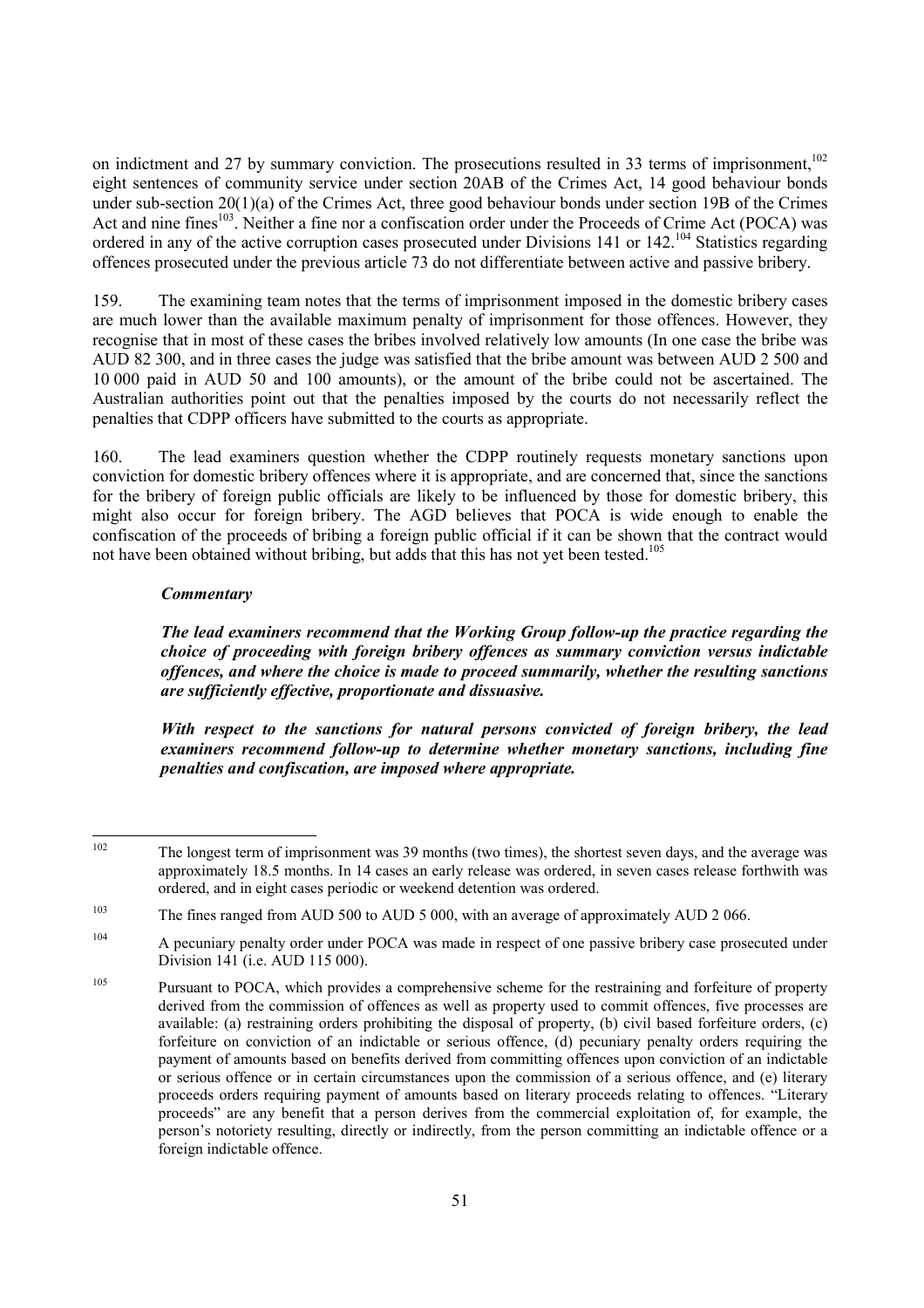# *c. Administrative Sanctions*

# *(i) Disqualification from Managing Corporations, etc.*

161. Under section 206B of the Corporations Act 2001, a natural person is disqualified from managing corporations if convicted on indictment of an offence that "concerns the making, or participation in making, of decisions that affect the whole or a substantial part of the business of the corporation" or "concerns an act that has the capacity to affect significantly the corporation's financial standing". Thus, in the special circumstances outlined in section 206B, a conviction for bribing a foreign public official could result in such a disqualification for a period of five years from the conviction or release from prison, which ever is the later. Moreover, pursuant to section 915B the ASIC may suspend or cancel an Australian financial services licence held by a natural person if the person is "convicted of serious fraud", and pursuant to section 920A the ASIC may make a banning order against a person (i.e. from participating in the industry) if "the person is convicted of fraud".

# *(ii) Disqualification from Contracting with the Government*

162. There are no formal rules for disqualifying companies or individuals from contracting with the government where they have been convicted of the bribery of foreign public officials. Given that the monetary sanction for legal persons is quite low, such alternative or complementary administrative penalties may be useful and may act as a deterrent.

163. Since the courts do not have the authority to impose additional administrative sanctions such as disqualification from contracting with the Commonwealth government, it is important to review whether key government contracting agencies, such as the Department of Finance and Administration, Export Credit and Insurance Corporation (EFIC) and Australian Agency for International Development (AusAID), have special rules in their contracting processes for companies and individuals convicted of foreign bribery.

164. Officials responsible for public procurement in the Department of Finance and Administration, EFIC and AusAID confirmed that they do not maintain blacklists of firms convicted of criminal offences, including foreign bribery or any other corruption or fraud-related offences.

# Department of Finance and Administration —Public Procurement

165. With regard to public procurement, conviction of a company for a foreign bribery offence would not automatically disqualify it from applying for a publicly funded contract. However, the Department of Finance and Administration indicates that if a company were convicted of an offence relating to the foreign bribery provisions, this would be sufficient ground for an agency to consider refusing to award a public procurement contact to that company. Section 44 of the Financial Management and Accountability Act (FMA Act) places a primary obligation on Chief Executive Officers of agencies to ensure proper (efficient, effective and ethical) use of Commonwealth resources. Issues such as the misuse of public money are addressed in the Fraud Control Guidelines, which are issued under the FMA Act. The Australian authorities also point to the general guidance in the Commonwealth Procurement Guidelines, which recommend the ethical use of resources when awarding contracts.<sup>106</sup> These provisions focus on the ethical behaviour to be adopted on the part of officials involved in handling and awarding public tenders. They do not refer to any necessity to take into account the ethical behaviour of companies applying in these tendering processes. In any case, public procurement agencies would retain the flexibility to not deal with a

<sup>106</sup> 

See part 6 of the Commonwealth Procurement Guidelines – January 2005 on Efficient, Effective and Ethical Use of Resources.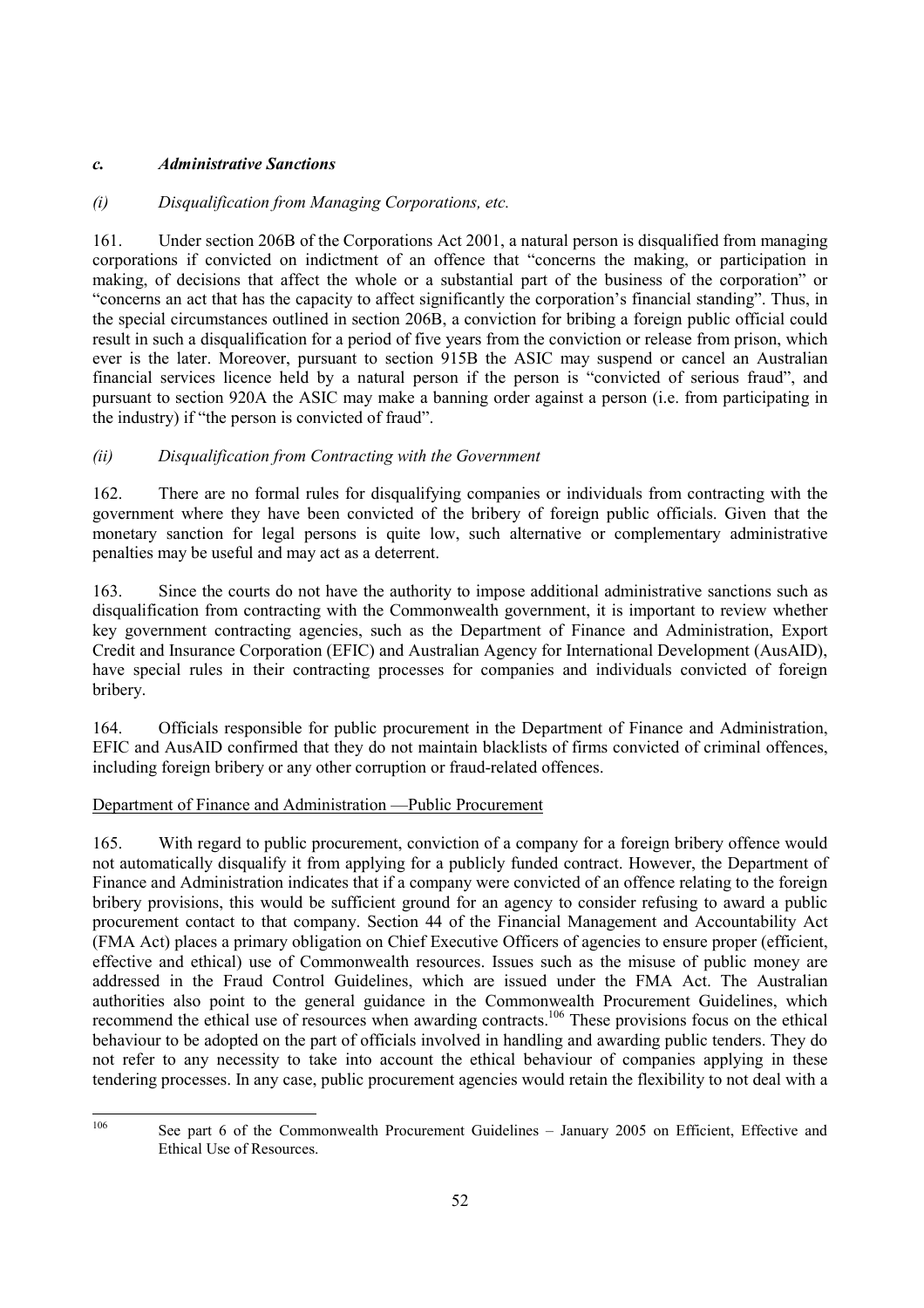company based on ethical issues. In their view, where there is a conviction or clear factual evidence of a foreign bribery case concerning a company applying for a public tender, this could potentially constitute a reason to refuse a public procurement contract. There have not however been any practical cases to date.

# Export Finance and Insurance Corporation (EFIC)

166. As indicated in its responses to the OECD's Working Party on Export Credits and Credit Guarantees' Survey,<sup>107</sup> EFIC may also withhold or withdraw support for a contract where there is evidence, or even a suspicion, of bribery. Although they do not maintain a backlist, EFIC representatives indicated that they do check the World Bank List of Debarred Firms, and that any application for official export credit support from one of the organisations listed therein would trigger particular scrutiny on the part of EFIC. There is however no formal requirement that support must automatically be refused or withdrawn where there has been a conviction for foreign bribery, whether in an Australian or a foreign jurisdiction. EFIC retains discretion to accept or refuse support, and each request is examined on a case-by-case basis. To date, the EFIC has not had any practical experience dealing with applicants or contractors convicted of foreign bribery.

# Australian Agency for International Development (AusAID)

167. The Australian Agency for International Development (AusAID) has the discretion to not enter into a bilateral aid-funded procurement contract with any applicant. The decision on who to contract with is made on a case-by-case basis, and AusAID does not have a policy regarding the treatment of applicants who have been convicted of the bribery of foreign public officials. Although AusAID does not maintain its own blacklist to assist in making its contracting decisions, it has access to the World Bank and Asian Development Bank blacklists. AusAID routinely consults these blacklists when considering applicants.

168. A similar discretion exists in relation to the authority of AusAID to terminate a bilateral aidfunded procurement contract where the contractor has engaged in a "corrupt practice". Clause 35.4 of the Standard Contract Conditions states that "any such practice shall be grounds for immediate termination" of the contract upon notice from AusAID. AusAID has not established a policy for terminating its contracts where the contractors have been convicted of the bribery of a foreign public official. In addition, AusAID has not established a procedure for obtaining information about such convictions concerning its contracting partners.

# *Commentary*

*The lead examiners recommend that Australia consider introducing formal rules on the imposition of additional civil or administrative sanctions upon legal persons and individuals convicted of the bribery of foreign public officials, so that public subsidies, licences, government procurement contracts (including ODA procurement), and export credits and credit guarantees, could be denied as a sanction for foreign bribery in appropriate cases.* 

*In addition, the lead examiners recommend that public agencies that provide contracting opportunities, such as the public procurement agencies, EFIC and AusAID, consider establishing a policy for denying access to such opportunities to individuals and companies convicted of the offence of bribing a foreign public official in appropriate cases, as well as* 

107

See answers to: Export Credits and Bribery: Review of Responses to the 2004 Revised Survey on Measures Taken to Combat Bribery in Officially Supported Export Credits - Situation as of 21 January 2005 [TD/ECG(2005)4].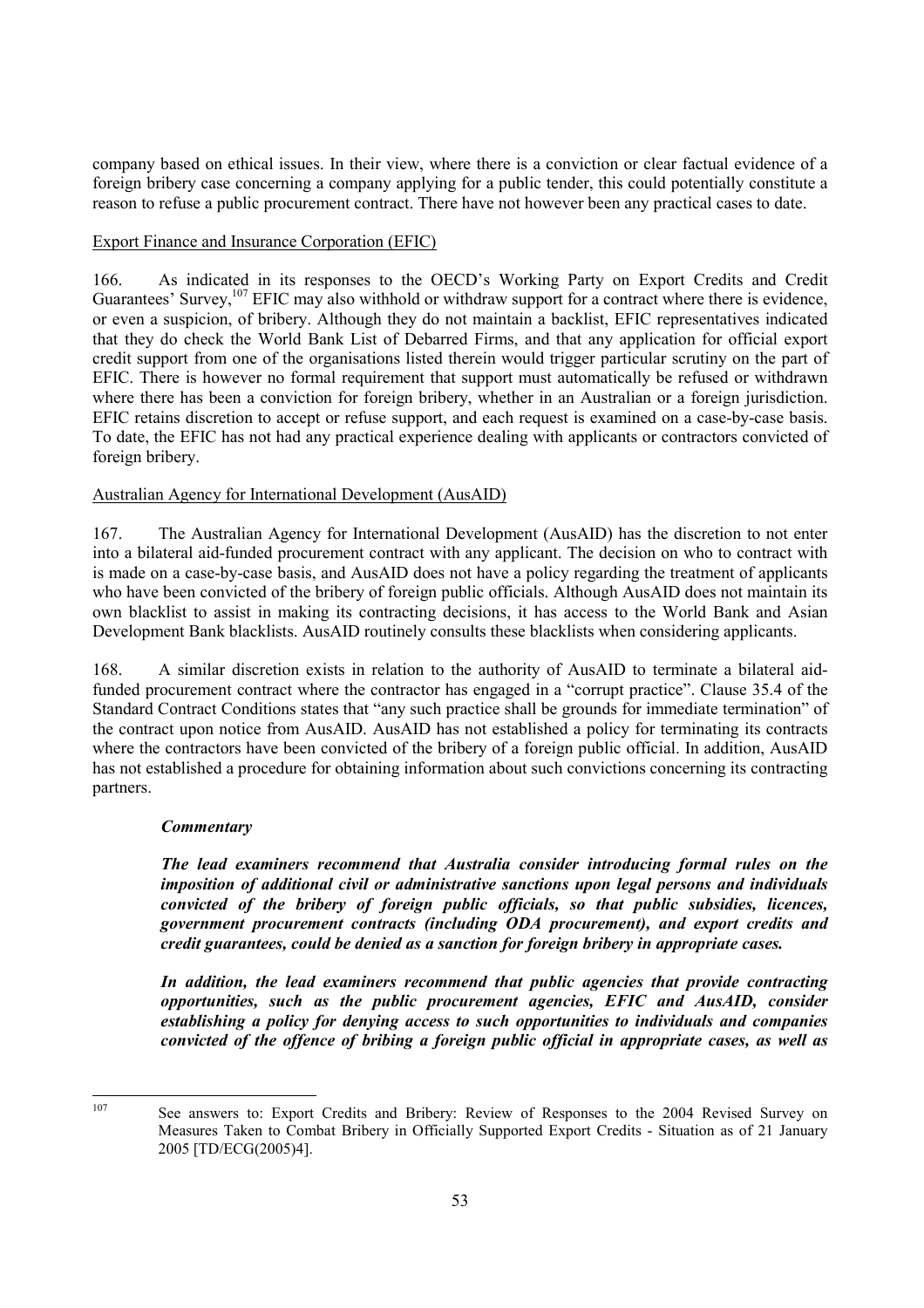# *including provisions for the termination of such contracts in appropriate cases where contractors are convicted of foreign bribery after the contract has been entered.*

# **4. Prosecutorial Discretion**

169. The Commonwealth Director of Public Prosecutions (CDPP) is responsible for prosecuting offences against the Commonwealth law, including the offence of bribing a foreign public official under the Commonwealth Criminal Code, and for recovering the proceeds of crime under the Proceeds of Crime Act (POCA). All decisions regarding the prosecution process are made in accordance with the Guidelines on the Prosecution Policy of the Commonwealth, which is a publicly available document that has been tabled in Parliament.

170. Item 2.13 of the Guidelines on the Prosecution Policy of the Commonwealth lists the considerations that must "clearly" not influence a decision whether or not to prosecute. These prohibited considerations include "the possible political advantage or disadvantage to the Government or any political group or party<sup>"108</sup> While none of the prohibited considerations under Article 5 of the Convention (i.e. "considerations of national economic interest, the potential effect upon relations with another State or the identity of the natural and legal persons involved") are expressly included, Australia believes that item 2.13 is broad enough to encompass them.

171. Moreover, the CDPP does not believe that factors such as the national economic interest would be taken into account in making a decision whether or not to prosecute a foreign bribery case, and no opinion was provided during the on-site visit to contradict this position. However, under the Australian legal system there is very little scope to address a decision of a prosecutor to not prosecute a foreign bribery case for any reason except internally within the CDPP. Australia does not provide a formal review process for decisions to not prosecute offences, although the CDPP indicates that it would possible to go to the Deputy DPP, and advises that decisions not to prosecute are reviewed by senior officers of the CDPP as a matter or practice. The CDPP advises that prosecutorial decision-making is exempt from the Judicial Review Act, which establishes a procedure for the review of the legality of federal administrative decisions in Australia.

# *Commentary*

*The lead examiners recommend that Australia take appropriate steps to clarify that item 2.13 of the Guidelines on the Prosecution Policy of the Commonwealth prohibits consideration of the factors listed in Article 5 of the Convention in deciding whether or not to prosecute offences of bribing a foreign public official.* 

# **5. International Co-operation**

# *a. Mutual legal assistance*

172. Pursuant to sections 9 and 11 of the Mutual Assistance in Criminal Matters Act 1987, requests for international assistance in a criminal matter must be sent to the Attorney-General, who determines whether the conditions for providing such assistance have been met. Section 8 of the Act prescribes the grounds for automatic or discretionary refusal of assistance. Mutual legal assistance (MLA) requests must

<sup>108</sup> Other prohibited grounds include: (a) "the race, religion, sex, national origin or political associations, activities or beliefs of the alleged offender", (b) "personal feelings concerning the alleged offender or victim", and (c) "the possible effect of the decision upon the personal or professional circumstances of those responsible for the prosecution decision".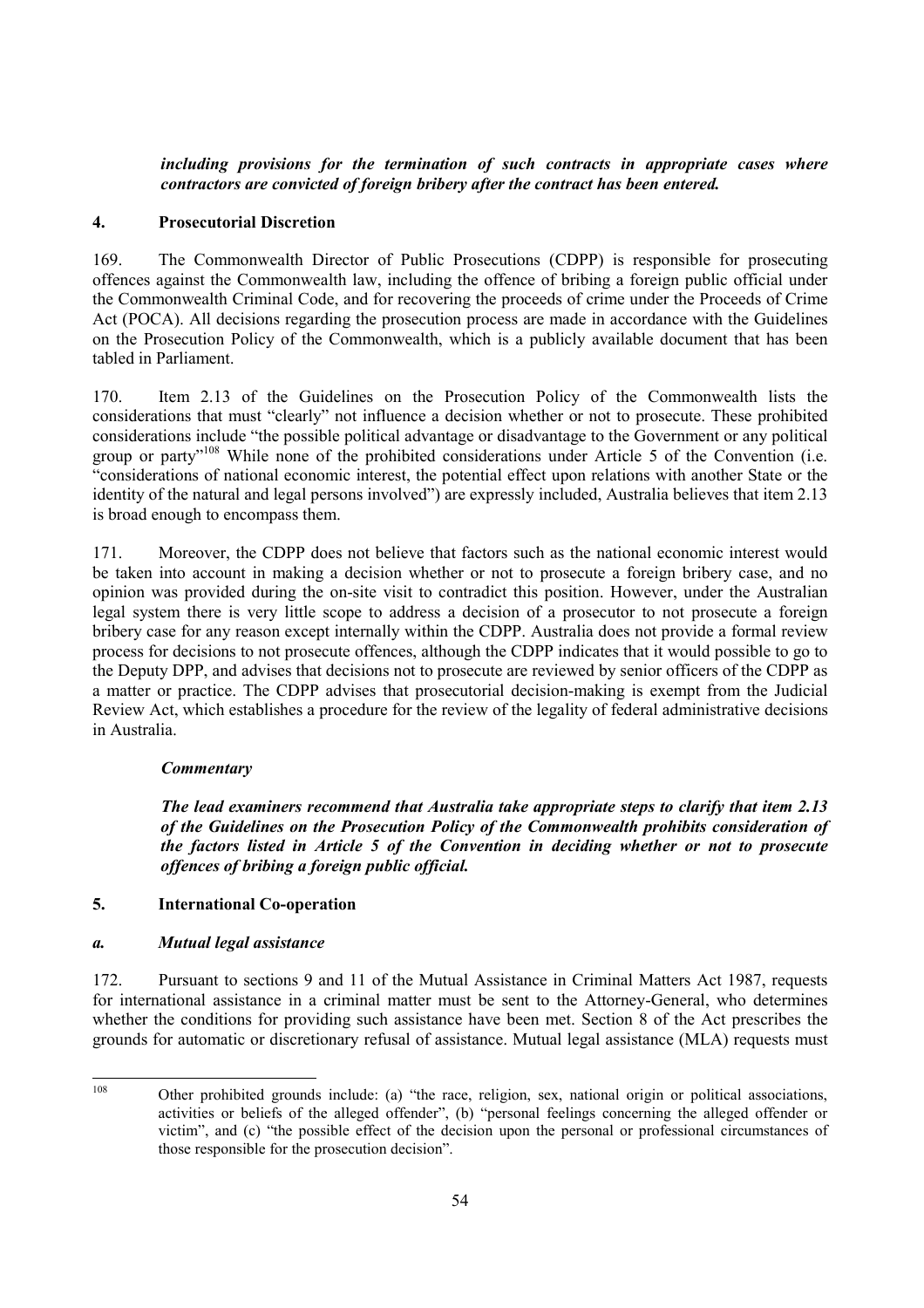be refused, for instance, in situations where the alleged crime is a political offence, where the death penalty may be imposed and there are no special circumstances, or where the granting of the request would prejudice the sovereignty, security or national interest of Australia or the essential interests of a State or Territory. The Attorney-General retains discretionary power to refuse MLA "if it is appropriate, in all the circumstances of the case, that the assistance requested should not be granted".109 Statistics indicate that only three MLA requests were refused between 1999 and 2004. One of the requests refused concerned a case where, under Australian rules, a testimony could not be required from the witness on a compulsory basis, since the matter was only under preliminary investigation in the requesting country; the other two concerned non criminal matters and discussions with the requesting countries resulted in withdrawal of the request in both cases.

173. With respect to requests for mutual legal assistance concerning legal persons, Australia is only able to provide MLA for criminal matters. AGD representatives indicated that the concept could be interpreted broadly to a certain extent, where the conduct in question constitutes a criminal offence. However, where the country making the request only provides for purely non-criminal penalties in respect of legal persons, Australia may not be able to provide MLA. There may be a possibility to grant assistance to some extent in such cases under the Mutual Assistance in Business Regulation Act 1992. Pursuant to this Act the Attorney-General may authorise Commonwealth business regulatory agencies to gather information for purposes of answering MLA requests from a foreign business regulatory agency and to forward it to that agency for purposes relating to the administration or enforcement of a foreign business law. However, this would not enable Australia to provide MLA in relation to non-criminal proceedings where the request is made by law enforcement authorities. Furthermore, MLA can only be provided in response to requests made in respect of laws that regulate or relate to the regulation of businesses or persons engaged in business.<sup>110</sup>

174. The Australian authorities indicate that they have not received any requests for MLA concerning foreign bribery offences. At the time of the on-site visit they also stated that no request for MLA had been made by Australia to foreign countries in either of the two ongoing investigations (of which one has subsequently been terminated) or the evaluation (which has since become an investigation) concerning allegations of the bribery of foreign public officials made to the AFP.

# *b. Extradition*

175. Pursuant to the Extradition Act 1988, Australia may provide extradition to any "extradition country"111 for extraditable offences, in respect of any person, including Australian nationals. The Extradition (Bribery of Foreign Public Officials) Regulations 1999 declare all parties to the Convention to be "extradition countries". Extraditable offences are those that meet the dual criminality condition, which would be satisfied where the conduct comprises a criminal offence in both the requesting and requested country, the offence is within the scope of Article 1 of the Anti-Bribery Convention and carries a minimum term of imprisonment of at least 12 months in the requesting country. Australian magistrates decide whether there are legal grounds for providing extradition following an extradition hearing (i.e. whether a person is extraditable). As in most countries, the Attorney-General retains overall discretionary power to

<sup>109</sup> Section  $8(2)(g)$  of the Mutual Assistance in Criminal Matters Act 1987.

<sup>110</sup> Sections 3 and 6 of the Mutual Assistance in Business Regulation Act 1992.

<sup>111</sup> The Extradition Act regulates extradition from Australia to "extradition countries", which are defined therein. It also regulates extradition from Australia to New Zealand, and extradition to Australia from "other countries".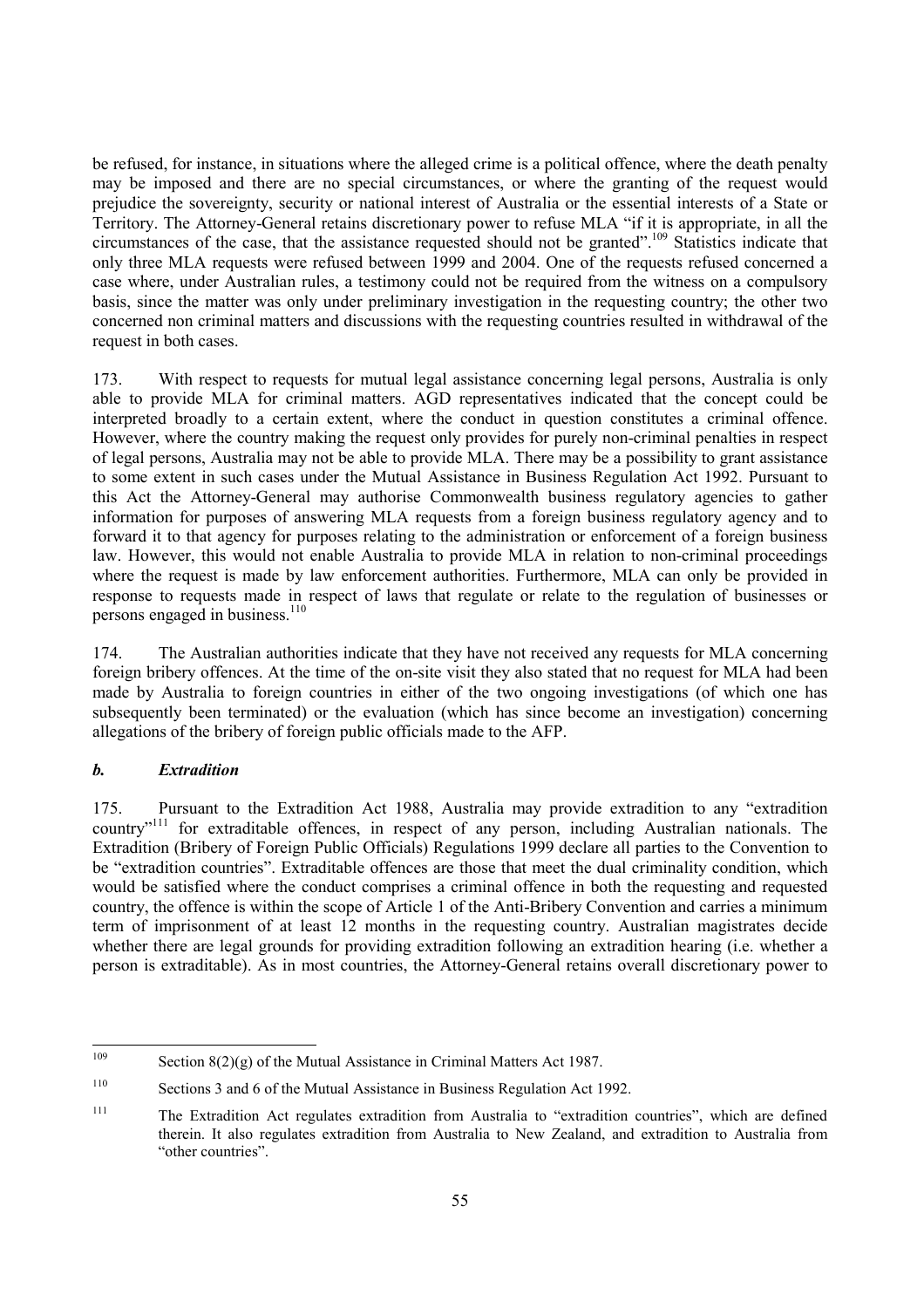provide or deny surrender for any reason.<sup>112</sup> At the time of the on-site visit, no extradition requests had been received or sent out in respect of foreign bribery offences.

#### *Commentary*

*The lead examiners recommend follow-up of whether in practice Australia's capacity to provide mutual legal assistance in respect of legal persons is frustrated where the request emanates from a Party that has established the non-criminal liability of legal persons for the foreign bribery offence. The lead examiners note that this is a horizontal issue affecting many Parties.* 

<sup>112</sup> 

Section 12(3) of the Extradition Act 1988.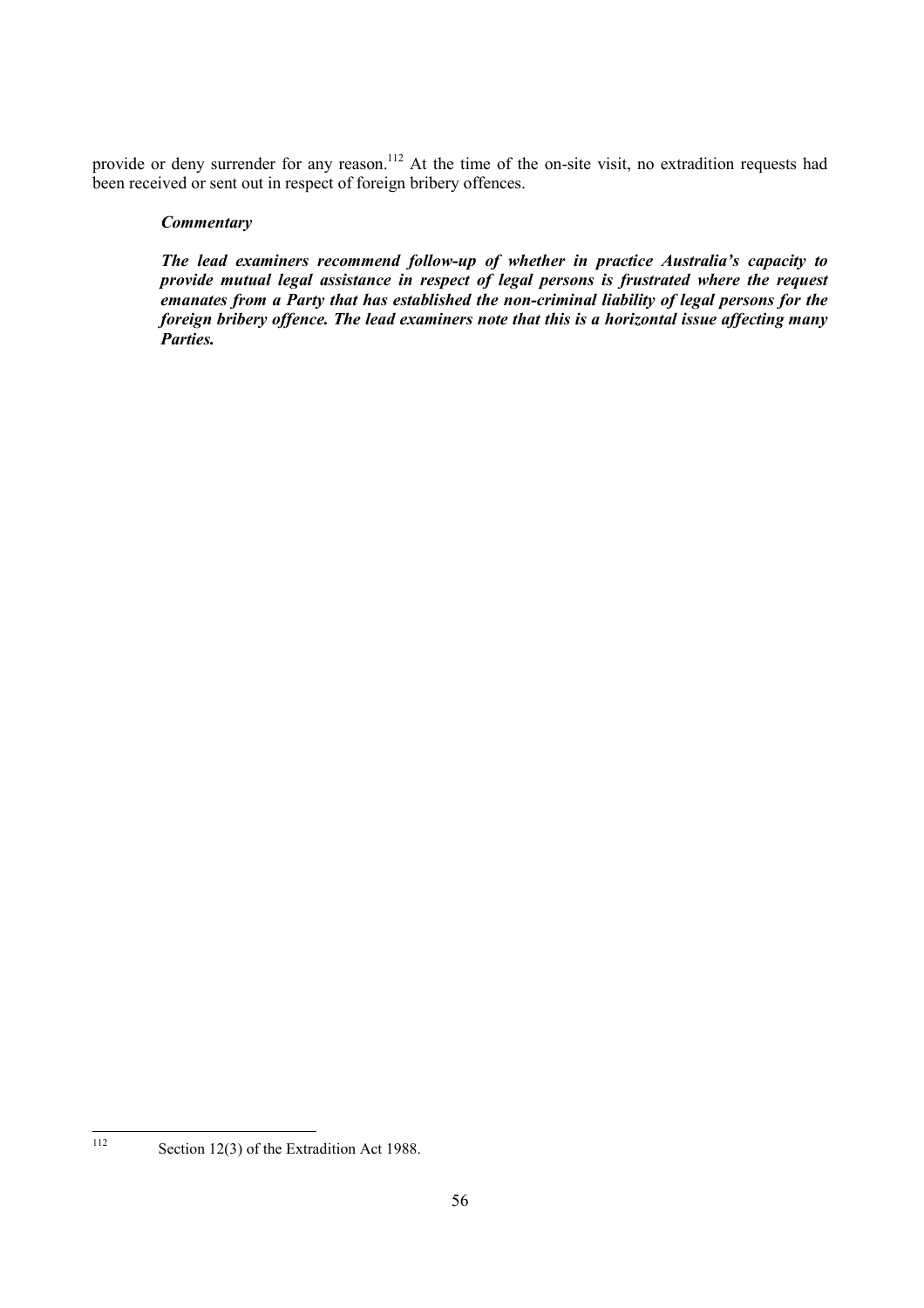# **C. RECOMMENDATIONS OF THE WORKING GROUP AND FOLLOW-UP**

Based on the findings of the Working Group regarding the application of the Convention and the Revised Recommendation by Australia, the Working Group (i) makes the following recommendations to Australia, and (ii) will follow-up certain issues when there has been sufficient practice.

# **1. Recommendations**

# *Recommendations for Ensuring Effective Prevention, Detection and Investigation of Foreign Bribery*

176. Concerning awareness and knowledge of the Convention and the offence of bribing a foreign public official in the Commonwealth Criminal Code, the Working Group recommends that Australia strengthen awareness by: (i) further promoting awareness within the Commonwealth public service, (ii) continuing efforts to raise the awareness of the private sector, including the distinction between bribery and facilitation payments and the record-keeping requirement for the defence of facilitation payments, (iii) paying special attention to raising the awareness of SMEs through, for instance, Australian diplomatic and trade missions in foreign countries, and (iv) raising the awareness of cash dealers of the foreign bribery offence as a predicate offence for the offence of money laundering, and providing them with guidance on identifying suspicious transactions.

177. Concerning the detection and investigation of the offence of bribing a foreign public official by the Australian Federal Police (AFP), the Working Group recommends that:

(a) it is clarified in the publicly available explanatory document on the Case Categorisations Prioritisation Model (CCPM), that implementation of the Convention is to be given "high priority";

(b) the AFP undertakes evaluations where appropriate of the veracity of allegations of foreign bribery involving Australian nationals and companies contained in (i) media reports from credible sources, (ii) publicly available court documents filed in foreign countries, and (iii) requests to Australia from foreign countries for mutual legal assistance;

(c) Australia clarify that all cases of foreign bribery be referred to the AFP by Commonwealth agencies;

(d) the process be revised under the National Guidelines for Referring Politically Sensitive Matters to the AFP so that referrals of politically sensitive cases of foreign bribery to the AFP are not potentially delayed by notification to the Minister of Justice and Customs, and

(e) the AFP take the following steps to ensure the effective transmission of information to it about foreign bribery cases: (i) enter into a formalized agreement with the Australian Prudential Regulation Authority (APRA) concerning areas of overlapping jurisdiction respecting foreign bribery, and (ii) consider establishing measures such as MOUs to ensure the direct referral of foreign bribery cases by State and Territorial police and anti-corruption bodies to the AFP even where a State or Territorial law establishes a bribery offence broad enough to cover foreign bribery. (Convention, Art. 5; Commentary 27; Revised Recommendation I, II)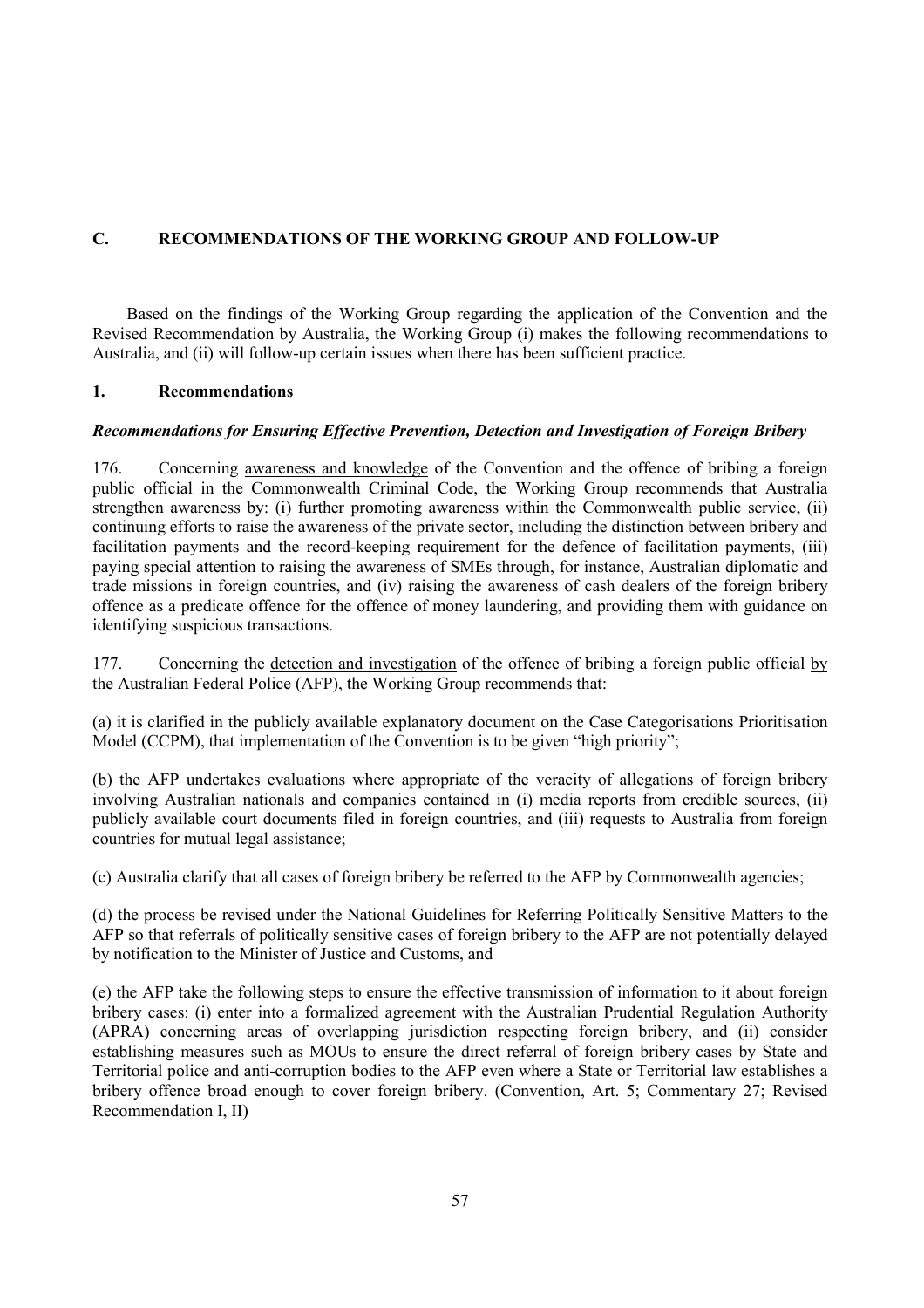178. Concerning the prevention and detection of foreign bribery through measures for disallowing the tax deductibility of bribe payments to foreign public officials, the Working Group recommends that the Australian Taxation Office (ATO):

(a) consider revising its Compliance Program to specifically include bribe payments to foreign public officials in their risk profile; and

(b) issue as soon as possible the bribery awareness audit guidelines that it is currently drafting on identifying bribe payments to foreign public officials and determining whether a particular payment meets one of the defences, and include within the bribery awareness audit guidelines a requirement that tax auditors report all information regarding foreign bribery to the Serious Non Compliance Business Line (SNC). (1996 Recommendation of the Council on the Tax Deductibility of Bribes to Foreign Public Officials)

179. Concerning other measures for preventing and detecting foreign bribery, the Working Group recommends that Australia:

(a) should require an external auditor who discovers indications of a possible illegal act of bribery to report the discovery to management and, as appropriate, to corporate monitoring bodies, and consider requiring external auditors to report indications of a possible illegal act to the competent authorities; (Revised Recommendation V.B.iii, iv)

(b) consider taking appropriate measures to ensure that members of the Australian Public Service who come into contact with companies involved in international business understand that the Australian Public Service Code of Conduct requires Commonwealth officials to report to the AFP credible evidence of foreign bribery offences that they uncover in the course of performing their duties, encourage and facilitate such reporting, and consider strengthening reporting provisions, such as those included in the Department of Foreign Affairs and Trade (DFAT) Overseas Code and Export Finance and Insurance Corporation (EFIC) internal rules; (Revised Recommendation I)

(c) ensure that AusAID staff are aware of the policy for responding to indications of foreign bribery in relation to ODA contacts, including the reporting of such indications to the AFP, amend the standard contract with AusAID to clarify that the Contractor shall not engage in foreign bribery in relation to the execution of the contract, and ensure that contracts with subcontractors contain a similar prohibition; (Revised Recommendation I, VI. iii) and

(d) consider reviewing the Commonwealth whistleblower provisions in the context of the on-going review on this subject to ensure effective whistleblower protections for Commonwealth officials and staff of Commonwealth agencies who report suspicions of foreign bribery, and consider introducing stronger whistleblower protections for private sector employees who report suspicions of foreign bribery. (Revised Recommendation I)

# *Recommendations for Ensuring Effective Prosecution and Sanction of Foreign Bribery and related Offences*

180. Concerning the implementation of the offence of bribing a foreign public official under the Commonwealth Criminal Code, the Working Group recommends that Australia:

(a) clarify that the foreign bribery offence applies regardless of the results of the conduct or the alleged necessity of the payment; (Convention, Art. 1; Commentary 7)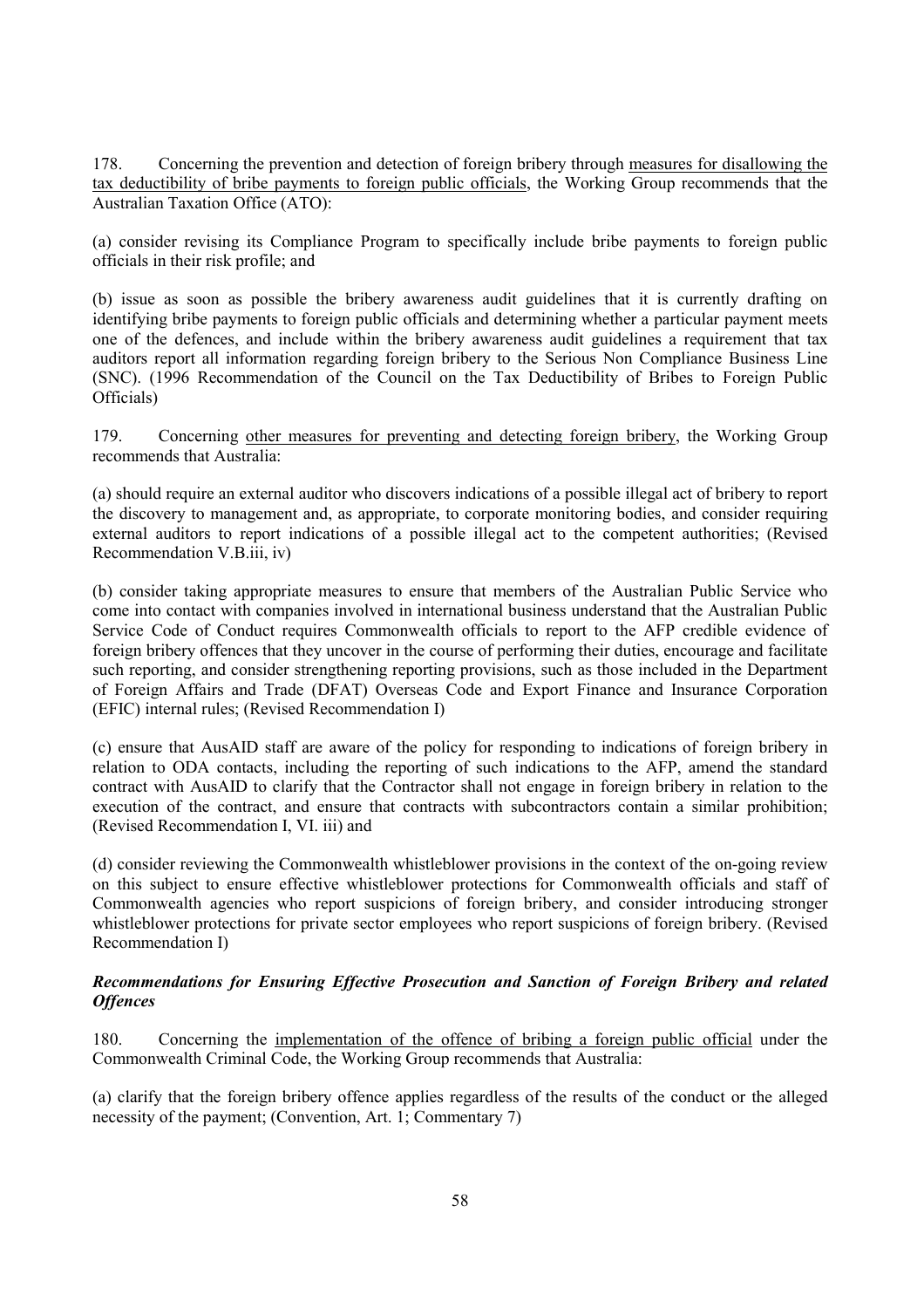(b) carry out its undertaking to amend as soon as possible the defence for conduct that is "lawful" in the foreign public official's country to ensure consistency with Commentary 8 on the Convention; (Convention, Art. 1; Commentary 8) and

(c) carry out the undertaking to revise the existing publicly available guidance document on the foreign bribery offence as soon as possible to clarify the defence of facilitation payments. (Convention, Art. 1; Commentary 9)

181. Concerning the sanctions for the offence of bribing a foreign public official and the related offences of money laundering and false accounting, the Working Group recommends that Australia:

(a) increase the fine for legal persons for the foreign bribery offence to a level that is effective, proportionate and dissuasive, in light of the size and importance of many Australian companies as well as MNEs with headquarters in Australia; (Convention, Art. 3.1)

(b) with respect to companies that have been convicted of foreign bribery (i) consider introducing formal rules on the imposition of civil or administrative sanctions upon legal persons and individuals convicted of foreign bribery, so that public subsidies, licenses, government procurement contracts (including ODA procurement), and export credits and credit guarantees, could be denied or terminated, including through the provisions of the relevant contracts, as a sanction for foreign bribery in appropriate cases, and include provisions for the termination of such contracts in appropriate cases; and (ii) consider establishing a policy for denying access to contracting opportunities with public agencies, such as the public procurement agencies, EFIC and AusAID, as well as including provisions for the termination of such contracts in appropriate cases where contractors are convicted of foreign bribery after entering the contract; (Convention, Art. 3.4; Revised Recommendation II.v, VI ii) and

(c) continue compiling statistics on the offence of money laundering, including the level of sanctions and the confiscation of proceeds of crime. (Convention, Art. 7)

182. Concerning the discretion to prosecute the offence of bribing a foreign public official, the Working Group recommends that Australia clarify that the Guidelines on the Prosecution Policy of the Commonwealth prohibits consideration of the factors listed in Article 5 of the Convention. (Convention, Art. 5)

# **2. Follow-Up by the Working Group**

183. The Working Group will follow-up the following issues once there has been sufficient practice:

(a) application of the defence of facilitation payments, in particular to determine whether Australian companies conscientiously comply with the record-keeping requirements under section 70.4(3) of the Commonwealth Criminal Code; (Convention, Art. 1; Commentary 9)

(b) the application of the tax deduction for facilitation payments; ((1996 Recommendation of the Council on the Tax Deductibility of Bribes to Foreign Public Officials)

(c) application of the criminal liability of legal persons for the bribery of foreign public officials; (Convention, Art. 2)

(d) the choice of proceeding with foreign bribery cases as summary conviction versus indictable offences, and where the choice is made to proceed summarily, whether the resulting sanctions are sufficiently effective, proportionate and dissuasive, as well as the sanctions imposed on natural persons for foreign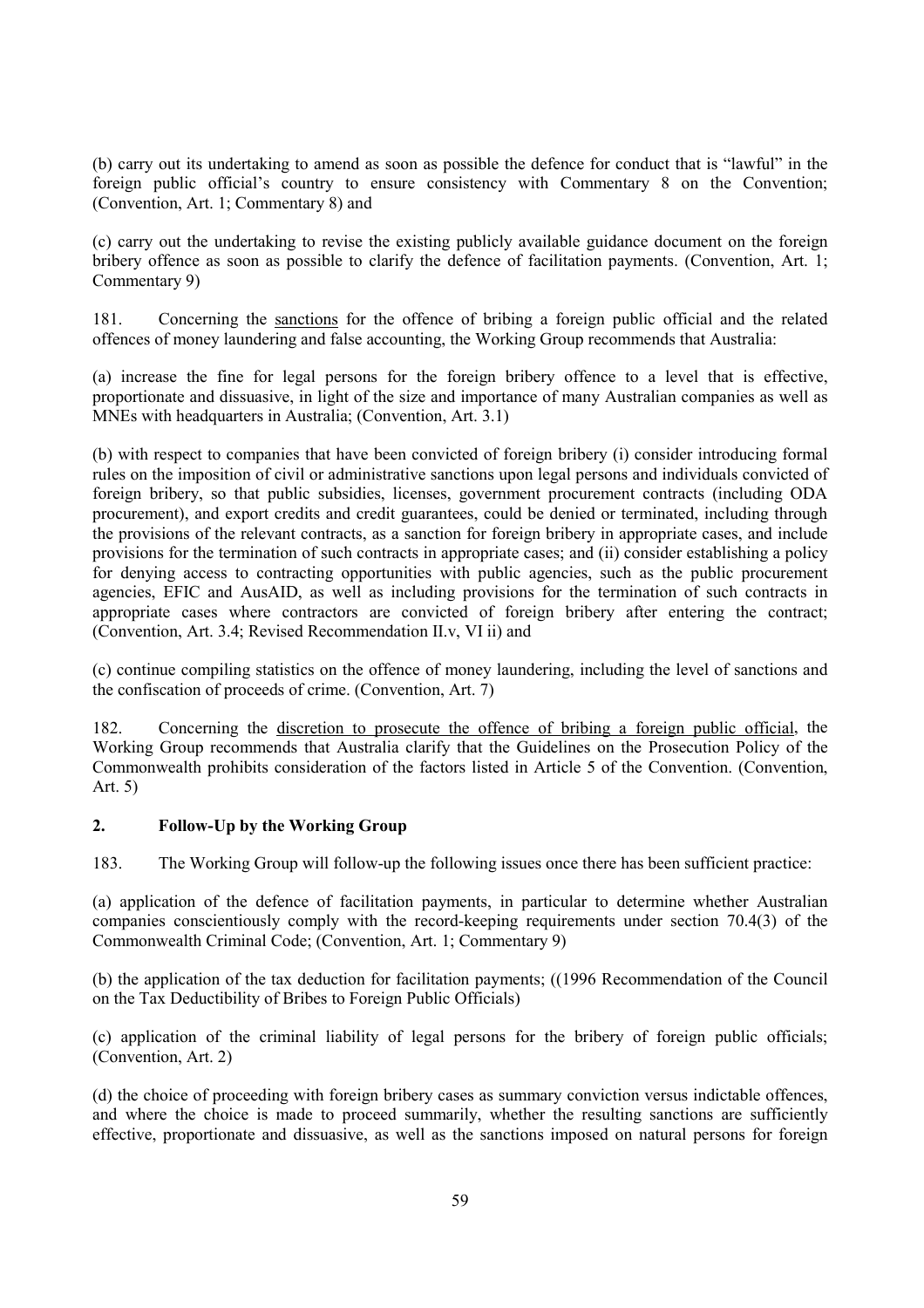bribery, to determine whether monetary sanctions, including fine penalties and confiscation, are imposed where appropriate; (Convention, Art. 3.1, 5)

(e) whether in practice Australia's capacity to provide mutual legal assistance in respect of legal persons is frustrated where the request emanates from a Party that has established the non-criminal liability of legal persons for the foreign bribery offence (The Working Group notes that this is a horizontal issue affecting many Parties.); and (Convention, Art. 9.1)

(f) the use of false accounting offences under the Corporations Act, including the level of sanctions. (Convention, Art. 8.1, 8.2)